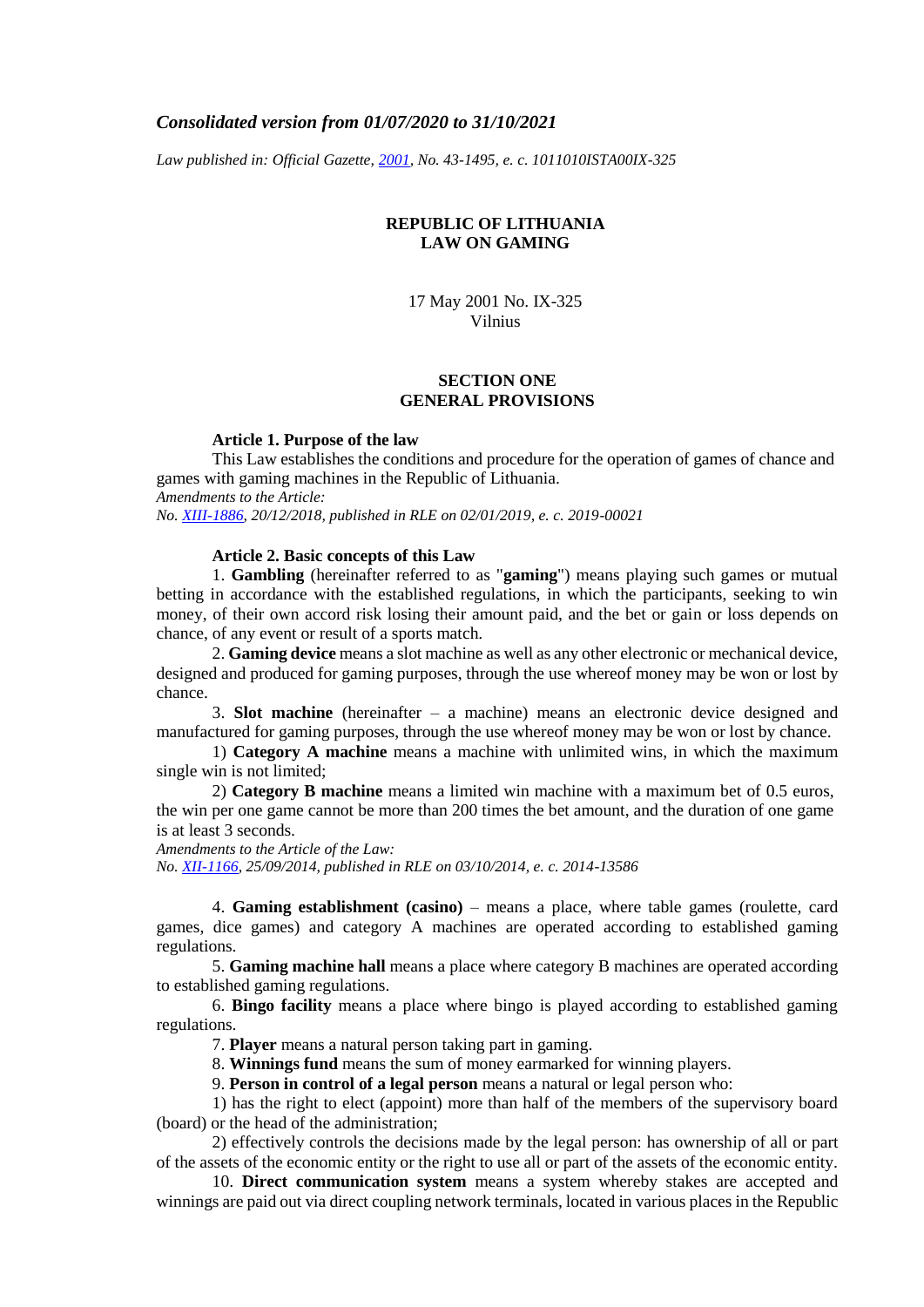of Lithuania, connected with the central computer by telecommunications network, ensuring centralised registering of acceptance of stakes and payment of winnings.

11. **Bookmaker** means a natural person who serves as a go-between for persons wagering: establishes the coefficient of the bookmaking relationship, records the wagered sums, collects and pays out the money.

12. **Bookmaker's** means the location where the sums wagered by gaming customers are accepted.

13. **Totalisator station** means a place where bets placed by totalisator players are accepted.

14. **Single maximum winning** means the maximum possible amount that a player can win in one game, equal to the bet amount multiplied by the maximum winning coefficient set by the machine software.

*Amendments to the paragraph of the Article: No. [XIII-771,](https://www.e-tar.lt/portal/legalAct.html?documentId=4f2c8620d41111e7910a89ac20768b0f) 21/11/2017, published in RLE on 28/11/2017, e. c. 2017-18823*

15. **Duration of one game when playing a machine** means the time from the beginning of the game (keystroke) to the presentation of the result of the game.

16. **Remote gaming communication means** (hereinafter – the **communication means)**  mean wired, radio, optical or other electromagnetic means which can be used for the provision of gaming services at the same time without the physical presence of the gamer and the gaming operator.

*Supplemented with the paragraph of the Article: No. [XII-1734,](https://www.e-tar.lt/portal/legalAct.html?documentId=0f7f08200da011e5920c94700bb1958e) 21/05/2015, published in RLE on 08/06/2015, e. c. 2015-08980*

17. **Remote gaming contract** means a written or electronic agreement concluded between a gaming operator and a player, by which the gaming operator undertakes to provide remote gaming services and pay out winnings to a player in accordance with the remote gaming regulations, and a player – when taking part in the remote gaming – undertakes to observe the procedure and the rules of the operation of remote gaming established in the remote gaming regulations.

*Supplemented with the paragraph of the Article:*

*No. [XII-1734,](https://www.e-tar.lt/portal/legalAct.html?documentId=0f7f08200da011e5920c94700bb1958e) 21/05/2015, published in RLE on 08/06/2015, e. c. 2015-08980*

18. **Remote gaming services** mean the services that involve wagering of money in games of chance, including mutual betting, and/or are provided via the means of remote communication and/or the Internet upon conclusion of a gaming contract. *Supplemented with the paragraph of the Article:*

*No. [XII-1734,](https://www.e-tar.lt/portal/legalAct.html?documentId=0f7f08200da011e5920c94700bb1958e) 21/05/2015, published in RLE on 08/06/2015, e. c. 2015-08980*

19. **Remote gaming device** means a device intended for gaming by means of communication, in which special software for gaming is installed.

*Supplemented with the paragraph of the Article:*

*No. [XII-1734,](https://www.e-tar.lt/portal/legalAct.html?documentId=0f7f08200da011e5920c94700bb1958e) 21/05/2015, published in RLE on 08/06/2015, e. c. 2015-08980*

20. **A company entitled to operate games** (hereinafter – the **company**) means a public or private limited liability company established in accordance with the procedure enshrined in the Law on Companies of the Republic of Lithuania. For the purposes of this Law, a company shall also include a branch of a legal person of any legal form or organisation without a legal personality, established in another Member State in accordance with the legislation of that State, which has been authorized to engage in gaming activities in that Member State, which has a registered office in the Republic of Lithuania and exercises all or part of the functions of the legal person.

*Supplemented with the paragraph of the Article: No. [XII-1734,](https://www.e-tar.lt/portal/legalAct.html?documentId=0f7f08200da011e5920c94700bb1958e) 21/05/2015, published in RLE on 08/06/2015, e. c. 2015-08980 Amendments to the paragraph of the Article:*

*No. [XIII-1886,](https://www.e-tar.lt/portal/legalAct.html?documentId=d91f35000e7e11e9a5eaf2cd290f1944) 20/12/2018, published in RLE on 02/01/2019, e. c. 2019-00021*

21. **Gaming activity permit** means a permit issued to a gaming operator, which grants the right to operate certain types of games at the gaming location specified in this document, or a permit to organise remote gaming.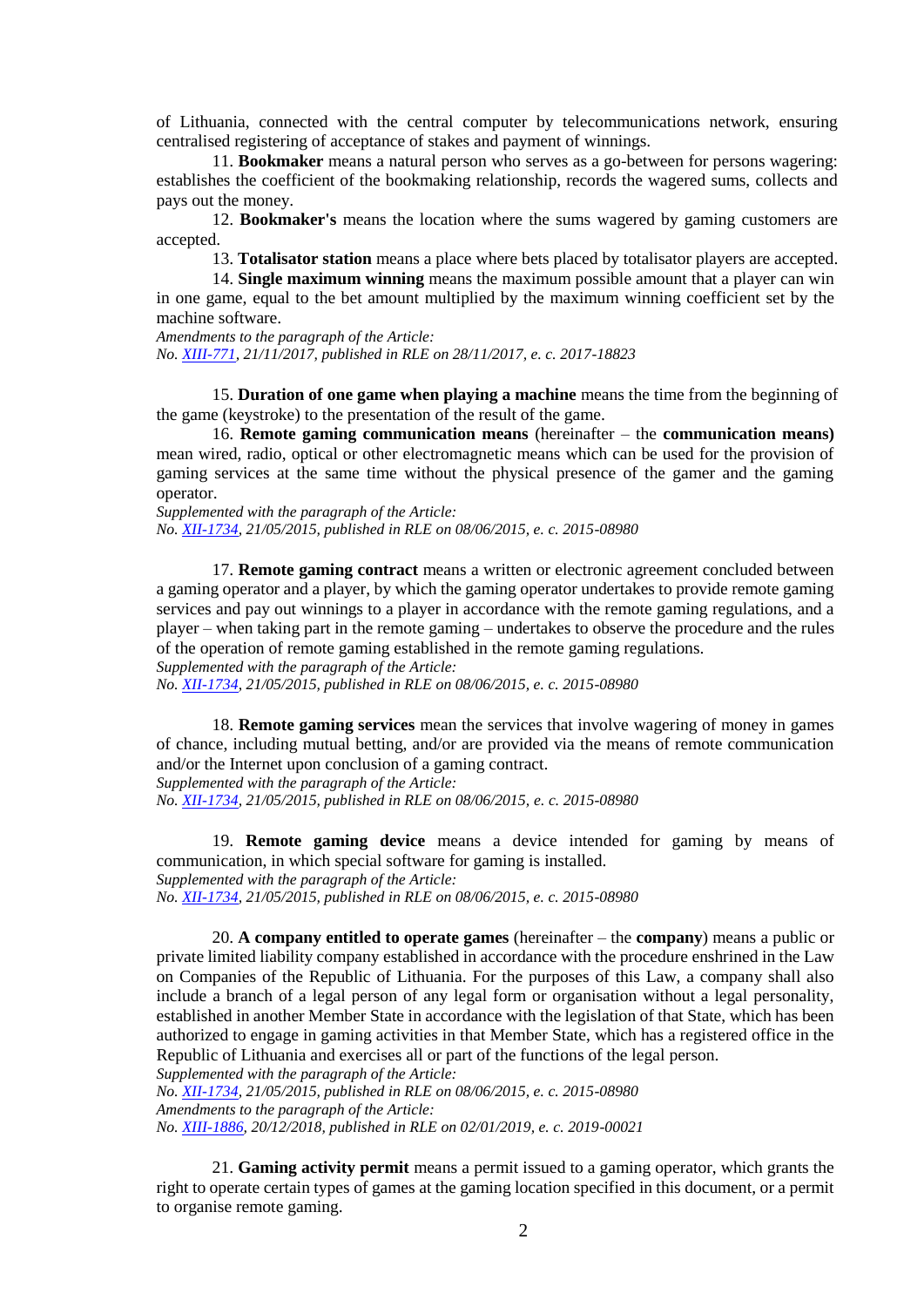*Supplemented with the paragraph of the Article: No. [XII-1734,](https://www.e-tar.lt/portal/legalAct.html?documentId=0f7f08200da011e5920c94700bb1958e) 21/05/2015, published in RLE on 08/06/2015, e. c. 2015-08980*

22. **Pathological gaming** means a person's mental disorder, which is characterized by frequent and recurrent urge to game, when a person becomes addicted, gives up his social, material, labour, family values and commitments, and which can be diagnosed by health care institution specialists.

*Supplemented with the paragraph of the Article: No. [XII-1734,](https://www.e-tar.lt/portal/legalAct.html?documentId=0f7f08200da011e5920c94700bb1958e) 21/05/2015, published in RLE on 08/06/2015, e. c. 2015-08980*

23. **Illegal gaming operator** means a person who operates games without a license to operate games and a relevant gaming activity permit, or a person in possession of a gaming license who operates games without a relevant gaming activity permit. *Supplemented with the paragraph of the Article:*

*No. [XII-1734,](https://www.e-tar.lt/portal/legalAct.html?documentId=0f7f08200da011e5920c94700bb1958e) 21/05/2015, published in RLE on 08/06/2015, e. c. 2015-08980*

24. **Member State** means a Member State of the European Union as well as a State of the European Economic Area. The Swiss Confederation is also considered a Member State for the purposes of this Law.

*Supplemented with the paragraph of the Article: No. [XII-1734,](https://www.e-tar.lt/portal/legalAct.html?documentId=0f7f08200da011e5920c94700bb1958e) 21/05/2015, published in RLE on 08/06/2015, e. c. 2015-08980*

25. **Accredited body** means conformity assessment body (laboratory) accredited in accordance with Regulation (EC) No 765/2008 of the European Parliament and of the Council of 9 July 2008 setting out the requirements for accreditation and market surveillance relating to the marketing of products and repealing Regulation (EEC) No 339/93 (OJ 2008 L 218, p. 30), which has notified the Control Authority of the number of its accreditation certificate, its period of validity and any other information required by the Control Authority.

*Supplemented with the paragraph of the Article:*

*No. [XII-1734,](https://www.e-tar.lt/portal/legalAct.html?documentId=0f7f08200da011e5920c94700bb1958e) 21/05/2015, published in RLE on 08/06/2015, e. c. 2015-08980*

26. **Special gaming machine badge** means a sticker affixed to the wall of the gaming machine, which confirms that the gaming machine has a gaming machine passport. *Supplemented with the paragraph of the Article: No. [XIII-1886,](https://www.e-tar.lt/portal/legalAct.html?documentId=d91f35000e7e11e9a5eaf2cd290f1944) 20/12/2018, published in RLE on 02/01/2019, e. c. 2019-00021*

26. **Machine credit** (hereinafter – the **credit**) means an amount of money expressed in gaming units set by the machine software. *Supplemented with the paragraph of the Article: No. [XIII-771,](https://www.e-tar.lt/portal/legalAct.html?documentId=4f2c8620d41111e7910a89ac20768b0f) 21/11/2017, published in RLE on 28/11/2017, e. c. 2017-18823*

27. **Gaming machine** means a mechanical, electronic or electromechanical device, the right to start playing of which is acquired by depositing a game token and/or money and through the use whereof, depending on the player's abilities, an opportunity to play for a certain time and/or win a prize in goods of the value not exceeding EUR 30 or a game token that can be used to play on a gaming machine for an additional time period, or that can be exchanged for a prize in goods of the value not exceeding EUR 30 can be won.

*Supplemented with the paragraph of the Article:*

*No. [XIII-1886,](https://www.e-tar.lt/portal/legalAct.html?documentId=d91f35000e7e11e9a5eaf2cd290f1944) 20/12/2018, published in RLE on 02/01/2019, e. c. 2019-00021*

27. **Machine operation data** (hereinafter – the **operation data**) mean the data on the machine software version, recording of the machine on and off moment, recording of the machine door opening and closing moment at the gaming location.

*Supplemented with the paragraph of the Article: No. [XIII-771,](https://www.e-tar.lt/portal/legalAct.html?documentId=4f2c8620d41111e7910a89ac20768b0f) 21/11/2017, published in RLE on 28/11/2017, e. c. 2017-18823*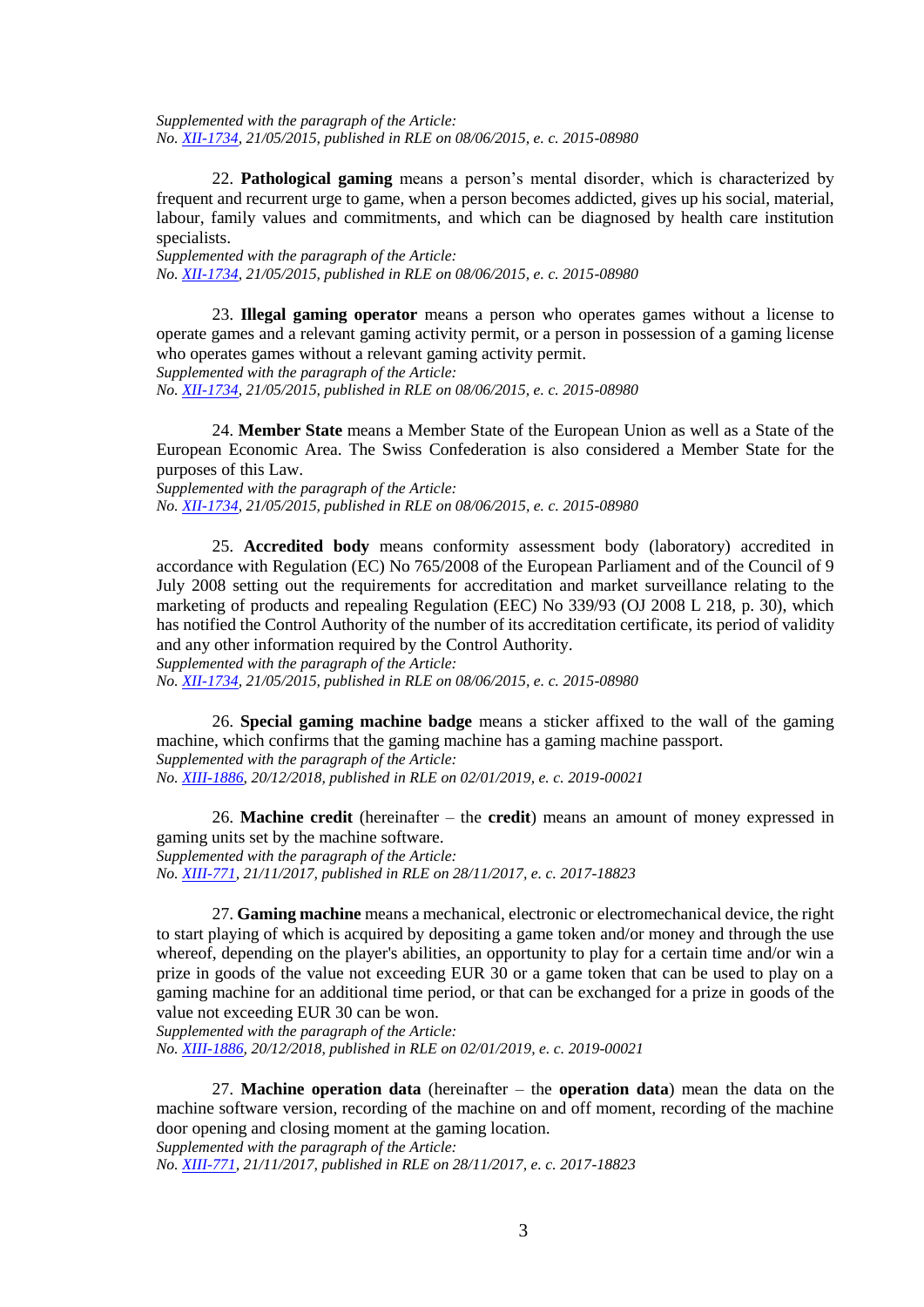28. **Gaming machine passport** means a document containing the particulars of the gaming machine: gaming machine model, manufacturer and serial number, name (s) of the game (s), methods of protection of electronic meters, mechanical meter sealing places and number of seals, as well as approval of the conformity of the gaming machine to the requirements established in this Law.

*Supplemented with the paragraph of the Article: No. [XIII-1886,](https://www.e-tar.lt/portal/legalAct.html?documentId=d91f35000e7e11e9a5eaf2cd290f1944) 20/12/2018, published in RLE on 02/01/2019, e. c. 2019-00021*

28. **Gaming machine control information system** (hereinafter – **LAKIS**) means the state information system established and managed by the Control Authority, intended for processing the data transmitted to it by the electronic machine data management system, which is necessary to control the conformity of machines to the requirements set out in Article 16 of this Law as well as to manage the data on the amounts paid to the gaming tables and the results of the token inventory provided to it by the companies operating games in gaming establishments (casinos).

*Supplemented with the paragraph of the Article:*

*No. [XIII-771,](https://www.e-tar.lt/portal/legalAct.html?documentId=4f2c8620d41111e7910a89ac20768b0f) 21/11/2017, published in RLE on 28/11/2017, e. c. 2017-18823*

29. **Operator of gaming with gaming machines** means a legal person established in the Republic of Lithuania, a branch of a foreign legal person established in accordance with the procedure established by laws of the Republic of Lithuania or a natural person engaged in individual activities in accordance with the procedure established by legal acts.

*Supplemented with the paragraph of the Article:*

*No. [XIII-1886,](https://www.e-tar.lt/portal/legalAct.html?documentId=d91f35000e7e11e9a5eaf2cd290f1944) 20/12/2018, published in RLE on 02/01/2019, e. c. 2019-00021*

29. **Electronic machine data management system** – an electronic system used by a company operating games for processing and transmitting machine identification (machine series and number), operation and electronic meter data to LAKIS. *Supplemented with the paragraph of the Article: No. [XIII-771,](https://www.e-tar.lt/portal/legalAct.html?documentId=4f2c8620d41111e7910a89ac20768b0f) 21/11/2017, published in RLE on 28/11/2017, e. c. 2017-18823*

30.**Machine electronic meter** means an electronic system installed in a slot machine for recording the accounting data of that machine.

*Supplemented with the paragraph of the Article: No. [XIII-771,](https://www.e-tar.lt/portal/legalAct.html?documentId=4f2c8620d41111e7910a89ac20768b0f) 21/11/2017, published in RLE on 28/11/2017, e. c. 2017-18823*

*Amendments to the Article:*

*No. [IX-995,](http://www3.lrs.lt/cgi-bin/preps2?a=171175&b=) 27/06/2002, Official Gazette, 2002, No. [72-3010](https://www.e-tar.lt/portal/legalAct.html?documentId=TAIS.171175) (17/07/2002) No. [IX-1271,](http://www3.lrs.lt/cgi-bin/preps2?a=197572&b=) 10/12/2002, Official Gazette, 2002, No. [123-5553](https://www.e-tar.lt/portal/legalAct.html?documentId=TAIS.197572) (24/12/2002) No. [X-800,](http://www3.lrs.lt/cgi-bin/preps2?a=281157&b=) 19/07/2006, Official Gazette, 2006, No[. 87-3410](https://www.e-tar.lt/portal/legalAct.html?documentId=TAIS.281157) (80/08/2006)*

## **Article 3. Types of games**

1. Gaming with machines:

1) gaming with a category A machine – when a game is played by inserting tokens into the machine and winning through the machine is paid out with tokens. The result of the game and the amount of winnings is determined by the machine;

2) gaming with a category B machine – when a game is played by inserting metal money and/or tokens into the machine and the winning through the machine is paid out in cash or tokens. The result of the game and the amount of winnings is determined by the machine.

2. Bingo is a game which is played using cards with numbers printed on them and a scoreboard; the amount of winnings depends on the entire sum pooled and the guessed number combination, selected at random. The general bingo winnings fund comprises at least 50 percent of the total amount of the stakes pooled.

3. Table games:

1) roulette is a game played by guessing in which place a small ball dropped on a spinning wheel shall stop; the amount of the winnings depends on the total sum staked and the pro rata distribution of the winnings established in advance;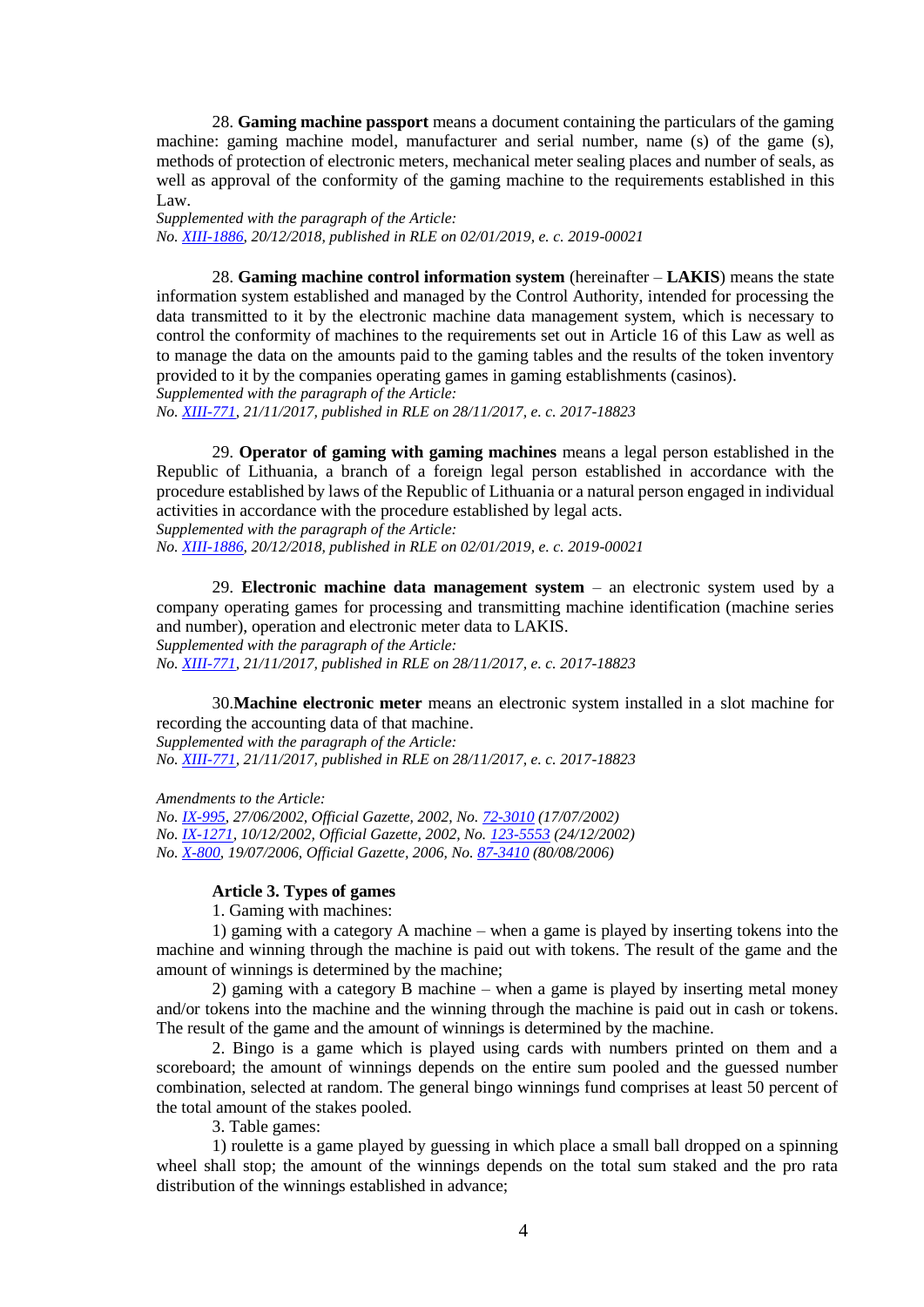2) card games or games of dice, when winners or the amount of winnings is determined on the basis of symbol of the cards dealt or number of dice spots scored.

4. Totalisator is a system of wagering on sports events, when the amount of the winnings depends on the ratio of totalisator player's paid in (fixed in advance by the totalisator operators) sum and the totalisator's winnings fund. The general totalisator winnings fund shall comprise at least 50 percent of the amount of total stakes.

5. Wagering is a contract between two or more parties on the outcome of an uncertain event based on chance, when the amount of the winnings shall depend on the sum paid in by the player and the pro rata coefficient fixed by the bookmaker in advance.

6. Remote gaming is a game in which players' bets are accepted and winnings are paid out by means of communication. Remote gaming also includes online gaming.

*Supplemented with the paragraph of the Article:*

*No. [XII-1734,](https://www.e-tar.lt/portal/legalAct.html?documentId=0f7f08200da011e5920c94700bb1958e) 21/05/2015, published in RLE on 08/06/2015, e. c. 2015-08980*

*Amendments to the Article:*

*No. [IX-995,](http://www3.lrs.lt/cgi-bin/preps2?a=171175&b=) 27/06/2002, Official Gazette, 2002, No. [72-3010](https://www.e-tar.lt/portal/legalAct.html?documentId=TAIS.171175) (17/07/2002)*

## **SECTION TWO REQUIREMENTS FOR THE OPERATION OF GAMES**

#### **Article 4. Authority issuing licences to operate games**

Licenses to operate games shall be issued, specified, suspended, the suspension of the license shall be revoked and the license shall be revoked by the State Gaming Control Authority under the Ministry of Finance of the Republic of Lithuania (hereinafter – the Control Authority). *Amendments to the Article:*

*No. [IX-1698,](http://www3.lrs.lt/cgi-bin/preps2?a=215811&b=) 04/07/2003, Official Gazette, 2003, No. [74-3419](https://www.e-tar.lt/portal/legalAct.html?documentId=TAIS.215811) (25/07/2003) No. [XI-1015,](http://www3.lrs.lt/cgi-bin/preps2?a=381398&b=) 21/09/2010, Official Gazette, 2010, No. [118-5990](https://www.e-tar.lt/portal/legalAct.html?documentId=TAIS.381398) (02/10/2010) No. [XI-1578,](http://www3.lrs.lt/cgi-bin/preps2?a=406675&b=) 15/09/2011, Official Gazette, 2011, No. [119-5611](https://www.e-tar.lt/portal/legalAct.html?documentId=TAIS.406675) (01/10/2011) Amendments to the Article:*

*No. [XIII-2743,](https://www.e-tar.lt/portal/legalAct.html?documentId=cb645e302af811eabe008ea93139d588) 19/12/2019, published in RLE on 30/12/2019, e. c. 2019-21597*

#### **Article 5. Types of licences to operate games**

1. Licences may be issued for the operation of the following games:

1) table games and games with category A machines;

2) games with category B machines;

- 3) bingo;
- 4) totalisator;

5) bookmaking.

2. One company may be issued all types of licences.

*Amendments to the Article:*

*No. [IX-995,](http://www3.lrs.lt/cgi-bin/preps2?a=171175&b=) 27/06/2002, Official Gazette, 2002, No. [72-3010](https://www.e-tar.lt/portal/legalAct.html?documentId=TAIS.171175) (17/07/2002)*

# **Article 6. Issuance and revision of a license to operate games**

1. A company wishing to obtain a license to operate games shall file to the Control Authority an application for the issue of a license to operate games in the form established by this Authority (hereinafter – application for the issue of a license). The application for a license shall be accompanied by the documents specified in the Gaming Licensing Rules, which attest to the following data and information:

1) documents attesting to the formation of the authorized capital in money, payment and disposal thereof specified in Article 13 of this Law;

2) data on the person (s) controlling a shareholder of the company;

3) data on the company's shareholders, members of the supervisory board, board, the company's manager, deputy manager, chief accountant (accountant) and other persons who are entitled to manage the company's accounting in accordance with the Law on Accounting of the Republic of Lithuania;

4) information on the participation of the persons specified in points 2 and 3 of this paragraph in the management of other companies;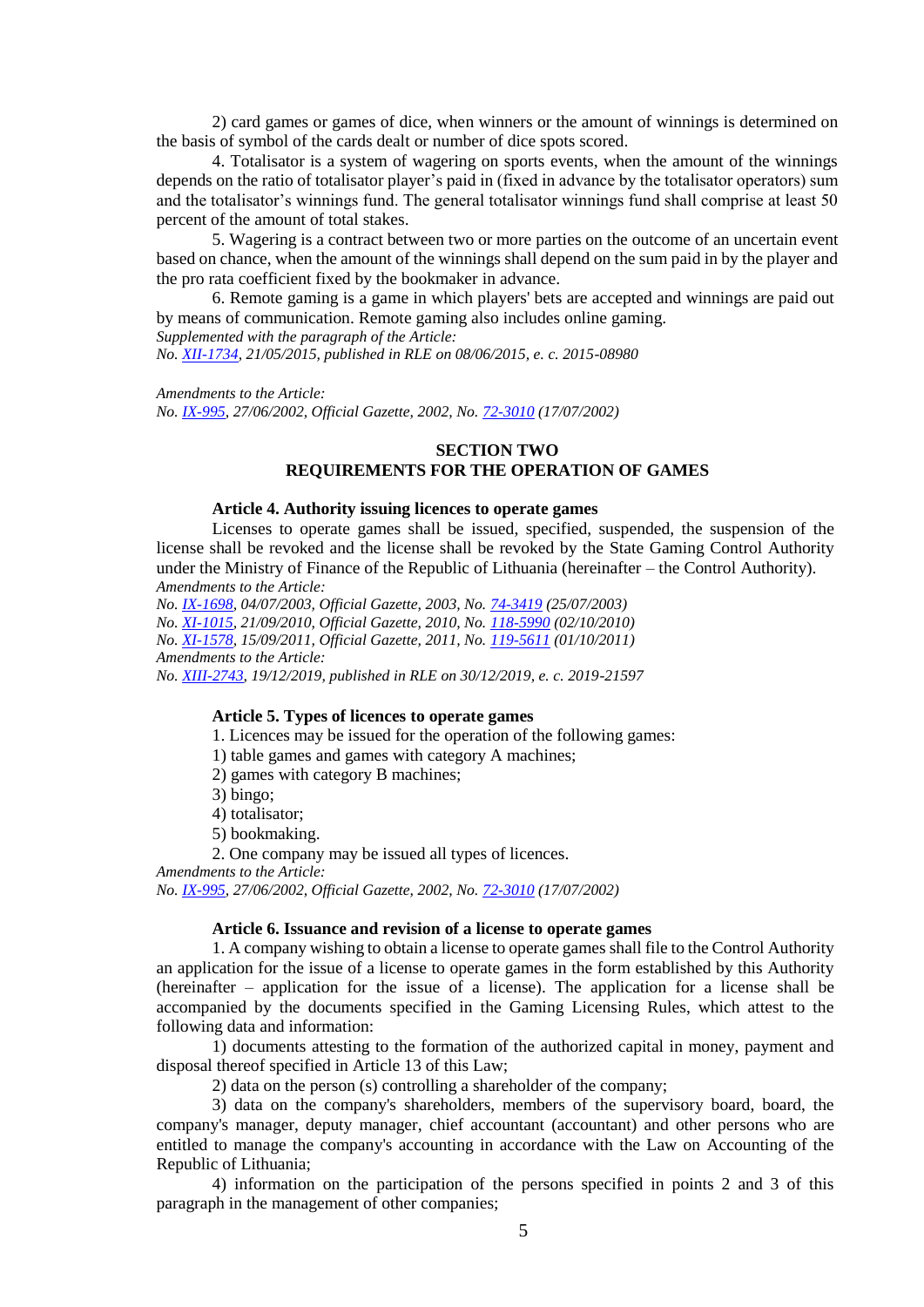5) documents and information on the origin of the company's shareholders' funds used for the acquisition of the company's registered shares (sources of money);

6) a written confirmation that the company complies with the requirements established in paragraphs 4 and 14 of Article 10 and Article 14 of this Law;

7) financial statements for the last and current year together with the auditor's report (if the gaming activity is planned to be carried out by an existing company) or the company's balance sheet (if the gaming activity is intended to be carried out by a new company and a company not engaged in that activity). The financial statements for the last year together with the auditor's report shall be submitted only if the company had not submitted this information to the manager of the Register of Legal Entities in accordance with the procedure established by the Law on Companies.

2. If the application for a license is filed by a branch of a foreign company – a legal person of any legal form or organisation without legal personality, established in another Member State in accordance with the legislation of that Member State, authorized to be engaged in operation of games in that Member State – having its registered office in the Republic of Lithuania and performing all or part of the functions of a legal person, together with the documents referred to in paragraph 1 of this Article and information on the foreign company that has established the branch shall be submitted:

1) a written confirmation from the authority of the Member State in which the foreign company is established which has authorized the foreign company to operate in that Member State or an authorization issued by the authority certifying that the foreign company is authorized to operate in that Member State;

2) a written commitment of the foreign company, that the established branch will manage and keep the accounting and other documents, related to the activities of the branch, at the registered office of the branch;

3) data on the branch manager, his participation in the management of other companies.

3. Upon receipt of the documents and particulars referred to in paragraphs 1 and 2 of this Article, the Control Authority shall, no later than within 3 working days from the date of receipt of the license application, apply to the manager of the Register of Legal Entities requesting submission of the documents of the company's incorporation and financial statements, company's financial statements for the last year together with the auditor's report, a list of the company's shareholders, members of the supervisory board, the board, persons controlling the company (if the company's shareholder (s) is/are (a) legal person (s)).

4. The Control Authority shall, upon receipt of the documents and particulars referred to in paragraphs 1, 2 and 3, assess them no later than within 7 working days from the date of receipt of the license application and having ascertained that all duly completed mandatory documents and particulars have been provided, send an acknowledgment of receipt of these documents and particulars to the company applying for a license and indicate the deadline for the issue of the license, referred to in paragraph 7 of this Article. If the application for a license or the documents submitted with it contain incorrect data or do not provide all the required documents and particulars, the company shall be notified of the identified deficiencies no later than within 7 working days from the date of receipt of the license application and the company shall be given a deadline of a maximum of 10 working days for elimination thereof and the time period for issuing the license referred to in paragraph 7 of this Article shall be provided.

5. Within 3 working days of receipt of all relevant documents and particulars referred to in paragraphs 1, 2 and 3 of this Article, the Control Authority shall be obliged to:

1) apply to the manager of the Register of Suspects, Accused and Convicts in order to verify whether the company or the persons referred to in points 2 and 3 of paragraph 1 and point 3 paragraph 2 of this Article comply with the requirements of impeccable reputation established in paragraphs 1 and 2 of Article 11 of this Law;

2) apply to the Department of State Security regarding the conclusions as to whether the activities of the company and the persons specified in points 2 and 3 of paragraph 1 and point 3 of paragraph 2 of this Article do not pose a threat to state security;

3) apply to the Financial Crime Investigation Service under the Ministry of the Interior regarding the submission of the available negative information about the company and the persons specified in points 2 and 3 of paragraph 1 and point 3 of paragraph 2 of this Article;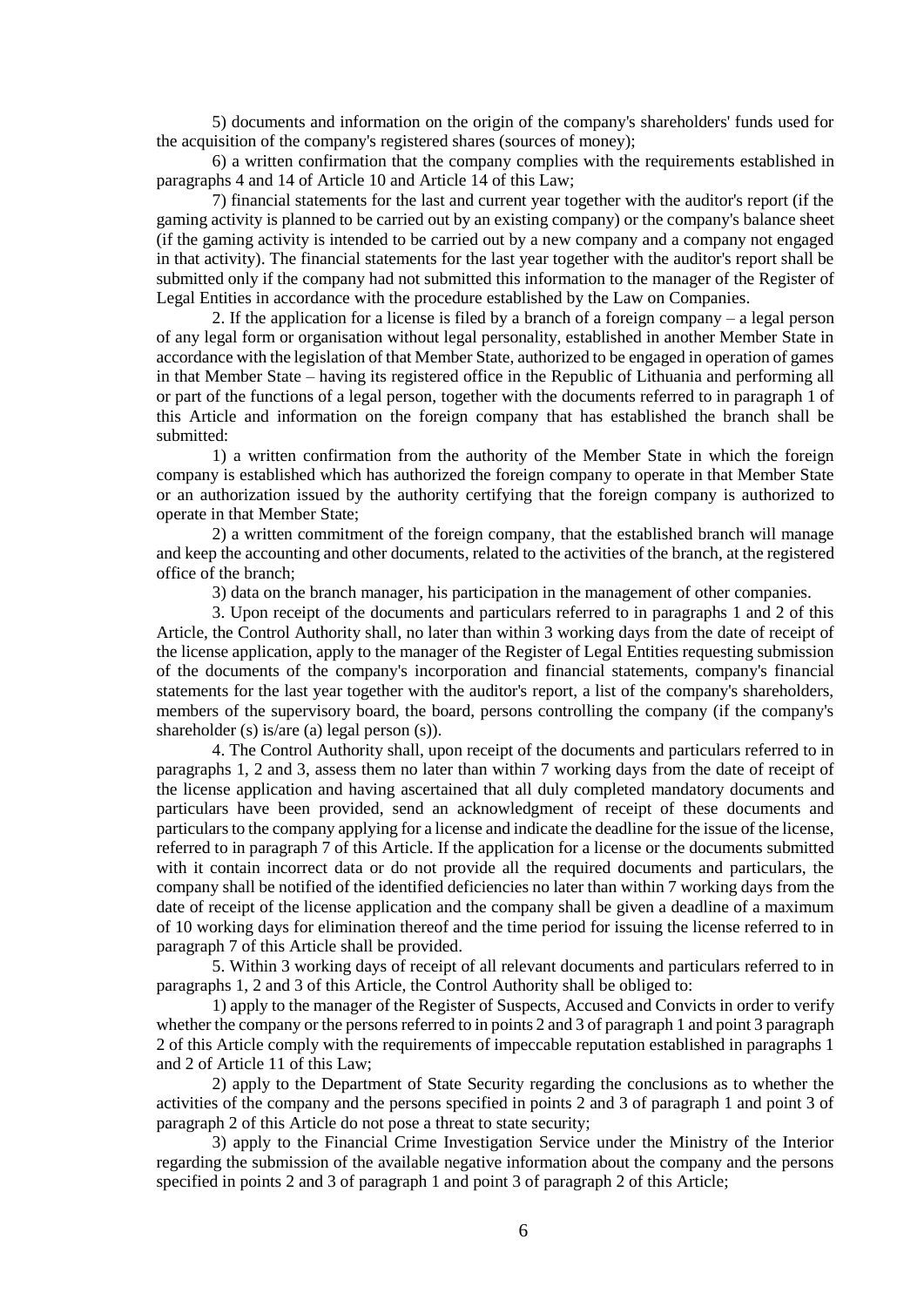4) check whether the company has no tax arrears to the state budget of the Republic of Lithuania, municipal budgets or funds the taxes paid to which are administered by the State Tax Inspectorate under the Ministry of Finance of the Republic of Lithuania, or are in no debt to the State Social Insurance Fund budget (except for the cases where the payment of taxes, interest, fines has been postponed in accordance with the procedure established by the legal acts of the Republic of Lithuania or a tax dispute is pending regarding these taxes, interest and fines) (hereinafter  $-$  tax arrears).

6. The authorities referred to in points 1, 2 and 3 of paragraph 5 of this Article must, within their respective areas of competence, present their findings to the Control Authority no later than within 20 working days from the date of the request and the submission of the required documents and particulars to the authorities.

7. A gaming license shall be issued or a written reasoned refusal to issue a license shall be submitted within 30 days from the date of receipt by the Control Authority of all duly executed documents required for the issuance of the license and the date of receipt by the Control Authority of the conclusions and information of the institutions referred to in paragraph 5 of this Article. If incomplete, incorrectly filled-in documents or incorrect data are submitted, the 30-day period shall be calculated from the date of receipt of all or supplemented (revised) documents. Failure to issue a license or failure to provide a reasoned refusal to issue a license within 30 days shall not be considered as an issuance of the license.

8. On the day of taking the decision to issue a gaming license, the Control Authority shall enter the license data in the License Information System, publish the information on the issued license on the website of the Control Authority and submit the decision on issue or reasoned refusal to the company in respect of which it was taken. The date of issue of a license to operate games shall be deemed the day of entry of the license data into the License Information System.

9. A license to operate games shall be issued for an indefinite period of time.

10. The Control Authority shall notify the Financial Crime Investigation Service under the Ministry of the Interior, the territorial state tax inspectorate in the territory of which the registered office of the licensed company is registered, the name, code and address of the registered office of the company, type and number of the license.

11. In the event of a change in the company's name, code and address of the registered office, the company must notify the Control Authority of the changed particulars and file a request to revise the license to operate games no later than within 5 working days from the date of the change in the particulars.

12. Upon receipt of the company's request to revise the license to operate games, the Control Authority shall revise the license no later than within 5 working days.

*Amendments to the Article:*

*No. [IX-412,](http://www3.lrs.lt/cgi-bin/preps2?a=140229&b=) 28/06/2001, Official Gazette, 2001, No. [56-1984](https://www.e-tar.lt/portal/legalAct.html?documentId=TAIS.140229) (30/06/2001) No. [IX-1698,](http://www3.lrs.lt/cgi-bin/preps2?a=215811&b=) 04/07/2003, Official Gazette, 2003, No. [74-3419](https://www.e-tar.lt/portal/legalAct.html?documentId=TAIS.215811) (25/07/2003) Amendments to the Article: No. [XIII-2743,](https://www.e-tar.lt/portal/legalAct.html?documentId=cb645e302af811eabe008ea93139d588) 19/12/2019, published in RLE on 30/12/2019, e. c. 2019-21597*

#### **Article 7. Regulations for licensing of games**

The Government shall approve the regulations for licensing of games.

# **Article 7<sup>1</sup> . Refusal to issue a license to operate games**

1. A decision to refuse to issue a license shall be taken if:

1) the company does not eliminate the deficiencies of the application for the issue of a license and/or the deficiencies of the documents filed together with it within the term established by the Control Authority;

2) the company is non-compliant with the requirements established in paragraphs 4 and 14 of Article 10 and Article 14 of this Law at the time of submission of the documents for obtaining a license;

3) the company is non-compliant with the requirement of impeccable reputation specified in Article 11 of this Law or the company's shareholders, persons controlling them (if the company's shareholder is a legal person), members of the supervisory board, board, the head of the company, his deputy, chief accountant (accountant) and other persons entitled to manage the company's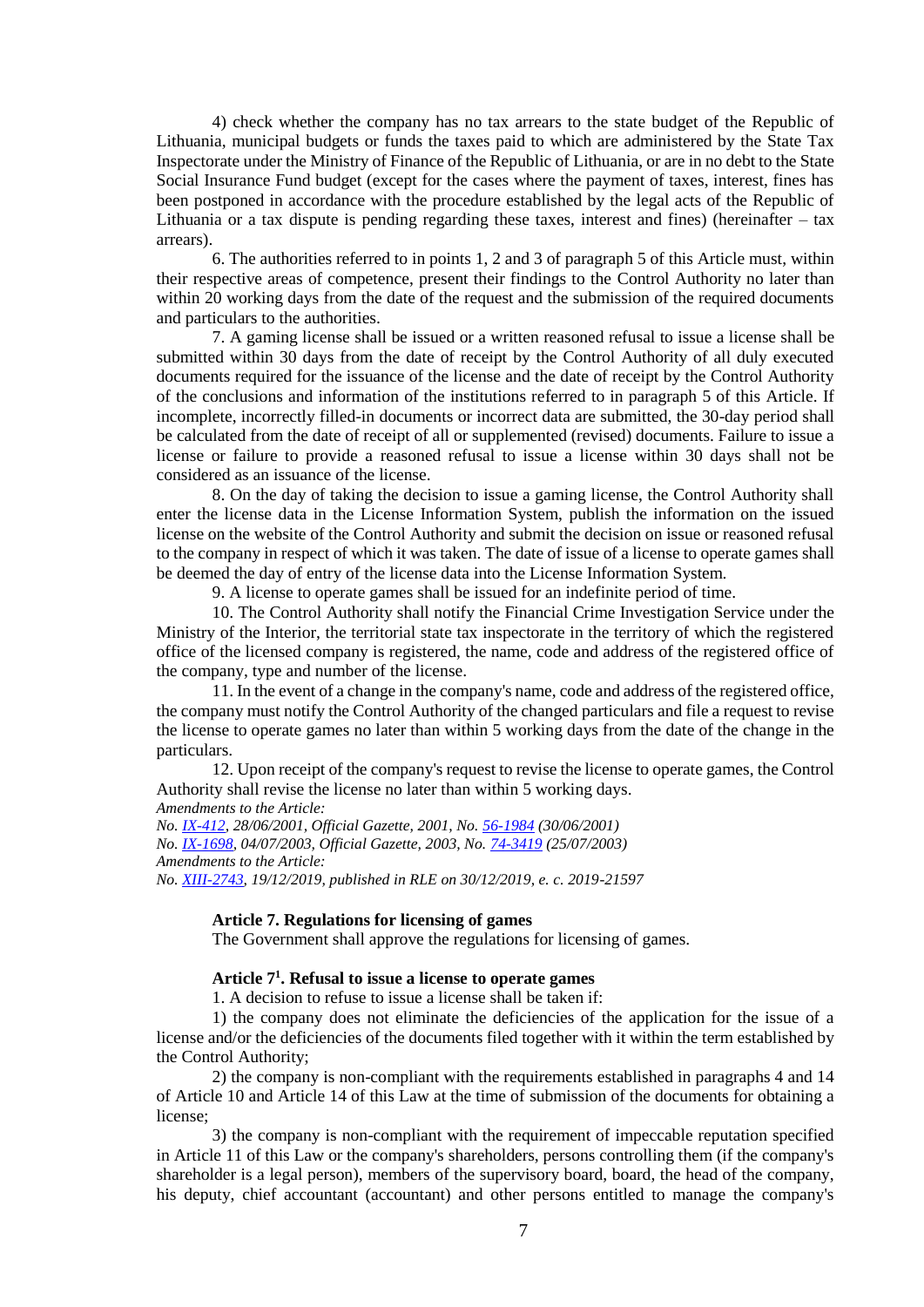accounting in accordance with the Law on Accounting, the head of the branch are non-compliant with the requirement of impeccable reputation specified in Article 11 of this Law;

4) the company does not have a paid-up authorized capital of the amount specified in the articles of association, conforming to the requirements established in Article 13 of this Law;

5) negative information and/or evaluation of the Financial Crime Investigation Service under the Ministry of the Interior and/or the Department of State Security has been received;

6) the shareholders of the company are unable to prove the origin of the funds (source of receipt of funds) used to acquire the registered shares of the company or the origin of these funds (source of receipt of funds) may be illegal;

7) the company has a tax arrears;

8) the issue of a new license was applied for less than in 5 years after the company has lost the right to operate games in accordance with points 1, 4, 5 and 6 of paragraph 8 of Article  $7<sup>2</sup>$  of this Law.

2. On the day of the decision to refuse to issue a license to operate games, the Control Authority shall communicate the decision to the company in respect of which it was taken, stating the reasons for the decision, the grounds on which it is based and the procedure for appealing against the decision.

*Supplemented with an Article: No. [XIII-2743,](https://www.e-tar.lt/portal/legalAct.html?documentId=cb645e302af811eabe008ea93139d588) 19/12/2019, published in RLE on 30/12/2019, e. c. 2019-21597*

## **Article 7<sup>2</sup> . Notice of possible suspension of a license to operate games and revocation of notice of possible suspension, suspension and revocation of suspension of a license to operate games, revocation of license to operate games**

1. For violations of this Law, except for the violations referred to in point 2 of paragraph 4 of this Article, the Control Authority, having performed the inspection, shall take a decision to issue a warning to the company about possible suspension of a license to operate games no later than within 3 working days (hereinafter – suspension of the license), provided the violation persists as of the date of the decision to issue a warning to the company of the possible suspension of the license.

2. On the day of the decision to issue a warning to the company of a possible suspension of the license, the Control Authority shall notify the company of the decision taken, indicate the violations and, taking into account the nature and gravity of the violations, set a maximum deadline of 2 months by which the company is obliged to remedy the violations specified.

3. The company having discontinued the violations must notify the Control Authority, which shall verify this information no later than within 10 working days from the date of receipt of the notification of the discontinuation of the violations and decide to revoke the warning of possible suspension of the license provided all the violations have been discontinued. On the day of the decision to revoke the warning of possible suspension of the license, the Control Authority shall notify the company of the decision taken.

4. The license to operate games shall be suspended if:

1) the company having been warned of the possible suspension of the license does not discontinue the specified violations by the deadline established by the Control Authority in paragraph 2 of this Article or fails to notify the Control Authority of the discontinuation of the violations;

2) the Control Authority collects on its own initiative or receives data and information, that the persons referred to in paragraph 2 of Article 11 of this Law no longer meet the requirement of impeccable reputation or the company no longer meets the requirement of impeccable reputation and/or requirements imposed on the company as set out in paragraphs 4 and 14 of Article 10 and Article 14 of this Law, and/or does not have the paid-up authorized and/or equity capital of the amount specified in the Articles of Association, conforming to the requirements of Article 13 of this Law.

5. The Control Authority having decided to suspend the license to operate games shall notify of that the company on the day of taking the decision, specify the violations and, taking into account the nature and gravity of the violations, set a maximum deadline of 2 months by which the company is obliged to remedy the violations specified.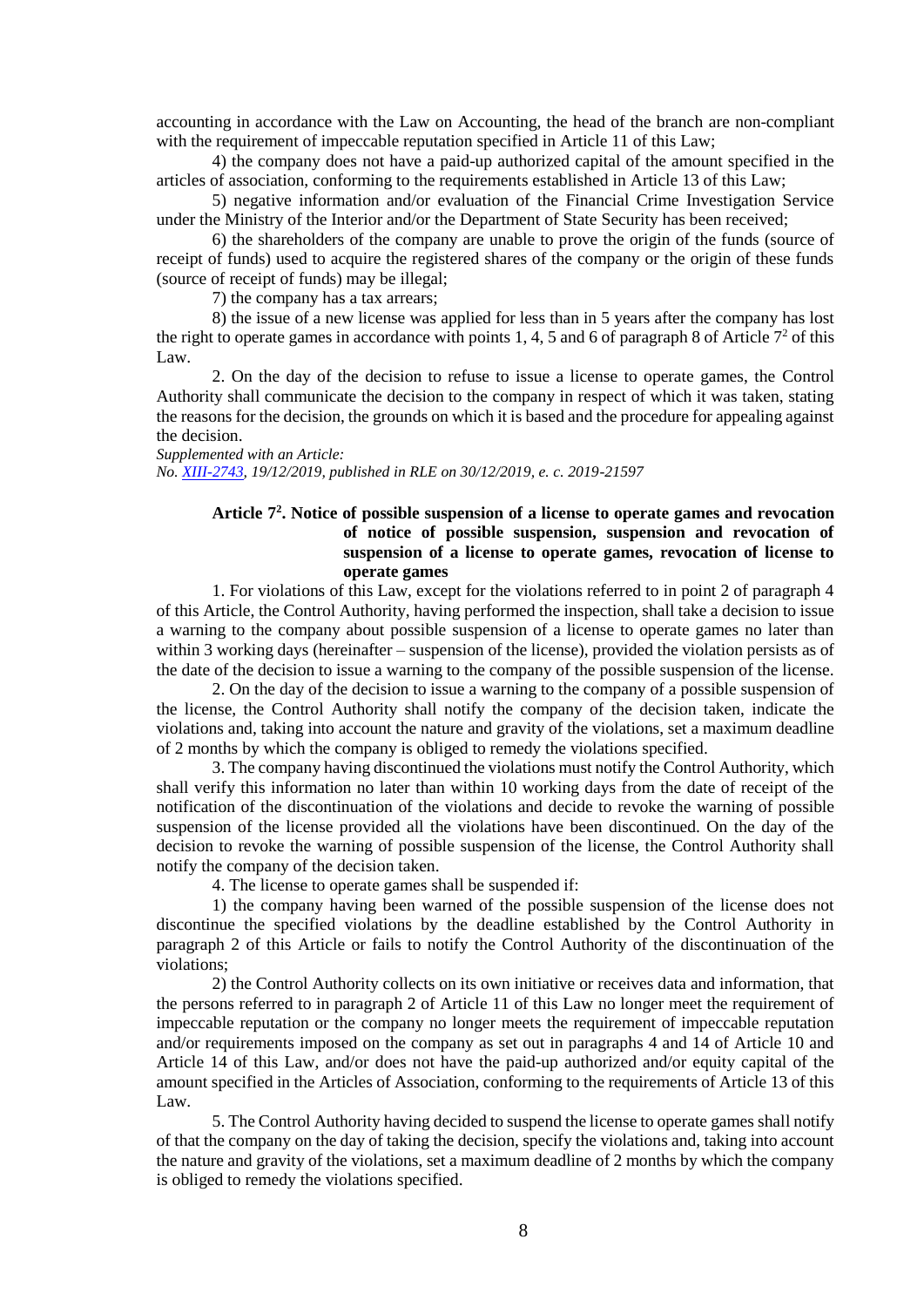6. Upon suspension of the license to operate games, the company shall be prohibited from operating games, but it must pay out the winnings due to the players having played before the date of suspension of the license, if they were not paid out before the date of suspension of the license.

7. A company, that discontinues the violations for which a decision to suspend the license to operate games has been taken, must notify the Control Authority which shall verify the information on the discontinuation of the violations and take a decision to revoke suspension of the license to operate games no later than within 10 working days from the notification of the discontinuation of the violations. If the Control Authority determines that the violations have not been discontinued and the period of suspension of the license established in accordance with paragraph 5 of this Article has not expired, the company must eliminate the specified violations during the remaining period of suspension of the license. The Control Authority shall notify the company of the decisions of the Control Authority referred to in this part on the day they are taken.

8. A license to operate games shall be revoked if:

1) the company whose license has been suspended does not discontinue the specified violations within the term established according to paragraph 5 of this Article by the Control Authority;

2) the company holding a license to operate games files an application for revocation of the license;

3) the company is wound up by liquidation or reorganisation;

4) bankruptcy proceedings are instituted against the company or bankruptcy proceedings are carried out of court;

5) it turns out that the license to operate games has been obtained through providing incorrect or false data in the application for the issue of a license and/or in the accompanying documents;

6) the shareholders of the company are unable to prove the origin of the funds (source of receipt of funds) used to acquire the registered shares of the company or the origin of these funds (source of receipt of funds) may be illegal;

7) the activities specified in the license have not been commenced within one year from the date of issue of the license to operate games.

9. The Control Authority shall take a decision on the revocation of the license within 5 working days from the moment of the occurrence of the grounds specified in points 1–7 of paragraph 8 of this Article.

10. A company whose license has been revoked:

1) has no right to operate games;

2) must pay out the winnings due to players who have played before the date of revocation of the license to operate games (hereinafter – revocation of the license), if they have not been paid out before the date of revocation of the license;

3) shall not be entitled to file an application for a license for 5 years, except in cases where the license is revoked in the cases specified in points 2 and 7 of paragraph 8 of this Article.

11. Upon taking a decision to revoke a license to operate games, the Control Authority shall notify the company thereof on the day of the decision and indicate the reasons for the decision, the grounds and the procedure for appealing against the decision.

12. The Control Authority shall, no later than within 5 working days from the date of suspension, revocation of suspension or revocation of the license, notify the Financial Crime Investigation Service, the territorial state tax inspectorate in the territory of which the registered office of the licensed company is registered and its code, of the name, registered office address of the company, the type and number of the license.

13. The Control Authority, having taken any decision referred to in this Article, shall enter the data of the license in the License Information System on the day of taking the decision and publish them on the website of the Control Authority.

*Supplemented with an Article:*

*No. [XIII-2743,](https://www.e-tar.lt/portal/legalAct.html?documentId=cb645e302af811eabe008ea93139d588) 19/12/2019, published in RLE on 30/12/2019, e. c. 2019-21597*

## **Article 7<sup>3</sup> . Rights and obligations of a gaming operator**

1. A gaming operator has the right to:

1) engage in the activities specified in the license to operate games;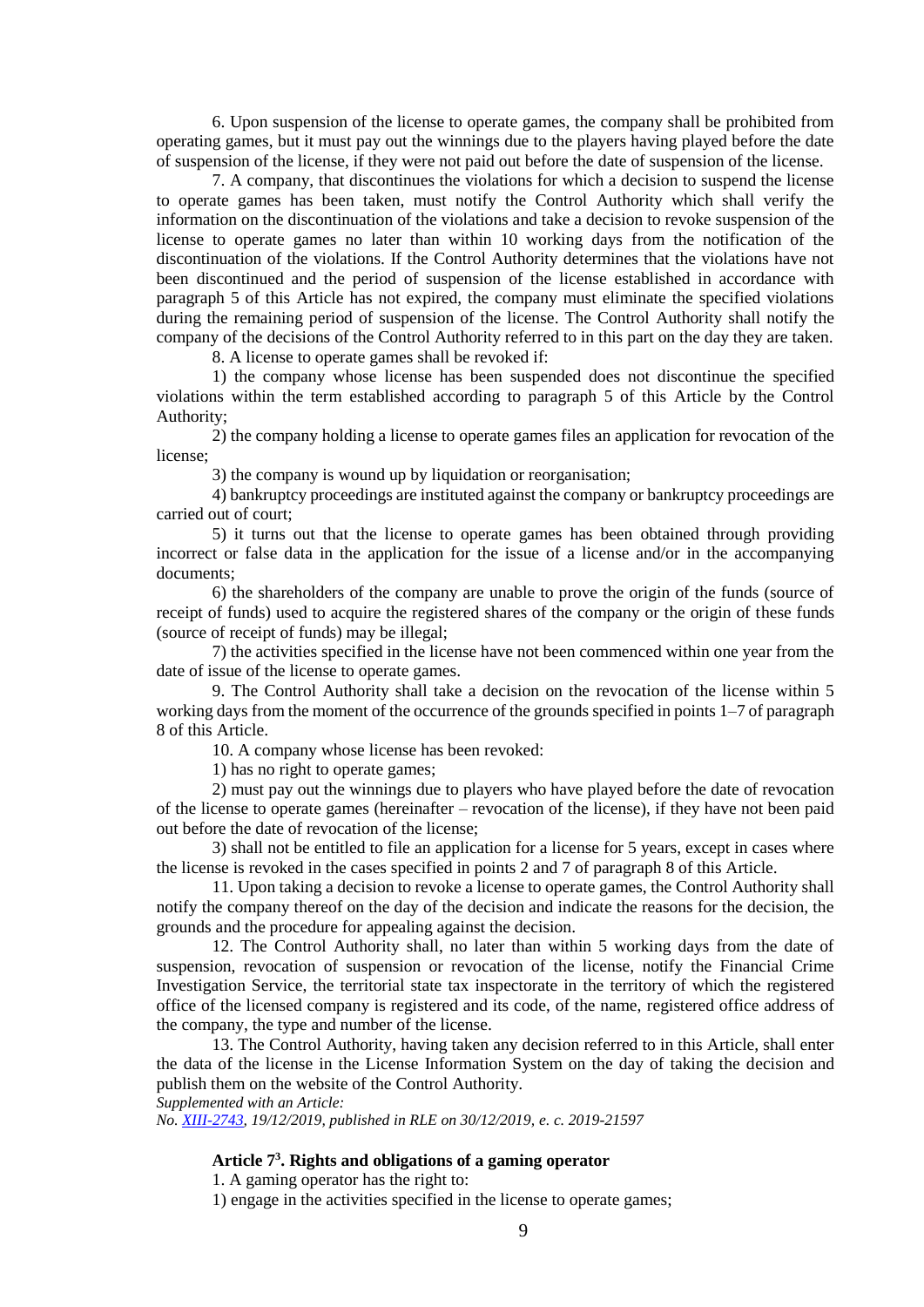2) appeal against decisions of the Director of the Control Authority to a court in accordance with the procedure established by the Law on Administrative Proceedings of the Republic of Lithuania.

2. A gaming operator must:

1) in carrying out the activities specified in the license to operate games, comply with the requirements of this Law and other legal acts regulating the operation of games;

2) in case of a change of shareholders, persons controlling them (if the company's shareholder is a legal entity), members of the supervisory board, board, head of the company, his deputy, chief accountant (accountant) and other persons who are entitled to manage the company's accounting in accordance with the Law on Accounting, no later than within 5 working days from the change of particulars, notify the Control Authority thereof in accordance with the procedure established by it;

3) ensure the competence and professionalism of the staff serving the players. The gaming operator may hire a person only after receiving information from the Register of Suspects, Accused and Convicts that the person has not been convicted of the criminal offenses specified in point 1 of paragraph 3 of Article 11 of this Law;

4) provide the Control Authority with the information necessary for carrying out the functions of gaming supervisor.

*Supplemented with an Article:*

*No. [XIII-2743,](https://www.e-tar.lt/portal/legalAct.html?documentId=cb645e302af811eabe008ea93139d588) 19/12/2019, published in RLE on 30/12/2019, e. c. 2019-21597*

#### **Article 8. Gaming operators**

1. Companies that have been issued licenses to operate games and permits to open machine halls, bingo facilities, gaming establishments (casino) or having been issued licenses to operate games and after the Control Authority approves totalisator or bookmaking regulations shall be entitled to operate games.

2. A company wishing to operate remote table games, remote machine games, bookmaking or totalisator, including horse totalisator, remote bingo games must have at least one of the licenses to operate games, referred to in paragraph 1 of Article 5 of this Law, and a permit to operate remote gaming, as well as to comply with other requirements established in this Law.

*Amendments to the Article:*

*No. [XI-1578,](http://www3.lrs.lt/cgi-bin/preps2?a=406675&b=) 15/09/2011, Official Gazette, 2011, No. [119-5611](https://www.e-tar.lt/portal/legalAct.html?documentId=TAIS.406675) (01/10/2011) Amendments to the Article:*

*No. [XII-1734,](https://www.e-tar.lt/portal/legalAct.html?documentId=0f7f08200da011e5920c94700bb1958e) 21/05/2015, published in RLE on 08/06/2015, e. c. 2015-08980*

## **Article 8<sup>1</sup> . Remote gaming operators**

Companies that have obtained a license to operate games in accordance with the procedure established by this Law, have established at least one of gaming facilities (casino) or at least 5 totalisator stations to operate a horse totalisator, or at least 10 machine halls, or at least 20 totalisator stations, or at least 20 totalisator stations, and providing gaming services therein, have obtained a permit to operate remote gaming in accordance with the procedure established in Article 21 of this Law and when the Control Authority approves the relevant remote gaming regulation. The authorized capital of a company wishing to operate remote gaming of all types must be at least EUR 1,158,000. Remote gaming may be operated by a branch of a foreign company in the Republic of Lithuania that has received the relevant license and permit, if the person having established this branch complies with the authorized capital requirements established in this Law.

*Supplemented with an Article:*

*No. [XII-1734,](https://www.e-tar.lt/portal/legalAct.html?documentId=0f7f08200da011e5920c94700bb1958e) 21/05/2015, published in RLE on 08/06/2015, e. c. 2015-08980*

#### **Article 9. Locations for establishment of gaming establishments (casinos)**

Gaming establishments (casinos) shall be established with the consent of the local municipal council.

#### **Article 10. Prohibitions and restrictions on the operation of games**

1. It is prohibited to operate games not specified of this Law or to do so in violation of the procedure established by this Law.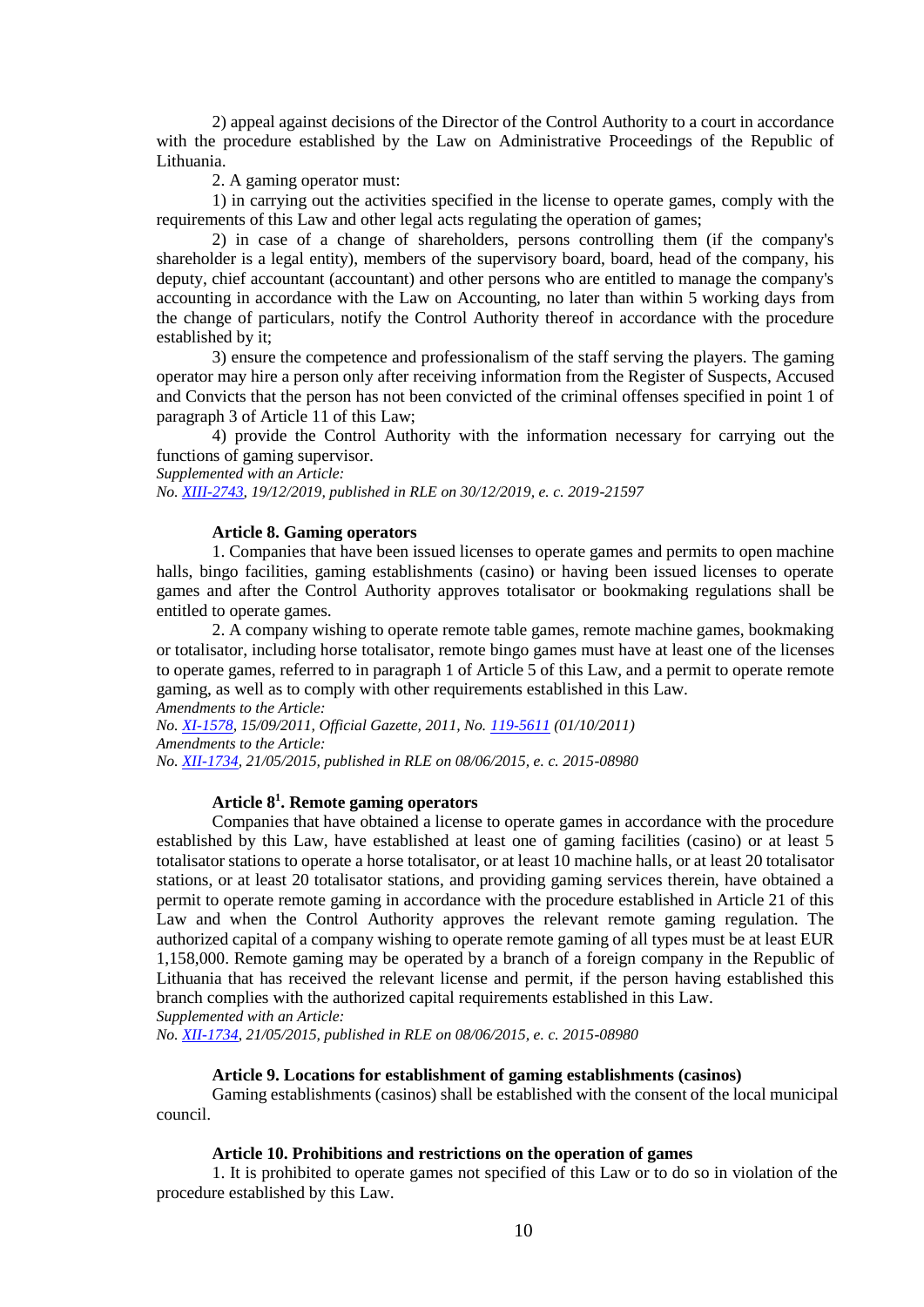2. It is prohibited to operate games in the following places:

1) in residential houses, excepting those, on the ground floors whereof according to the building and use plan, non-residential premises have been adapted for other activity and have a main entrance from the street side, which does not coincide with the stairwell entrance;

2) on the premises of pre-school institutions;

3) on the premises of general education schools;

4) on the premises of vocational training institutions;

5) on the premises of tertiary education institutions;

6) on the premises of schools of non-formal education of children and schools supplementing formal education;

7) on the premises of non-formal adult education schools;

8) in health care institutions;

9) in children's sanatoria;

10) in cultural institutions;

11) in libraries;

12) in theatres;

13) in museums and exhibition halls;

14) in credit institutions and other financial institutions;

15) in shops, except for the establishment of bookmaker's and totalisator stations in shopping centres, which according to their purpose are adapted not only for the activities of shops and in which separate premises are fitted out according to the design layout;

16) in state and municipal institutions and services;

17) in cinemas, railways and bus stations, airports, seaports, except machines games if they shall be operated in separate premises, not linked to the direct functions of these institutions;

18) in post office premises, except the bookmaking and totalisator points established therein. *Amendments to the paragraph of the Article:*

*No. [XIII-1886,](https://www.e-tar.lt/portal/legalAct.html?documentId=d91f35000e7e11e9a5eaf2cd290f1944) 20/12/2018, published in RLE on 02/01/2019, e. c. 2019-00021*

3. It is prohibited to participate in games operated by an own company for persons (themselves, through another person or under a power of attorney issued by another person) – founders, shareholders, persons in control of them, members of the supervisory board, board and all employees of the company operating games. Civil servants and state officials who exercise supervision and control over the operation of gaming may participate in games only during the exercise of control in accordance with the procedure established by the Control Authority.

4. The company operating games shall be prohibited from securing any obligations of other entities and from granting any loans to other persons.

5. It shall be prohibited to pay with bank (debit, credit) cards and to build ATMs in the premises where games of chance are operated. This provision does not apply to places where remote gaming is operated.

*Amendments to the paragraph of the Article:*

*No. [XII-1734,](https://www.e-tar.lt/portal/legalAct.html?documentId=0f7f08200da011e5920c94700bb1958e) 21/05/2015, published in RLE on 08/06/2015, e. c. 2015-08980*

6. In premises where games with category B machines are operated, bingo, games with category A machines and table games, bookmaking, totalisator, other than commercial economic activities of the operation of gaming, except restaurants, bars, concert activities and currency exchange, shall be prohibited.

*Amendments to the paragraph of the Article:*

*No. [XIII-2743,](https://www.e-tar.lt/portal/legalAct.html?documentId=cb645e302af811eabe008ea93139d588) 19/12/2019, published in RLE on 30/12/2019, e. c. 2019-21597*

7. It shall be prohibited to operate unlicensed and unmarked gaming devices as provided for in paragraphs  $5, 5<sup>1</sup>$  and 6 of Article 16 of this Law.

*Amendments to the paragraph of the Article:*

*No. [XII-1734,](https://www.e-tar.lt/portal/legalAct.html?documentId=0f7f08200da011e5920c94700bb1958e) 21/05/2015, published in RLE on 08/06/2015, e. c. 2015-08980*

8. It shall be prohibited to use gaming and remote gaming devices for purposes other than the ones related to the operation of gaming, except for the training of personnel to work with gaming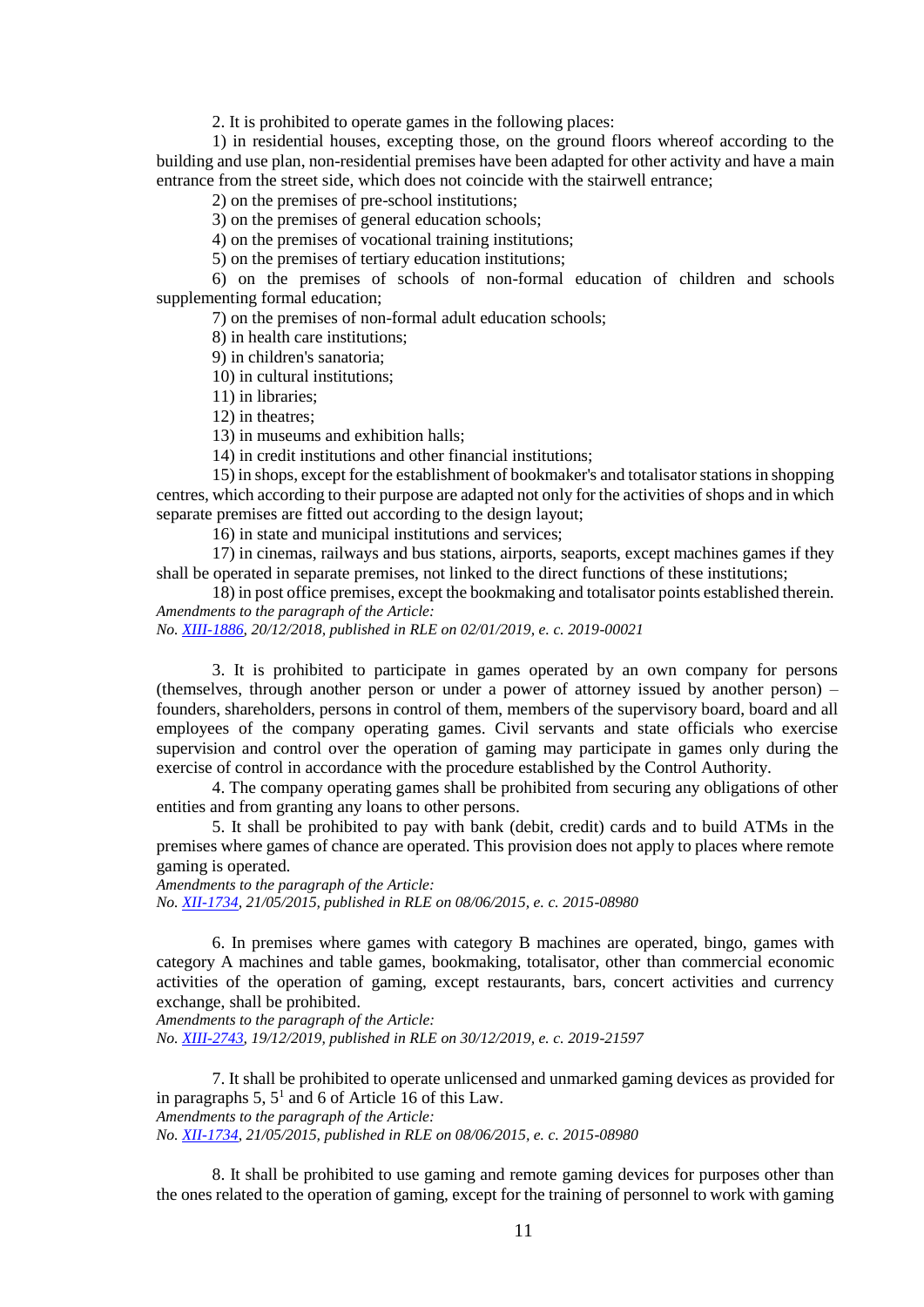devices, when the training operator holds a training license issued by an institution authorized by the Government.

*Amendments to the paragraph of the Article: No. [XII-1734,](https://www.e-tar.lt/portal/legalAct.html?documentId=0f7f08200da011e5920c94700bb1958e) 21/05/2015, published in RLE on 08/06/2015, e. c. 2015-08980*

9. It shall be prohibited to advertise gaming in the territory of the Republic of Lithuania, except for the names, trademarks of the companies operating games and types of games operated. It shall be prohibited to publish any information related to gaming on websites intended for persons under 18 years of age. A website intended for persons under the age of 18 is a website where at least 4/5 of the content is dedicated to the description of events and phenomena intended for children and adolescents, their professional evaluation, information about them, and the dissemination of children's and adolescents' artistic and technical creations.

*Amendments to the paragraph of the Article: No. [XII-1734,](https://www.e-tar.lt/portal/legalAct.html?documentId=0f7f08200da011e5920c94700bb1958e) 21/05/2015, published in RLE on 08/06/2015, e. c. 2015-08980 No. [XIII-2147,](https://www.e-tar.lt/portal/legalAct.html?documentId=796b4e508b7911e9ae2e9d61b1f977b3) 30/05/2019, published in RLE on 10/06/2019, e. c. 2019-09400*

9 1 . Publication of the advertising referred to in paragraph 9 of this Article may not include any additional written, visual or audio information. *Supplemented with the paragraph of the Article: No. [XIII-2147,](https://www.e-tar.lt/portal/legalAct.html?documentId=796b4e508b7911e9ae2e9d61b1f977b3) 30/05/2019, published in RLE on 10/06/2019, e. c. 2019-09400*

9 2 . Publication of the advertising referred to in paragraph 9 of this Article must be accompanied by a warning notice that participation in gaming may lead to gaming addiction or pathological gaming. The content of the warning notice and the rules for its presentation in advertising shall be determined by the Control Authority.

*Supplemented with the paragraph of the Article: No. [XIII-2871,](https://www.e-tar.lt/portal/legalAct.html?documentId=11ada1e08f5711ea9515f752ff221ec9) 28/04/2020, published in RLE on 06/05/2020, e. c. 2020-09590*

10. Persons under the age of 18, as well as persons who have not presented an identity document shall be refused the entrance to slot machine halls and bingo facilities, bookmaking and totalisator points; participation of persons under the age of 18 in remote gaming shall also be prohibited. The games operated at gaming facilities (casino), including those operated remotely, may only be played by persons over the age of 21. Persons under 21 years of age shall be refused the entrance to gaming establishments (casinos). Persons carrying weapons shall be prohibited from entering a gaming establishment (casino), except for persons guarding such establishments (casinos) or officers performing their official duties in accordance with the procedure established by laws. The gaming operator must ensure the compliance with the above requirements. *Amendments to the paragraph of the Article:*

*No. [XII-1734,](https://www.e-tar.lt/portal/legalAct.html?documentId=0f7f08200da011e5920c94700bb1958e) 21/05/2015, published in RLE on 08/06/2015, e. c. 2015-08980 No. [XIII-2147,](https://www.e-tar.lt/portal/legalAct.html?documentId=796b4e508b7911e9ae2e9d61b1f977b3) 30/05/2019, published in RLE on 10/06/2019, e. c. 2019-09400*

10<sup>1</sup>. A gaming operator, having established that it is providing services to a person who is prohibited from gaming or that this person is prohibited from being at the gaming location, must immediately terminate the provision of the service to the person and make him leave the gaming location, and having established that a person who is prohibited from gaming is participating in remote gaming, – must immediately terminate the provision of the remote gaming service to such person and notify the Control Authority.

*Supplemented with the paragraph of the Article:*

*No. [XII-1734,](https://www.e-tar.lt/portal/legalAct.html?documentId=0f7f08200da011e5920c94700bb1958e) 21/05/2015, published in RLE on 08/06/2015, e. c. 2015-08980*

11. All shares of the company operating games must be registered.

12. *Expired from 01/07/2020*.

*Amendments to the paragraph of the Article:*

*No. [XIII-2743,](https://www.e-tar.lt/portal/legalAct.html?documentId=cb645e302af811eabe008ea93139d588) 19/12/2019, published in RLE on 30/12/2019, e. c. 2019-21597*

13. It is prohibited for a company operating games to manufacture, as well as assemble gaming devices from parts, repair them, create new or change existing gaming algorithm programs.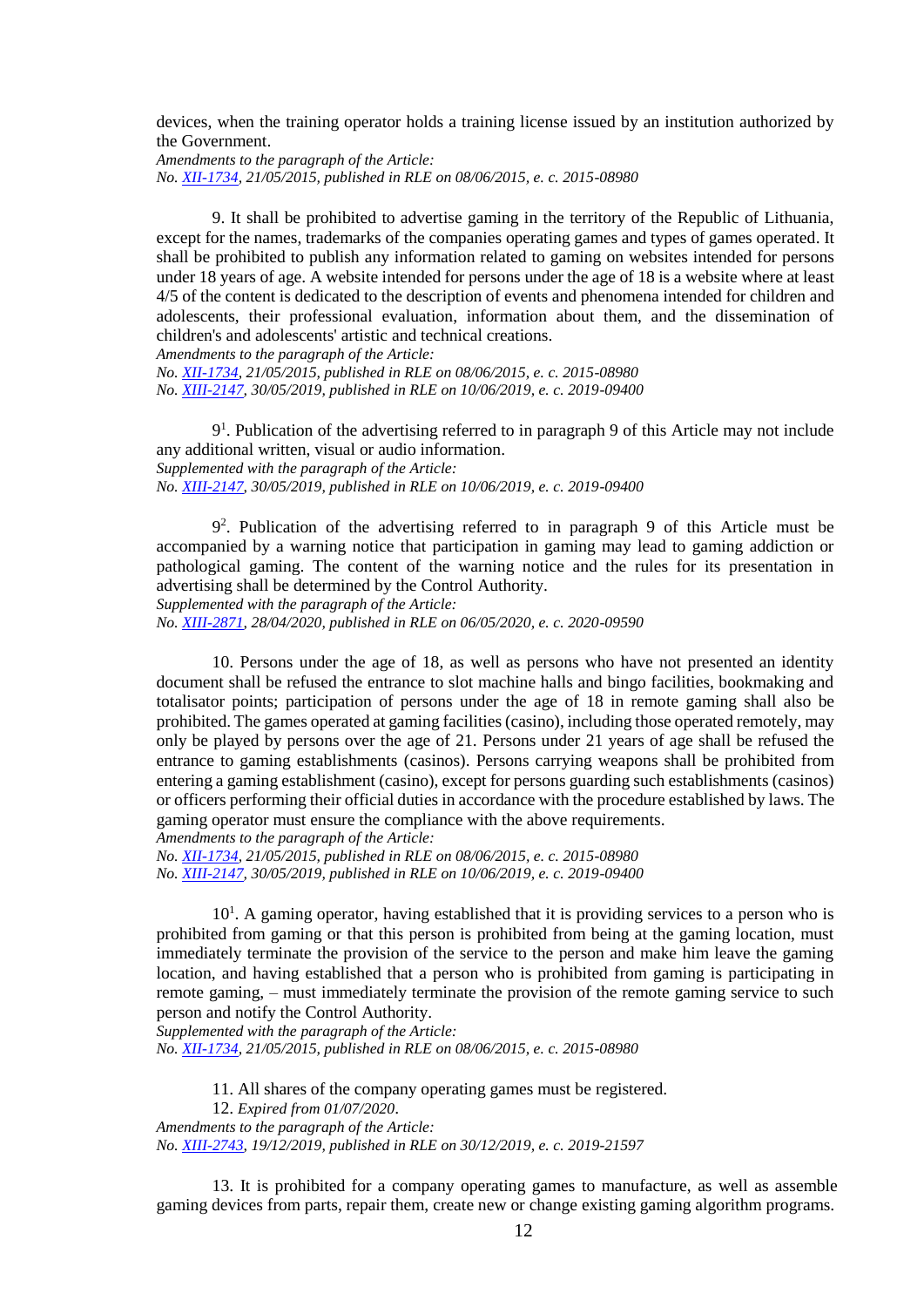14. A company operating games is prohibited from being a founder and shareholder of other companies.

15. A license to operate games may not be sold or otherwise transferred to other companies.

16. Other prohibitions and restrictions on the operation of gaming established in this and other laws of the Republic of Lithuania may also be applied.

17. It is prohibited to link category B machines into a jackpot system.

18. The restrictions in paragraphs 4, 11 and 14 of this Article shall also apply to companies that have applied for a license to operate games.

19. In the Republic of Lithuania, it is prohibited to promote participation in games in the following ways:

1) to grant the player the right to receive gifts from the gaming operator immediately or within a certain period after participation in the game;

2) to operate games or competitions, pilot games, lotteries and other events that promote participation in games, including remote gaming, outside of gaming locations or the gaming operator's website.

*Supplemented with the paragraph of the Article: No. [XII-1734,](https://www.e-tar.lt/portal/legalAct.html?documentId=0f7f08200da011e5920c94700bb1958e) 21/05/2015, published in RLE on 08/06/2015, e. c. 2015-08980*

20. Every person has the right to file a request to the Control Authority or a gaming operator to prevent him from gaming and to participate in remote gaming (hereinafter – a request to prevent from gaming). A request to prevent from gaming may specify a period chosen by the person during which he is not allowed to play, which may not be less than 6 months. A person may withdraw the filed request to prevent from gaming or shorten the term specified in the request to prevent from gaming, but not earlier than after 6 months from the submission of the request to prevent from gaming. The procedure for filing requests to prevent from gaming to the Control Authority or a gaming operator shall be established by the Control Authority.

*Supplemented with the paragraph of the Article:*

*No. [XII-2588,](https://www.e-tar.lt/portal/legalAct.html?documentId=46db747048fa11e6b5d09300a16a686c) 30/06/2016, published in RLE on 13/07/2016, e. c. 2016-20336*

21. Persons who have filed requests to prevent from gaming shall be prohibited from entering gaming locations and participation in remote gaming for the period specified in their request to prevent from gaming, or if the period of prevention from gaming is not specified in the request to prevent from gaming – for 2 years from the date of filing the application to the Control Authority or the gaming operator. Compliance with these requirements must be ensured by the gaming operator. *Supplemented with the paragraph of the Article:*

*No. [XII-2588,](https://www.e-tar.lt/portal/legalAct.html?documentId=46db747048fa11e6b5d09300a16a686c) 30/06/2016, published in RLE on 13/07/2016, e. c. 2016-20336 Amendments to the paragraph of the Article:*

*No. [XIII-2745,](https://www.e-tar.lt/portal/legalAct.html?documentId=4c539f802ad911eabe008ea93139d588) 19/12/2019, published in RLE on 30/12/2019, e. c. 2019-21565*

*Amendments to the Article:*

*No. [IX-412,](http://www3.lrs.lt/cgi-bin/preps2?a=140229&b=) 28/06/2001, Official Gazette, 2001, No. [56-1984](https://www.e-tar.lt/portal/legalAct.html?documentId=TAIS.140229) (30/06/2001)*

*No. [IX-995,](http://www3.lrs.lt/cgi-bin/preps2?a=171175&b=) 27/06/2002, Official Gazette, 2002, No. [72-3010](https://www.e-tar.lt/portal/legalAct.html?documentId=TAIS.171175) (17/07/2002)*

*No. [IX-1843,](http://www3.lrs.lt/cgi-bin/preps2?a=223214&b=) 25/11/2003, Official Gazette, 2003, No. [116-5249](https://www.e-tar.lt/portal/legalAct.html?documentId=TAIS.223214) (12/12/2003)*

*No. [XI-1578,](http://www3.lrs.lt/cgi-bin/preps2?a=406675&b=) 15/09/2011, Official Gazette, 2011, No. [119-5611](https://www.e-tar.lt/portal/legalAct.html?documentId=TAIS.406675) (01/10/2011)*

## **Article 10<sup>1</sup> . Warning signs**

1. Gaming locations shall have hanging (indicated) warning signs on the fact that participation in gaming may lead to addiction to gaming or pathological gaming and that minors and other people, who are prohibited from taking part in gaming or being in gaming premises in accordance with this Law, are prohibited from participating in gaming. Gaming locations must have indicated information on a possibility for a person to receive a statement on the pay-out of winnings. Persons taking part in remote gaming must also be familiarized with this information.

2. The Control Authority shall approve the content and form of warning signs indicated in paragraph 1 hereof, as well as the rules of their presentation in gaming locations and websites of gaming operators.

*Supplemented with an Article:*

*No. [XII-1734,](https://www.e-tar.lt/portal/legalAct.html?documentId=0f7f08200da011e5920c94700bb1958e) 21/05/2015, published in RLE on 08/06/2015, e. c. 2015-08980*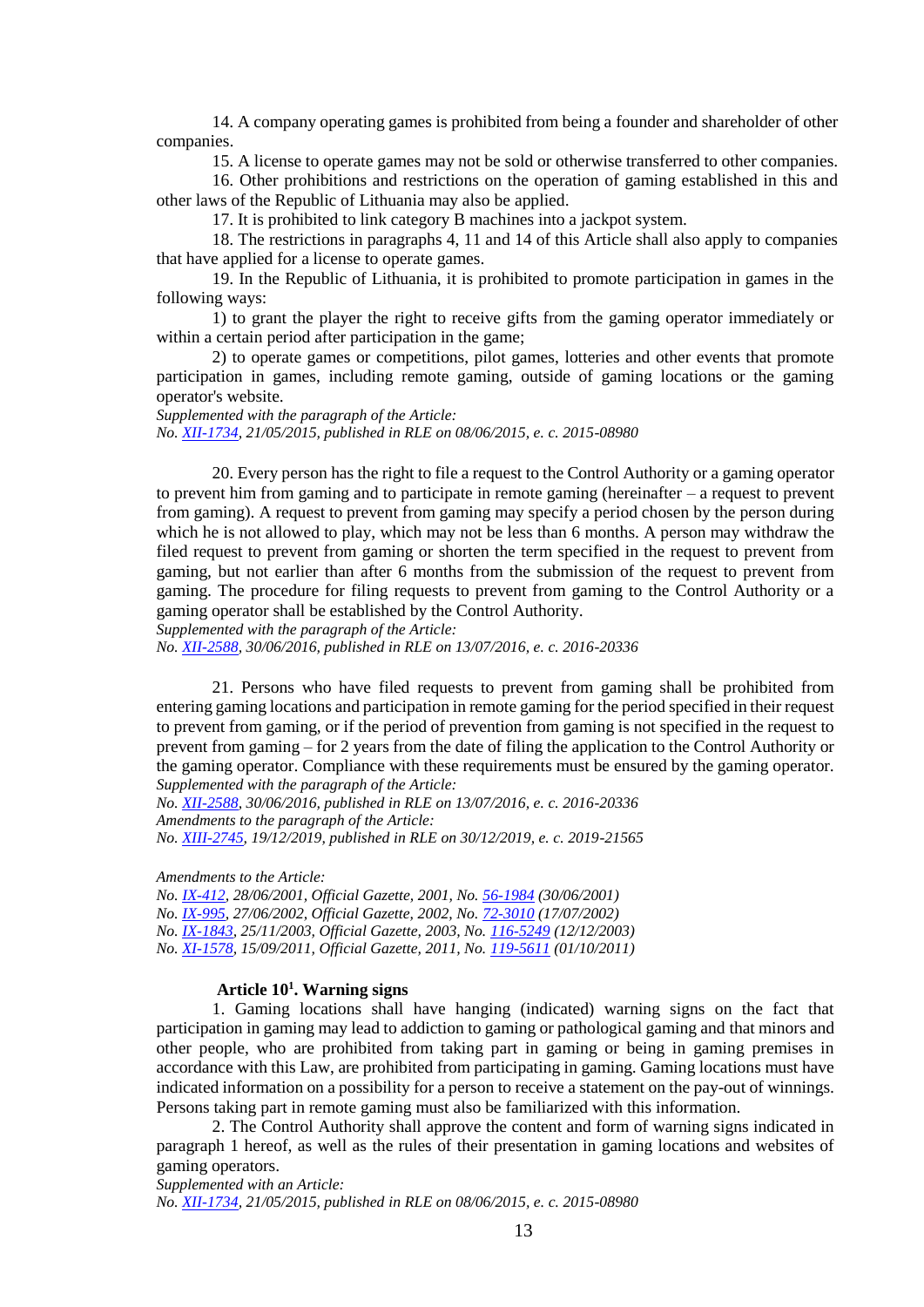## **Article 10<sup>2</sup> . Additional restrictions related to the prohibition from participation in wagering and/or totalisator**

1. Individuals are prohibited from participating in wagering (including remote wagering) in which stakes are paid on betting events in which they participate or may themselves influence the outcome of the wager; as well as in relation to events involving their close relatives or family members, or where these individuals may affect the outcome of the wager.

2. Individuals are prohibited from participating in a totalisator (including a remote gaming totalisator) in which they pay stakes on the outcome of sports competitions in which they, their family members or close relatives participate.

3. A wager and/or totalisator bookmaker, having found that a stake is paid by a person whose right to participate in wager and/or totalisator is restricted on the grounds set out in this Article, must refuse to accept the stake and, if this fact becomes clear later, refuse to pay out the winning and notify the Control Authority.

4. *Expired on 01/07/2020*. *Amendments to the paragraph of the Article: No. [XII-2447,](https://www.e-tar.lt/portal/legalAct.html?documentId=ab57b0403c5b11e6bcc5c96b48152012) 16/06/2016, published in RLE on 27/06/2016, e. c. 2016-17715 No. [XIII-2743,](https://www.e-tar.lt/portal/legalAct.html?documentId=cb645e302af811eabe008ea93139d588) 19/12/2019, published in RLE on 30/12/2019, e. c. 2019-21597*

*Supplemented with an Article: No. [XII-1734,](https://www.e-tar.lt/portal/legalAct.html?documentId=0f7f08200da011e5920c94700bb1958e) 21/05/2015, published in RLE on 08/06/2015, e. c. 2015-08980*

## **Article 10<sup>3</sup> . Restrictions on the content of wager and/or totalisator**

1. It is prohibited for a gaming operator to offer a wager on betting (totalisator) events and/or offer such betting (totalisator) event opportunities that result from the fulfilment of an illegal condition, or a condition that is contrary to public policy or good morals and/or carrying out of illegal actions, or outcomes of games on a slot machine, remote gaming devices, table games, gaming machines and dice games. The gaming operator may offer to wager only on the possibility of such betting events, the presence or absence of which is possible.

2. If a gaming operator offers to wager on betting (totalisator) events and/or offers such betting (totalisator) event opportunities that are illegal, contrary to public order, good morals or are impossible and/or determined by outcomes of games on a slot machine, remote gaming devices, table games, game machines and dice games, wager on the aforementioned betting events and their possibilities shall be void.

3. Only betting on dog and horse races that do not take place objectively (are created by a remote gaming devices) may be organised with remote gaming devices. It is prohibited to operate other games with a remote gaming device, that do not take place objectively (are created by a remote gaming device).

4. A gaming operator who offers to wager in violation of the requirements set forth in this Article shall be liable in accordance with the procedure established by law.

*Supplemented with an Article:*

*No. [XII-1734,](https://www.e-tar.lt/portal/legalAct.html?documentId=0f7f08200da011e5920c94700bb1958e) 21/05/2015, published in RLE on 08/06/2015, e. c. 2015-08980*

#### **Article 11. Impeccable reputation**

1. A company intending to obtain a gaming license (at the time of submission of the documents for obtaining a license) and a company holding such a license must be of impeccable reputation.

2. Shareholders of the company, persons in control of them (if the shareholder of the company is a legal entity), members of the supervisory board, board, head of the company, his deputies, chief accountant (accountant) and other persons entitled to manage the company's accounting in accordance with the Law on Accounting, managers of gaming establishments (casino), bingo facilities, machine halls, their deputies, chief accountants (accountants), members of the staff serving players must be persons of impeccable reputation.

3. A natural person shall be considered to be of impeccable reputation unless:

1) he has been found guilty of a serious intentional crime against property, property rights and property interests, economic and business order, financial system, public service and public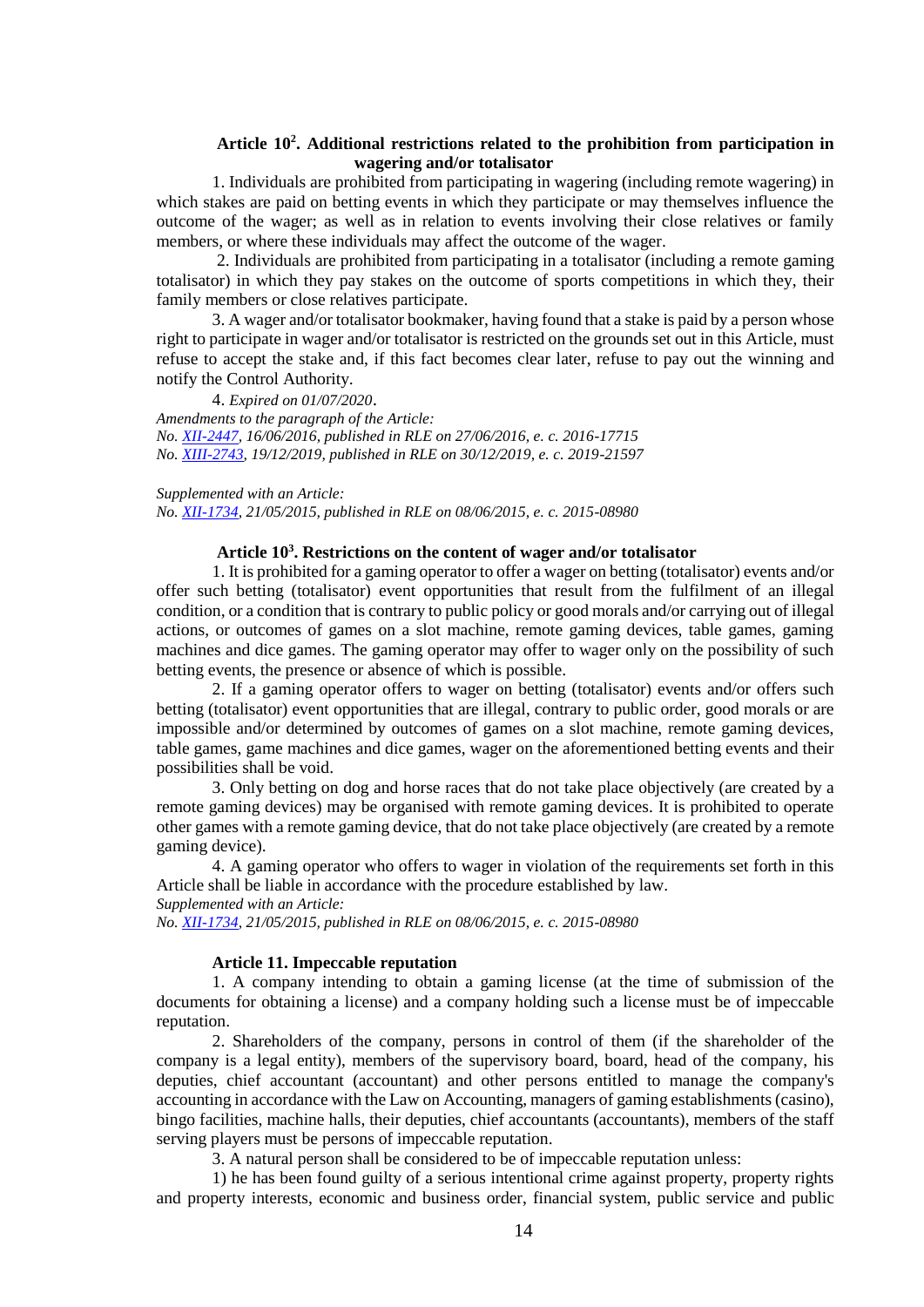interest, justice, public security, order of government or corresponding criminal offenses provided for in the Criminal Code of the Republic of Lithuania or corresponding criminal offenses provided for in the criminal laws of other states and his record has unexpunged convictions;

2) he is a member of a prohibited organisation.

4. The company is considered to be of impeccable reputation unless:

1) it has been found guilty of a serious intentional crime against property, property rights and property interests, economic and business order, financial system, public service and public interest, justice, public security, order of government provided for in the Criminal Code of the Republic of Lithuania or corresponding criminal offenses provided for in the criminal laws of other states and its record has unexpunged convictions;

2) shareholders of the company, natural persons in control of them (if the shareholder of the company is a legal person), members of the supervisory board, board, head of the company, his deputies, chief accountant (accountant) and other persons entitled to manage the company's accounting in accordance with the Law on Accounting have been found guilty of a serious intentional crime against property, property rights and interests, the economy and business order, the financial system, the civil service and the public interest, justice, public security, order of government provided for in the Criminal Code of the Republic of Lithuania or corresponding criminal offenses provided for in the criminal laws of other states and have an unenforced or irrevocable criminal record (natural person) or are members of a prohibited organisation or a shareholder (legal person) of that company and/or a legal person in control of that shareholder have been found guilty of a criminal offense provided for in point 1 of this paragraph and its/his record has unexpunged convictions;

3) the shareholder of this company (legal person) and/or the legal person in control of this shareholder is a company for which the license to operate games has been revoked in accordance with points 1, 4, 5 and 6 of paragraph 8 of Article  $7<sup>2</sup>$  of this Law.

*Amendments to the Article:*

*No. [IX-1418,](http://www3.lrs.lt/cgi-bin/preps2?a=209615&b=) 03/04/2003, Official Gazette, 2003, No. [38-1663](https://www.e-tar.lt/portal/legalAct.html?documentId=TAIS.209615) (24/04/2003) No. [IX-1698,](http://www3.lrs.lt/cgi-bin/preps2?a=215811&b=) 04/07/2003, Official Gazette, 2003, No. [74-3419](https://www.e-tar.lt/portal/legalAct.html?documentId=TAIS.215811) (25/07/2003) No. [XI-1578,](http://www3.lrs.lt/cgi-bin/preps2?a=406675&b=) 15/09/2011, Official Gazette, 2011, No. [119-5611](https://www.e-tar.lt/portal/legalAct.html?documentId=TAIS.406675) (01/10/2011) No. [XI-2239,](http://www3.lrs.lt/cgi-bin/preps2?a=434531&b=) 02/10/2012, Official Gazette, 2012, No. [122-6098](https://www.e-tar.lt/portal/legalAct.html?documentId=TAIS.434531) (20/10/2012) Amendments to the Article: No. [XIII-2743,](https://www.e-tar.lt/portal/legalAct.html?documentId=cb645e302af811eabe008ea93139d588) 19/12/2019, published in RLE on 30/12/2019, e. c. 2019-21597*

# **Article 12. Gaming location**

1. Games shall be operated:

1) in machine halls – with category B machines;

2) in bingo facilities;

3) in gaming establishments (casinos) – table games and games with category A machines.

2. Games with category B machines, bingo, games with category A machines and table games, bookmaking, totalisator may be operated in the same premises, lawfully managed by the same gaming operator, as specified in the permit to open a machine hall, a bingo facility, a gaming establishment (casino), a bookmaking, totalisator point.

*Amendments to the paragraph of the Article: No. [XIII-2743,](https://www.e-tar.lt/portal/legalAct.html?documentId=cb645e302af811eabe008ea93139d588) 19/12/2019, published in RLE on 30/12/2019, e. c. 2019-21597*

3. At least 10 machines must be installed in a machine hall.

4. *Expired on 01/07/2020*. *Amendments to the paragraph of the Article:*

*No. [XIII-2743,](https://www.e-tar.lt/portal/legalAct.html?documentId=cb645e302af811eabe008ea93139d588) 19/12/2019, published in RLE on 30/12/2019, e. c. 2019-21597*

5. Each gaming establishment (casino) must have at least 3 gaming tables, of which at least one roulette table, and at least 30 category A machines. *Amendments to the paragraph of the Article:*

*No. [XIII-2743,](https://www.e-tar.lt/portal/legalAct.html?documentId=cb645e302af811eabe008ea93139d588) 19/12/2019, published in RLE on 30/12/2019, e. c. 2019-21597*

6. The remote gaming location is considered to be the place where remote gaming services are provided.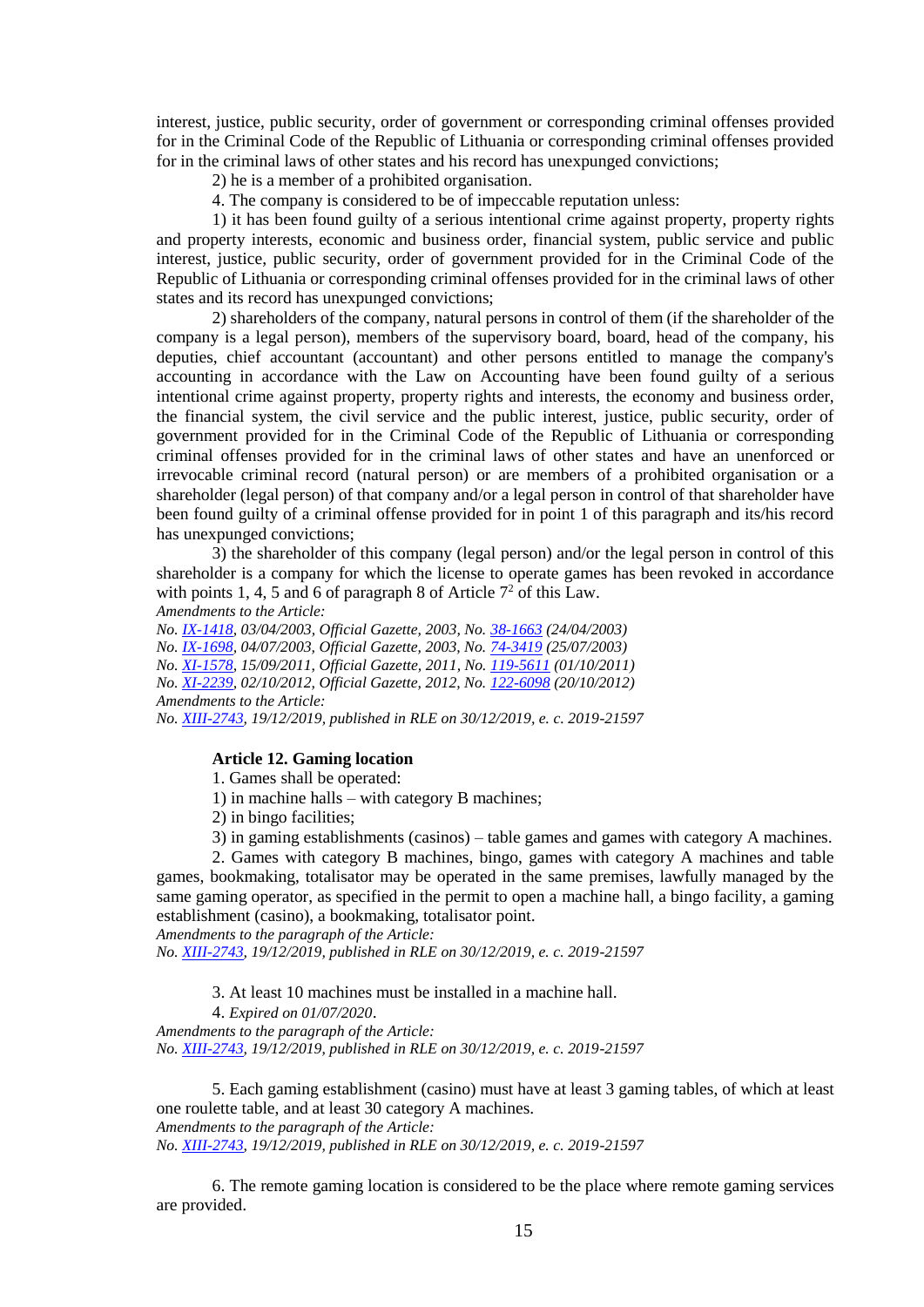*Supplemented with the paragraph of the Article: No. [XII-1734,](https://www.e-tar.lt/portal/legalAct.html?documentId=0f7f08200da011e5920c94700bb1958e) 21/05/2015, published in RLE on 08/06/2015, e. c. 2015-08980*

*Amendments to the Article: No. [IX-995,](http://www3.lrs.lt/cgi-bin/preps2?a=171175&b=) 27/06/2002, Official Gazette, 2002, No. [72-3010](https://www.e-tar.lt/portal/legalAct.html?documentId=TAIS.171175) (17/07/2002)*

### **Article 13. Requirements for the authorized capital of gaming companies**

1. The paid-up authorized capital of a company operating bingo, bookmaking, totalisator, which is specified in the articles of association, must be at least EUR 289,000, and that of a company operating horse betting must be at least EUR 144,000.

2. The paid-up authorized capital of a company operating games with category B machines, which is specified in the articles of association, must be at least EUR 289,000, and in cases where the company operates gaming in a gaming establishment (casino) it must be at least EUR 1,158,000.

3. The authorized capital of a company which operates several types of gaming, which is specified in the articles of association, must not be less than the maximum authorized capital established for the respective type of gaming.

4. At the time of submission of the documents for the license of the companies listed in paragraphs 1, 2 and 3 of this Article, the equity capital must conform to the requirements established in paragraph 3 of Article 38 of the Law on Companies.

5. The minimum amount of money that, in accordance with the investment procedure established by the Control Authority, gaming companies shall be required to invest in Government securities, keep in bank accounts, company's cash fund and/or dedicated slot machine containers and be used only for pay-outs of gaming winnings shall be:

1) EUR 11,585 per gaming table;

2) EUR 7,241 per category A slot machine;

3) EUR 145 per category B slot machine;

4) for companies operating bingo, bookmaking, totalisator, horse betting – not less than 25 percent of the amount of the minimum required authorized capital. *Amendments to the Article:*

*No. [IX-995,](http://www3.lrs.lt/cgi-bin/preps2?a=171175&b=) 27/06/2002, Official Gazette, 2002, No. [72-3010](https://www.e-tar.lt/portal/legalAct.html?documentId=TAIS.171175) (17/07/2002) No. [IX-1948,](http://www3.lrs.lt/cgi-bin/preps2?a=224489&b=) 23/12/2003, Official Gazette, 2004, No. [4-49](https://www.e-tar.lt/portal/legalAct.html?documentId=TAIS.224489) (01/07/2004) No. [XI-1578,](http://www3.lrs.lt/cgi-bin/preps2?a=406675&b=) 15/09/2011, Official Gazette, 2011, No. [119-5611](https://www.e-tar.lt/portal/legalAct.html?documentId=TAIS.406675) (01/10/2011) Amendments to the Article: No. [XII-1166,](https://www.e-tar.lt/portal/legalAct.html?documentId=ed32aea04ae711e4a8328599cac64d82) 25/09/2014, published in RLE on 03/10/2014, e. c. 2014-13586*

## **Article 14. The right of gaming companies** to engage in other economic and commercial activities

Companies operating gaming in slot machine halls, bingo, table games, bookmaking, totalisator, remote gaming shall not have the right to engage in other economic and commercial activities, except for the lease of premises, where the company operating gaming, for the economic and commercial activities specified in paragraph 6 of Article 10 of this Law.

*Amendments to the Article:*

*No. [IX-995,](http://www3.lrs.lt/cgi-bin/preps2?a=171175&b=) 27/06/2002, Official Gazette, 2002, No. [72-3010](https://www.e-tar.lt/portal/legalAct.html?documentId=TAIS.171175) (17/07/2002) Amendments to the Article: No. [XII-1734,](https://www.e-tar.lt/portal/legalAct.html?documentId=0f7f08200da011e5920c94700bb1958e) 21/05/2015, published in RLE on 08/06/2015, e. c. 2015-08980*

# **Article 15. Requirements for the premises of gaming locations**

1. Gaming establishments (casinos) and bingo facilities shall be installed in isolated premises with a separate entrance. They must include:

1) a device guaranteeing continuous lighting and a smooth, trouble-free gaming process;

2) a digital video recording system is installed, which operates continuously during the gaming, continuously filming the entrance to the gaming establishment (casino), the cash register referred to in point 3 of paragraph 1 of this Article, gaming at gaming tables and the inventory of amounts paid at gaming tables and tokens (hereinafter – the inventory). In gaming establishments (casinos) digital video recording system must operate in such a way that the videos would clearly show the persons entering the gaming establishment (casino), the gaming process at the gaming tables, the actions of the players and the gaming staff dealing with money transactions (including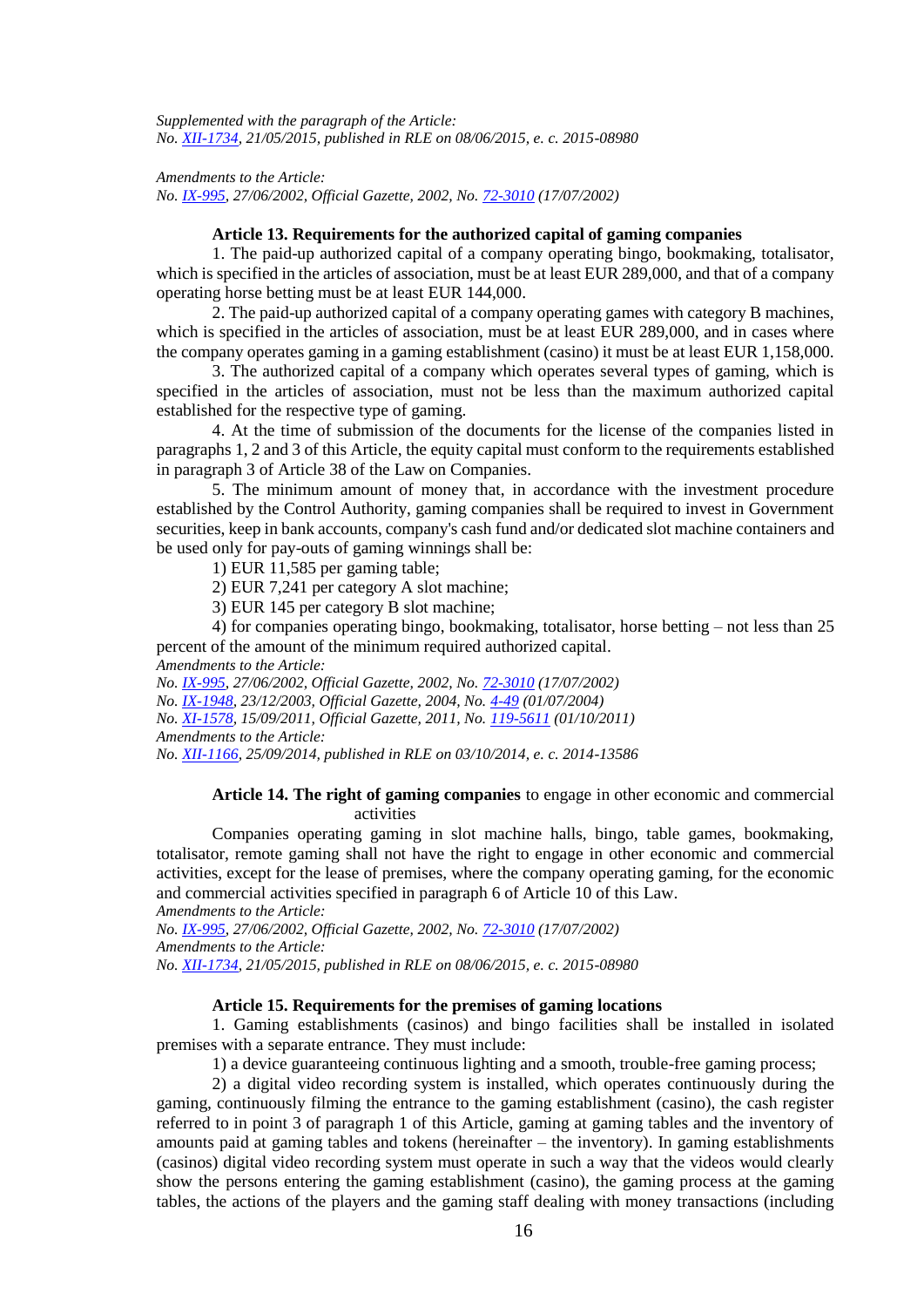exchange of money for tokens, and tokens into money) and actions performed during the inventory (from the moment of taking the paid sums and tokens from the gaming tables to their counting);

3) a separate cash register, where money would be exchanged for tokens, and tokens into money;

4) a fire protection system installed;

5) separate premises, dedicated by the gaming establishment (casino) administration for state officials and public servants who perform supervision and control over the operation of gaming.

2. Machine halls shall be located in isolated premises with a separate entrance. The premises of these halls must conform to the requirements set out in points 1, 3 and 4 of paragraph 1 of this Article, and must be equipped with a digital video recording system that continuously records the entrance to the machine hall and the cash register referred to in point 3 of paragraph 1 of this Article. In the machine hall, the digital video recording system must operate in such a way that the videos clearly showed the persons entering the machine hall, the actions of the players and the gaming staff carrying out cash transactions.

3. Bookmaking and totalisator points shall be located in isolated premises with a separate entrance and a place where the bookmaker shall accept the wagered sums from the players and pay out the money. The premises of bookmaking and totalisator points must conform to the requirements set out in point 4 of paragraph 1 of this Article and they must be equipped with a digital video recording system that continuously records the entrance to the bookmaking and totalisator point and the place where the bookmaker accepts the wagered sums from the players and pays out money. At the bookmaking and totalisator points, the digital video recording system must operate in such a way that the videos clearly showed the persons entering the bookmaking and totalisator point, the actions of players, bookmakers carrying out cash transactions.

4. The requirements for isolation and separate entrance shall not apply to gaming establishments (casinos), machine halls and bingo facilities, bookmaking and totalisator points established by the same gaming operator on the same premises. Persons under the age of 21 are not allowed in the premises where category A machines and table games and other types of gaming activities are operated.

*Supplemented with the paragraph of the Article: No. [XIII-2744,](https://www.e-tar.lt/portal/legalAct.html?documentId=3ccd92302af911eabe008ea93139d588) 19/12/2019, published in RLE on 30/12/2019, e. c. 2019-21600*

5. The video recording requirements of the digital video recording system required for the supervision of gaming shall be established by the Control Authority. The company operating games must keep the videos for 180 days and, in the case of investigating a player's claim or inspection of the company operating games, until the end of the investigation of the claim or inspection of the company operating games, and present them only to the Control Authority, pre-trial investigation officers, prosecutors or the court. Only gaming video recordings can be provided to players upon filing written claims.

*Amendments to the Article:*

*No. [IX-995,](http://www3.lrs.lt/cgi-bin/preps2?a=171175&b=) 27/06/2002, Official Gazette, 2002, No. [72-3010](https://www.e-tar.lt/portal/legalAct.html?documentId=TAIS.171175) (17/07/2002) No. [IX-1418,](http://www3.lrs.lt/cgi-bin/preps2?a=209615&b=) 03/04/2003, Official Gazette, 2003, No. [38-1663](https://www.e-tar.lt/portal/legalAct.html?documentId=TAIS.209615) (24/04/2003) No. [XI-1578,](http://www3.lrs.lt/cgi-bin/preps2?a=406675&b=) 15/09/2011, Official Gazette, 2011, No. [119-5611](https://www.e-tar.lt/portal/legalAct.html?documentId=TAIS.406675) (01/10/2011) Change of numbering of a paragraph of the Article: No. [XIII-2744,](https://www.e-tar.lt/portal/legalAct.html?documentId=3ccd92302af911eabe008ea93139d588) 19/12/2019, published in RLE on 30/12/2019, e. c. 2019-21600*

*Amendments to the Article: No. [XIII-771,](https://www.e-tar.lt/portal/legalAct.html?documentId=4f2c8620d41111e7910a89ac20768b0f) 21/11/2017, published in RLE on 28/11/2017, e. c. 2017-18823*

## **Article 15<sup>1</sup> . Inventory of paid amounts and tokens in the gaming establishment (casino)**

1. The company operating games in a gaming establishment (casino) must perform an inventory at least once a day.

2. The company operating games in a gaming establishment (casino) must enter the inventory results into LAKIS on the same working day in accordance with the procedure established by the Control Authority.

*Supplemented with an Article:*

*No. [XIII-771,](https://www.e-tar.lt/portal/legalAct.html?documentId=4f2c8620d41111e7910a89ac20768b0f) 21/11/2017, published in RLE on 28/11/2017, e. c. 2017-18823*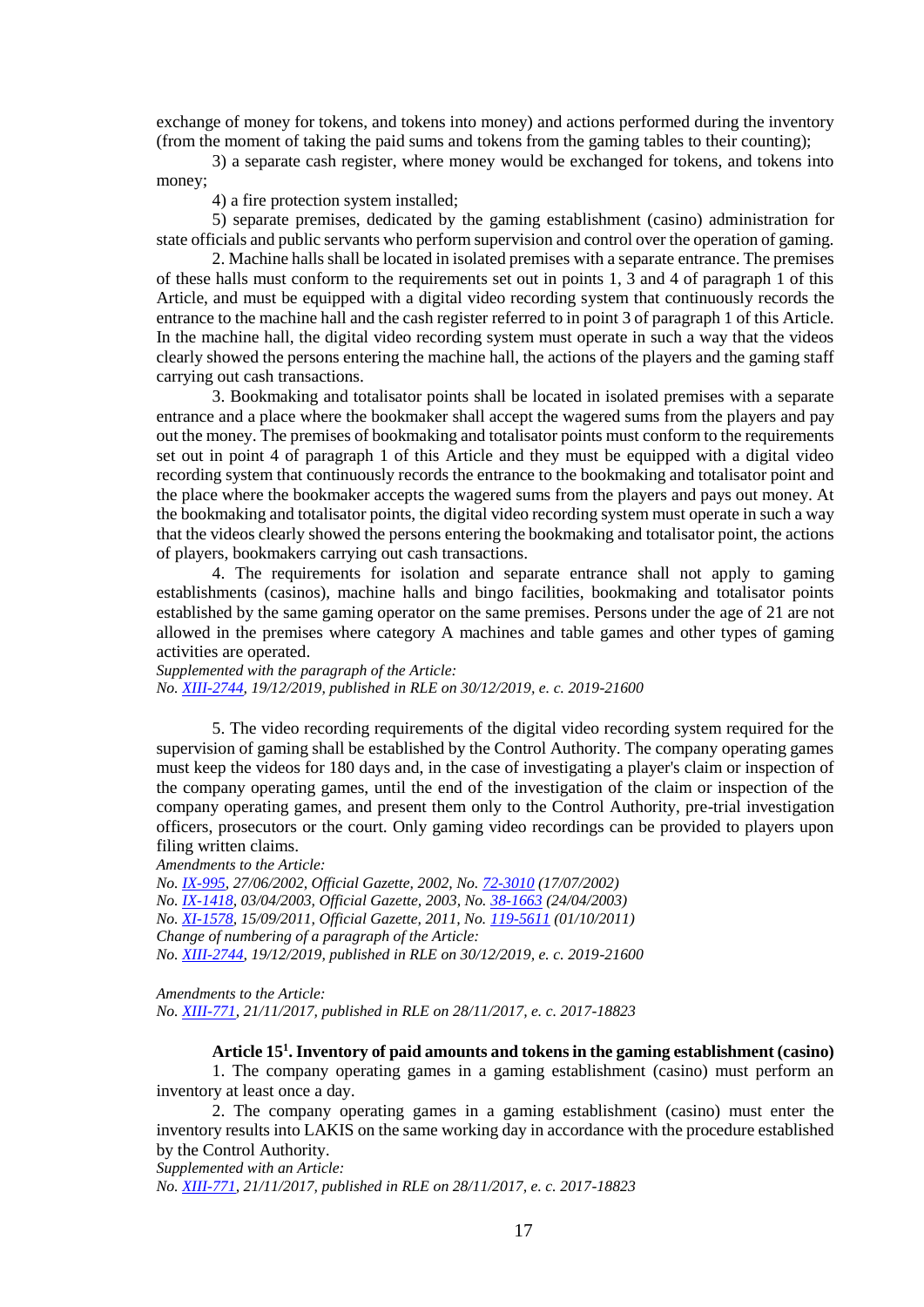#### **Article 16. Requirements for gaming devices**

1. Only new and unused gaming devices may be put into operation in the Republic of Lithuania, provided they have been manufactured by a manufacturer holding a relevant license (certificate) and if their types have been approved by a control authority authorised by the Government and entered in the Lithuanian Register of Gaming Devices.

2. The winnings fund of the category A machines must consist of at least 90 per cent, and of category B machines – of at least 80 per cent of the total amount of contributions.

3. All gaming devices must be the property of the company operating games or may be acquired by leasing.

4. Each gaming device must comply with the requirements established and approved by this Law and the Control Authority.

5. Each gaming device and remote gaming device must have a certificate issued by accredited bodies confirming that the gaming devices comply with the requirements established by this Law and the Control Authority, only the accredited agencies shall assess the conformity of gaming devices and remote gaming devices with the requirements established by this Law and the Control Authority and issue certificates of conformity. Agencies accredited outside the Member State and certificates issued by them may be recognized by a decision of the control authority. The procedure for recognizing agencies accredited outside a Member State and the certificates issued by them shall be laid down by the Control Authority. Remote gaming devices and software processing the information provided by means of communication have to be installed in the Republic of Lithuania or another Member State. When inspecting the activities of a gaming operator, the gaming operator must ensure that the Control Authority would be able to connect to the remote gaming equipment.

*Amendments to the paragraph of the Article: No. [XII-1734,](https://www.e-tar.lt/portal/legalAct.html?documentId=0f7f08200da011e5920c94700bb1958e) 21/05/2015, published in RLE on 08/06/2015, e. c. 2015-08980*

5 1 . It shall be prohibited to operate gaming devices and remote gaming devices that do not have a certificate and are not marked in accordance with the established procedure. It shall be prohibited to use electronic or mechanical devices, electronic ticket vending machines, gaming machines and other devices in the territory of the Republic of Lithuania, which are similar in form or content to gaming devices, remote gaming devices, except for the exceptions established in this Law.

*Supplemented with the paragraph of the Article: No. [XII-1734,](https://www.e-tar.lt/portal/legalAct.html?documentId=0f7f08200da011e5920c94700bb1958e) 21/05/2015, published in RLE on 08/06/2015, e. c. 2015-08980*

6. Every gaming device having a certificate must be marked with a special badge in accordance with the procedure established by the Control Authority.

7. A company may change or start using new gaming devices only upon meeting the requirements of paragraphs 5 and 6 of this Article and obtaining a permit of the Control Authority in accordance with the procedure established by this Law.

8. The company operating games shall have the right to connect the machines to the electronic data management system of the machines by wired, radio, optical or other electromagnetic means. If the gaming company does not connect the machines to the electronic data management system of the machines by wire, radio, optical or other electromagnetic means, it must fill in the log books of the machines, the form and manner of completion whereof shall be established by the Control Authority.

*Amendments to the paragraph of the Article: No. [XIII-771,](https://www.e-tar.lt/portal/legalAct.html?documentId=4f2c8620d41111e7910a89ac20768b0f) 21/11/2017, published in RLE on 28/11/2017, e. c. 2017-18823*

9. Each machine connected to the electronic data management system of the machines must have electronic meters, which would record the following machine data in ascending order during the game:

1) credit or cash units paid for participation in the game;

2) credit or cash units won;

3) credit or cash units paid at the cash desk of a gaming establishment (casino) or machine hall (if such a function is installed in the machine);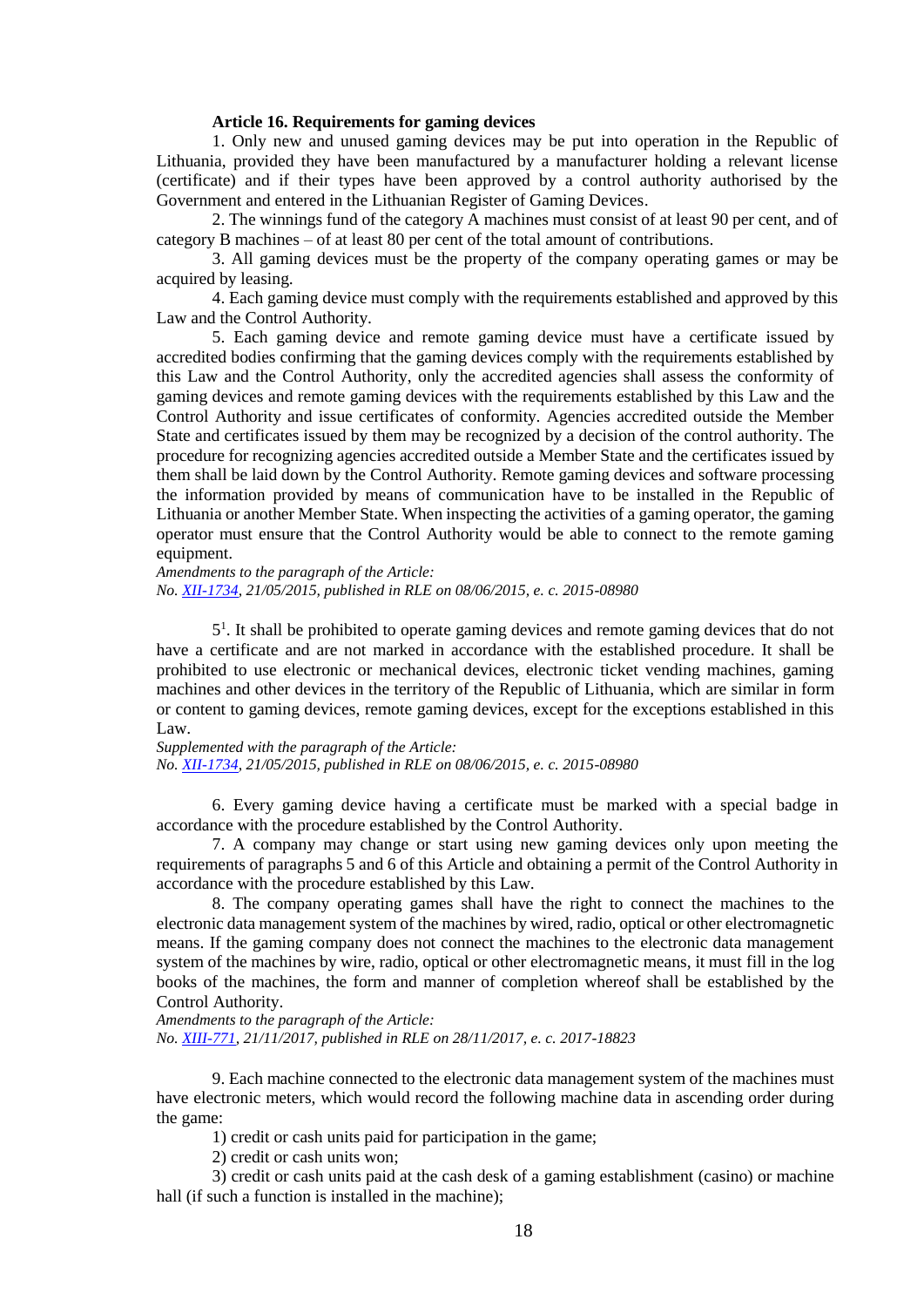4) credit or cash units of the jackpot won at a category A machine (if such a function is installed in the machine);

5) the number of games played. *Supplemented with the paragraph of the Article: No. [XIII-771,](https://www.e-tar.lt/portal/legalAct.html?documentId=4f2c8620d41111e7910a89ac20768b0f) 21/11/2017, published in RLE on 28/11/2017, e. c. 2017-18823*

10. A company operating games whose machines are connected to the electronic machine data management system must ensure that the Control Authority would be able to remotely connect to the electronic machine data management system at any time and view the data being processed therein.

*Supplemented with the paragraph of the Article: No. [XIII-771,](https://www.e-tar.lt/portal/legalAct.html?documentId=4f2c8620d41111e7910a89ac20768b0f) 21/11/2017, published in RLE on 28/11/2017, e. c. 2017-18823*

*Amendments to the Article:*

*No. [IX-995,](http://www3.lrs.lt/cgi-bin/preps2?a=171175&b=) 27/06/2002, Official Gazette, 2002, No. [72-3010](https://www.e-tar.lt/portal/legalAct.html?documentId=TAIS.171175) (17/07/2002) No. [XI-1578,](http://www3.lrs.lt/cgi-bin/preps2?a=406675&b=) 15/09/2011, Official Gazette, 2011, No. [119-5611](https://www.e-tar.lt/portal/legalAct.html?documentId=TAIS.406675) (01/10/2011)*

## **Article 16<sup>1</sup> . Requirements for the machine electronic data management system**

1. The machine electronic data management system must ensure that the identification (series and number of the machine), operation and electronic meter data of the machine would be:

1) recorded at least every hour;

2) processed and stored for at least 31 calendar days;

3) transmitted to LAKIS at least once every 24 hours.

2. The machine electronic data management system must record the date and time of the change of the operating data.

3. The machine electronic data management system must conform to the technical requirements set out in this Article and the Control Authority and have a certificate of conformity, issued by an accredited agency, attesting to its conformity to the technical requirements set out of this Law and the Control Authority and the reliability of the data processed in this system and transmitted to LAKIS.

4. The protection of data processed in the machine electronic data management system and transmitted to LAKIS must be ensured against accidental or unlawful destruction, alteration, disclosure, as well as from any other unlawful processing.

5. The machine electronic data management system must be connected to LAKIS in accordance with the procedure established by the Control Authority.

*Supplemented with an Article:*

*No. [XIII-771,](https://www.e-tar.lt/portal/legalAct.html?documentId=4f2c8620d41111e7910a89ac20768b0f) 21/11/2017, published in RLE on 28/11/2017, e. c. 2017-18823*

## **Article 17. Requirements for cards and playing cards**

1. Each card used in bingo, totalisator games and bookmaking must be numbered and have an individual number.

2. Companies, prior to starting operation of bingo, totalisator games or bookmaking, must register bingo, totalisator or bookmaking cards with the local tax inspectorate, except when bingo, totalisator bookmaking cards are distributed through the direct communications system or when providing remote bingo, totalisator or bookmaking services.

*Amendments to the paragraph of the Article:*

*No. [XII-1734,](https://www.e-tar.lt/portal/legalAct.html?documentId=0f7f08200da011e5920c94700bb1958e) 21/05/2015, published in RLE on 08/06/2015, e. c. 2015-08980*

3. Playing cards must have a logo of the gaming establishment (casino) imprinted on the back.

## **Article 18. Gaming regulations**

1. Gaming shall be operated according to gaming regulations, which must indicate:

1) the name of the game;

- 2) gaming location;
- 3) rules of gaming;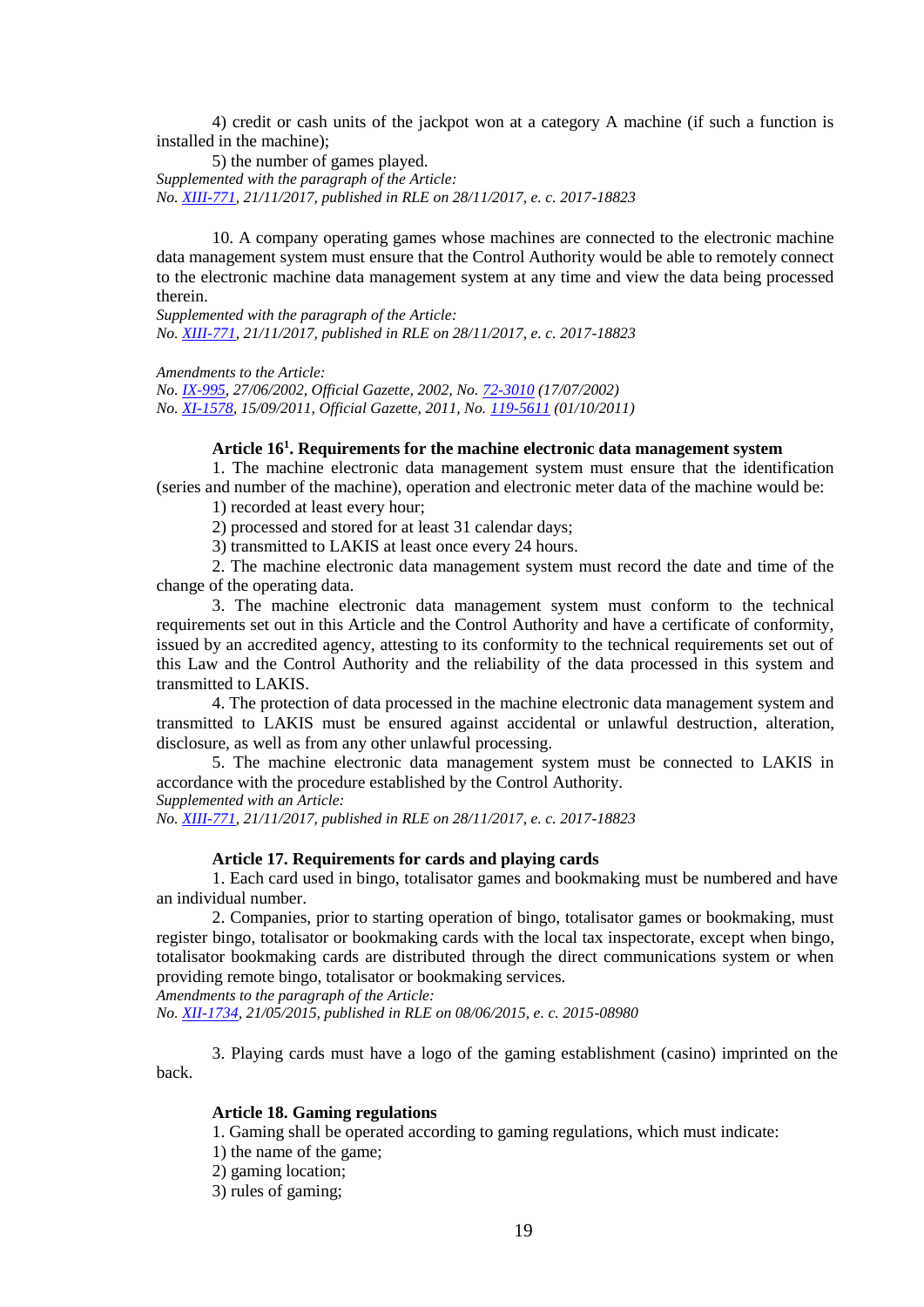4) amount of stakes required for participation in the game:

5) maximum sum of winnings;

6) groups of winnings;

7) procedure for accumulating and winning of a jackpot (if such is formed);

8) types of gaming cards, procedure of numbering, acquisition and returning thereof (if bingo

is operated), except where bingo cards are distributed by means of a direct communication system;

9) procedure of payment of winnings;

10) procedure of filing claims and settlement thereof.

2. Gaming regulations, their amendments and supplements shall be approved by the Control Authority.

3. Upon demand by the player the gaming operator must acquaint him with gaming regulations.

*Amendments to the Article:*

*No. [XI-1578,](http://www3.lrs.lt/cgi-bin/preps2?a=406675&b=) 15/09/2011, Official Gazette, 2011, No. [119-5611](https://www.e-tar.lt/portal/legalAct.html?documentId=TAIS.406675) (01/10/2011)*

#### **Article 19. Payment of game winnings**

1. In gaming establishments (casino), machine halls and bingo facilities, winnings shall be paid out only in cash, immediately, or no later than within 24 hours, if the winning amounts to over EUR 30 thousand. At the player's request winnings shall be paid out in cash, or by presenting the winner with a bank cheque, or making a transfer to his bank account.

*Amendments to the paragraph of the Article:*

*No. [XII-1166,](https://www.e-tar.lt/portal/legalAct.html?documentId=ed32aea04ae711e4a8328599cac64d82) 25/09/2014, published in RLE on 03/10/2014, e. c. 2014-13586*

2. A portion of the machine or bingo winnings may be paid out as a jackpot. A jackpot shall be won automatically by linking the tables in the gaming establishment (casino) either by the same gaming machine automatically, or by linking the machines located in the gaming establishment (casino), or by linking the machines in the gaming establishment (casino) belonging to the same operator. In instances when the jackpot is won on several linked machines or tables, there must be on display in an area visible to the players:

1) the number of linked tables or machines and the place where they are operated;

2) a special screen is installed, which constantly shows the amount of the jackpot;

3) a specified percentage that will be deducted from each game to the jackpot.

3. Totalisator and bookmaking winnings shall be paid out only in cash immediately upon the presentation of the winning card or credited to the player's account in the case of remote bookmaking and remote totalisator.

*Amendments to the paragraph of the Article:*

*No. [XII-1734,](https://www.e-tar.lt/portal/legalAct.html?documentId=0f7f08200da011e5920c94700bb1958e) 21/05/2015, published in RLE on 08/06/2015, e. c. 2015-08980*

*Amendments to the Article:*

*No. [IX-995,](http://www3.lrs.lt/cgi-bin/preps2?a=171175&b=) 27/06/2002, Official Gazette, 2002, No. [72-3010](https://www.e-tar.lt/portal/legalAct.html?documentId=TAIS.171175) (17/07/2002)*

## **Article 20. Establishment of identity of players**

1. Gaming companies must establish the identity of clients entering slot machine halls and bingo facilities, bookmaking and totalisator points.

*Amendments to the paragraph of the Article:*

*No. [XII-1166,](https://www.e-tar.lt/portal/legalAct.html?documentId=ed32aea04ae711e4a8328599cac64d82) 25/09/2014, published in RLE on 03/10/2014, e. c. 2014-13586 No. [XIII-575,](https://www.e-tar.lt/portal/legalAct.html?documentId=3c48c210670811e7b85cfdc787069b42) 29/06/2017, published in RLE on 12/07/2017, e. c. 2017-12076 No. [XIII-2147,](https://www.e-tar.lt/portal/legalAct.html?documentId=796b4e508b7911e9ae2e9d61b1f977b3) 30/05/2019, published in RLE on 10/06/2019, e. c. 2019-09400*

2. At the request of a winning player the gaming operator must issue him a certificate in the form established by the State Tax Inspectorate to substantiate the declaration of assets.

3. The gaming operator must retain the documents and information regarding the persons referred to in paragraph 2 of this Article for 10 years and submit them only to the Control Authority and pre-trial investigation officers, prosecutors or the court in accordance with the procedure established by laws.

*Amendments to the paragraph of the Article: No. [XIII-575,](https://www.e-tar.lt/portal/legalAct.html?documentId=3c48c210670811e7b85cfdc787069b42) 29/06/2017, published in RLE on 12/07/2017, e. c. 2017-12076*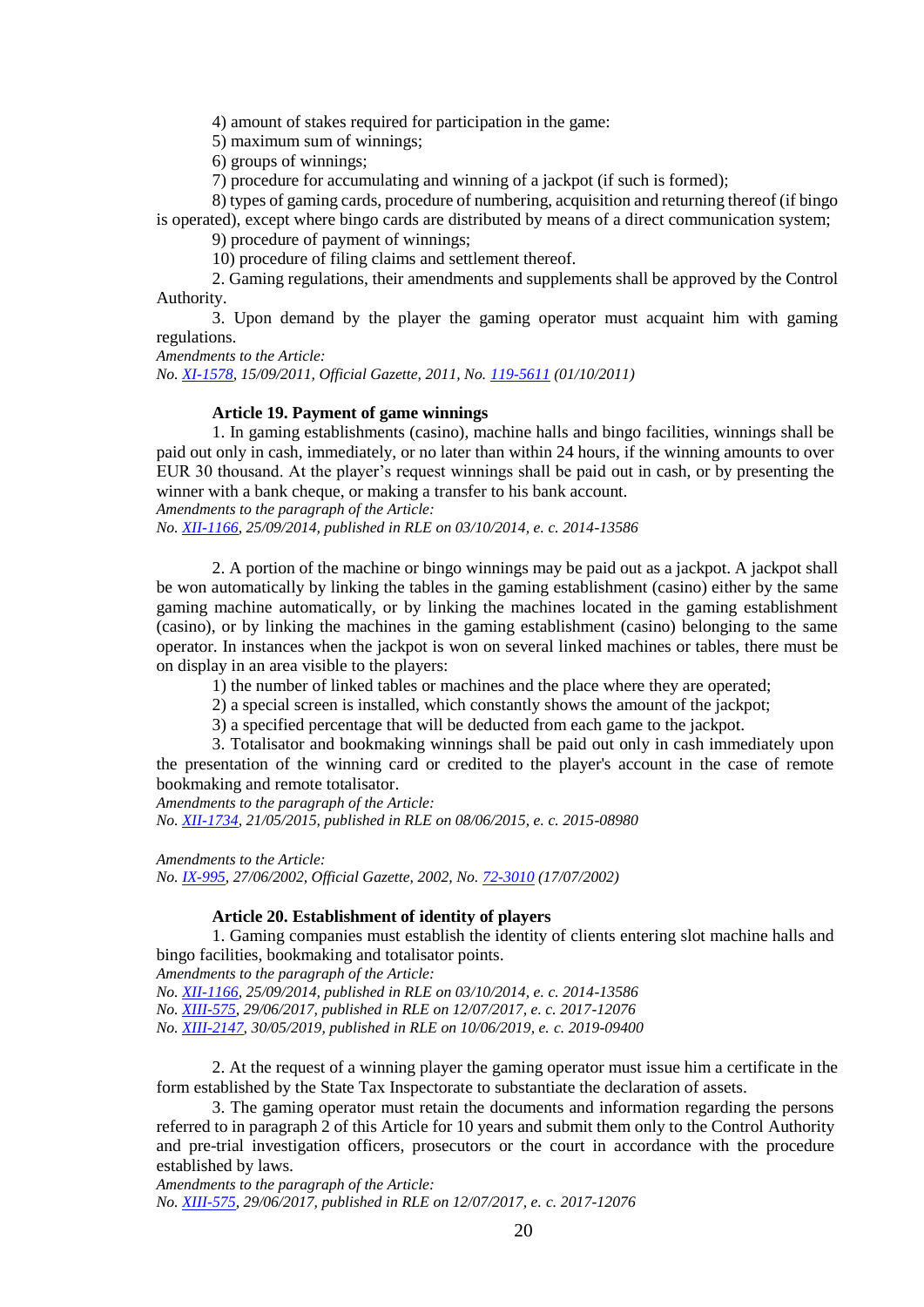4. In accordance with the procedure established by the Government, the gaming operator must notify the territorial state tax inspectorate of winnings and losses if the amount of winnings or losses exceeds the amount specified in Article 2 of the Law of the Republic of Lithuania "on the Declaration of Income of the Residents of the Republic of Lithuania for the Acquisition of Expensive Property or other Acquired and Transferred Funds", which is indexed with respect to the changes in consumer prices.

*Amendments to the Article:*

*No. [IX-412,](http://www3.lrs.lt/cgi-bin/preps2?a=140229&b=) 28/06/2001, Official Gazette, 2001, No. [56-1984](https://www.e-tar.lt/portal/legalAct.html?documentId=TAIS.140229) (30/06/2001)*

*No. [IX-1418,](http://www3.lrs.lt/cgi-bin/preps2?a=209615&b=) 03/04/2003, Official Gazette, 2003, No. [38-1663](https://www.e-tar.lt/portal/legalAct.html?documentId=TAIS.209615) (24/04/2003)*

*No. [IX-1843,](http://www3.lrs.lt/cgi-bin/preps2?a=223214&b=) 25/11/2003, Official Gazette, 2003, No. [116-5249](https://www.e-tar.lt/portal/legalAct.html?documentId=TAIS.223214) (12/12/2003)*

*No. [XI-1578,](http://www3.lrs.lt/cgi-bin/preps2?a=406675&b=) 15/09/2011, Official Gazette, 2011, No. [119-5611](https://www.e-tar.lt/portal/legalAct.html?documentId=TAIS.406675) (01/10/2011)*

## **SECTION TWO<sup>1</sup> REQUIREMENTS FOR THE OPERATION OF REMOTE GAMING**

## **Article 20 <sup>1</sup> .Operation of remote gaming**

1. Remote gaming may be operated in accordance with this Law and the remote gaming regulations, when a license and permit to operate remote gaming issued by the Control Authority has been obtained in accordance with this Law and the Control Authority approves the remote gaming regulations.

2. A gaming operator operating remote gaming must ensure by technical and organisational means that:

1) minors and persons who are prohibited from participating in gaming in accordance with the requirements established in paragraphs 3 and 10 of Article 10 of this Law could not participate in remote gaming;

2) identity of the persons participating in remote is established and they are registered;

3) transparent accounting of wager amounts paid by players and winnings paid to players is ensured.

3. The application for a permit to operate remote gaming must be supplemented by Internet addresses, telephone numbers or other contact information that will be used for the provision of remote gaming services. The gaming operator must also specify the details of the payment account that will be used for settlements between the gaming operator and the player.

4. Heads of general education schools, pre-school education institutions, non-formal children's education institutions or other children's upbringing, education or care institutions, health care institutions, state and municipal institutions and bodies must ensure blocking of a possibility of remote gaming in the computers or network equipment of the establishment or institution.

## **Article 20<sup>2</sup> . Participation in remote gaming**

1. A natural person wishing to participate in remote gaming must, before participating in it, enter into a remote gaming contract with the gaming operator in accordance with a form approved by the Control Authority.

2. Remote gaming contracts may be concluded only with natural persons. A natural person may not conclude a remote gaming contract through a representative. Before concluding a remote gaming contract, the gaming operator must request that a natural person wishing to enter into a remote gaming contract provide the data necessary to establish his identity and verify that he meets the requirements set out in paragraphs 3 and 10 of Article 10 of this Law and that this Law and other laws do not prohibit his participation in gaming.

3. Participation in remote gaming shall be permitted only to a person a distance gaming contract concluded with whom is valid. A person with whom a remote gaming contract has been concluded is responsible for ensuring that the code and/or password provided to him are not used by third parties. This person is prohibited from passing on the code and/or password provided to him to other persons or otherwise enabling other persons to participate in remote gaming on his behalf. The gaming operator must terminate a remote gaming contract with persons in violation of this requirement. A new remote gaming contract with such persons shall be concluded not earlier than one year after the termination of the contract.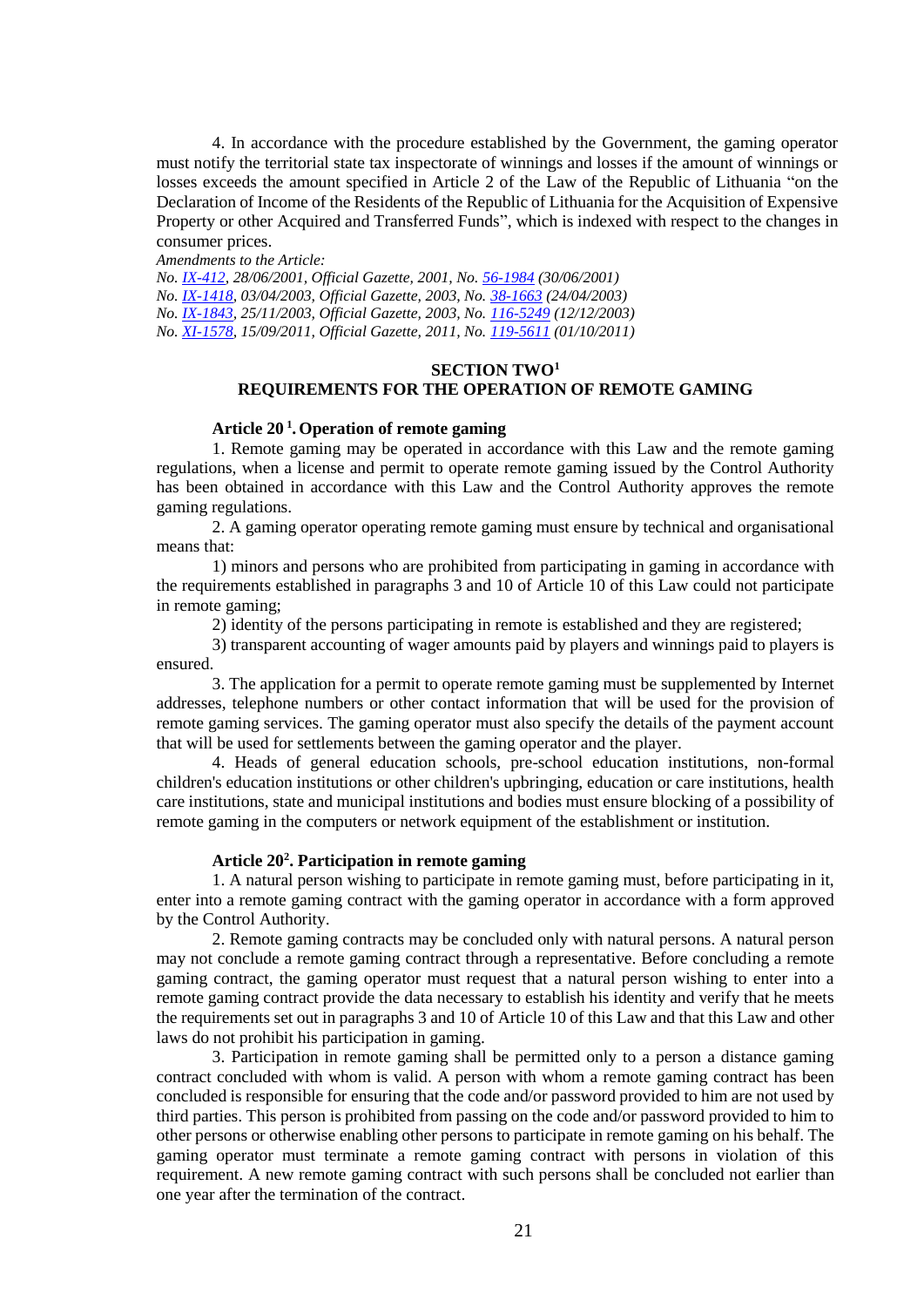## **Article 20<sup>3</sup> . Conclusion, validity and termination of a remote gaming contract**

1. A written form remote gaming contract with a player shall be concluded at the company's registered office or at the company's gaming location. A remote gaming contract is considered to be concluded from the moment of signing thereof by the parties.

2. A remote gaming contract concluded in electronic form on the gaming operator's website with the player shall be deemed concluded from the moment the player activates a special link on the gaming operator's website, intended for conclusion of a remote gaming contract, enters his personal data and other requested information and by clicking on the dedicated "I agree" link, he confirms that he has read the terms and conditions of the remote gaming agreement beforehand, agrees with them and undertakes to comply with them.

3. A gaming operator having established that a natural person wishing to participate in remote gaming does not meet the established requirements (he is prohibited from participating in gaming) may not enter into a remote gaming contract with such person, and must terminate the contract already concluded and prevent the person from participating in remote gaming.

4. When concluding a remote gaming contract, the gaming operator must indicate to the person wishing to participate in remote gaming:

1) the name, code, address of the gaming operator, the dates and numbers of the license to operate games and the permit to operate remote gaming issued by the Control Authority;

2) the remote gaming regulations of the gaming operator or provide an active link to the website where the full text of the current version of the remote gaming regulations is published;

3) information on restrictions on participation in gaming which are applied to players in accordance with the provisions of paragraphs 3 and 10 of Article 10 of this Law;

4) information on the prohibition to enable third parties to participate in the gaming by using the identification code and/or password provided to the player;

5) warning notices provided for in paragraph 1 of Article  $10<sup>1</sup>$  of this Law that participation in gaming may lead to gaming addiction or a pathological urge to gamble, and provide contact information where the player may seek assistance;

6) information that it is possible to obtain a certificate of payment of the winning;

7) information on how the costs related to the acceptance of wagered sums and pay-outs of winnings (payment order and other costs, if any) will be distributed and what their amount will be, if these costs are deducted from the amount won by the player.

5. The gaming operator shall provide the person who has concluded the remote gaming contract with a code and/or password, which is required for participation in remote gaming and according to which the player's identity can be clearly established. One person may be issued only one set of login data (code and/or password) required for participation in remote gaming.

6. A remote gaming contract shall be valid for one year from the date of its conclusion, unless the contract provides for a different term of its validity.

7. The remote gaming contract may be prematurely terminated by the player unilaterally by notifying the gaming operator thereof. The remote gaming contract may be terminated in other cases and on the grounds established by the Civil Code of the Republic of Lithuania.

8. At the end of the term of the remote gaming contract, if the contract has not been extended, the gaming operator shall terminate the possibility for a person with whom the contract had been concluded to participate in remote gaming, without a separate notice.

9. The gaming operator must keep the concluded remote gaming contracts for 10 years after the expiry of these contracts.

10. The law of the Republic of Lithuania shall apply to disputes arising from remote gaming contracts.

## **Article 20<sup>4</sup>** . **Requirements for the remote gaming devices and equipment intended for the operation of remote gaming**

1. Remote gaming devices and software that receive and process information provided by means of communication must be installed and stored in the Republic of Lithuania or in another Member State. The gaming operator must ensure that the persons entitled to inspect the activities of the gaming operator are allowed to inspect the equipment and the information stored in the equipment without hindrance. The gaming operator must keep this information for 5 years and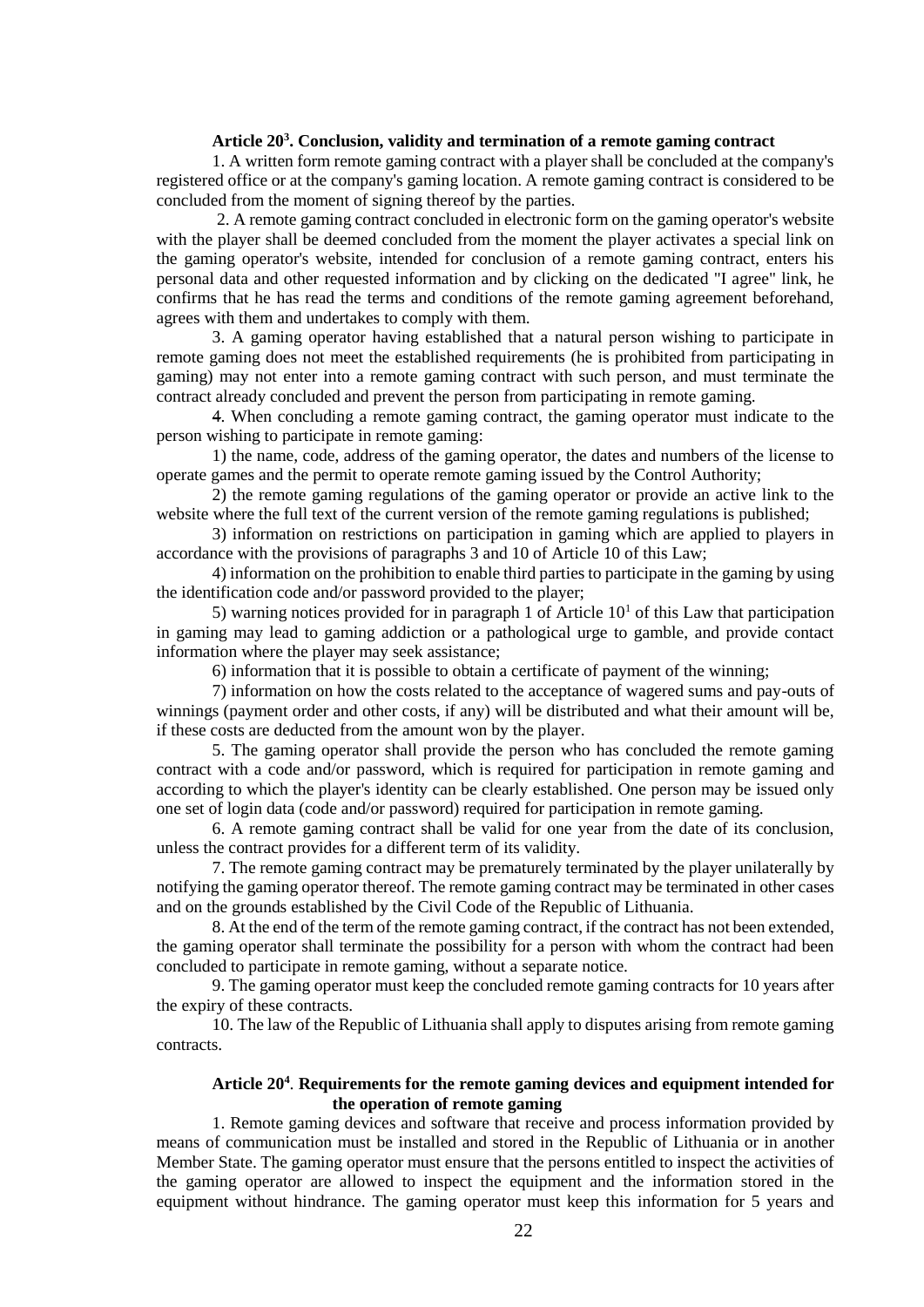submit it to the Control Authority, pre-trial investigation officers, prosecutors, courts, other state institutions and agencies carrying out inspections of the gaming operator's activities in accordance with the procedure established by law.

2. Remote gaming devices used for the operation of remote gaming shall be registered in accordance with the procedure established by the Control Authority.

3. A gaming operator operating remote gaming must, at its own expense, install equipment that would ensure centralized identification and registration of all players participating in remote gaming, actions of players during gaming, as well as accounting of wagered sums and paid out winnings. This equipment must be owned by the gaming operator or otherwise lawfully possessed by it and installed in the territory of the Republic of Lithuania or in another Member State.

4. The gaming operator must ensure that persons entitled to inspect the activities of the gaming operator have direct access, without hindrance, enabling them to carry out remote inspection of the remote gaming device and equipment used for the operation of remote gaming and the information stored therein.

## **Article 20<sup>5</sup> . Acceptance of wagered sums and pay-outs of winnings**

1. Sums wagered on remote gaming may be deposited and accepted in cash by the gaming operator from the player's payment account to the gaming operator's payment account. On the basis of the remote gaming contract, one gaming account of the player shall be registered in the database of the gaming operator, in which the amounts of money pre-paid for gaming by the player shall be recorded.

2. The remote gaming operator shall transfer the winnings of the remote gaming to the gaming account of the player, managed by the remote gaming operator or, at the request of the player, to the payment account specified by the player. At the request of the player, the remote gaming operator shall pay the winning to the player in cash at the gaming establishment (casino), machine hall, bingo facility, bookmaking or totalisator point of the remote gaming operator.

3. The gaming operator, having found that it is accepting the wagered sum from the person who is prohibited from gaming, must immediately terminate the gaming, refuse to accept the wagered sum and return the non-accepted wagered sum to the player.

4. In remote gaming, winnings shall be transferred to the same account from which the player has wagered the sum by participating in the remote game in which he won.

## **Article 20<sup>6</sup> . Protection of players participating in remote gaming**

1. A player shall have the right to file a written request to the gaming operator specifying one or more of the restrictions applicable to the requesting player's participation in remote gaming. Therein the player shall be entitled to specify a request (or several of them) to:

1) limit the maximum sum of money a player can wager in a certain period or in the course of a single uninterrupted game;

2) limit the maximum sum of one wager;

3) set a time limit for one game in which the player has been playing continuously (without a break) since the beginning of the game, after which the player's opportunity to participate in the remote game must be terminated;

4) *expired from 01/05/2017*.

*Amendments to the Article of the Law: No. [XII-2588,](https://www.e-tar.lt/portal/legalAct.html?documentId=46db747048fa11e6b5d09300a16a686c) 30/06/2016, published in RLE on 13/07/2016, e. c. 2016-20336*

2. The gaming operator must ensure the implementation of the restrictions referred to in paragraph 1 of this Article.

3. A player participating in a remote game must be clearly informed throughout his game about the length of time he has been participating in the game, the total sum wagered and the actual result of his game (either win or loss).

# **Article 20<sup>7</sup> . Measures to combat illegal operators of remote gaming**

1. The Control Authority, having conducted an investigation and established that an operator of illegal gaming activities is operating remote gaming in the Republic of Lithuania, shall be entitled to: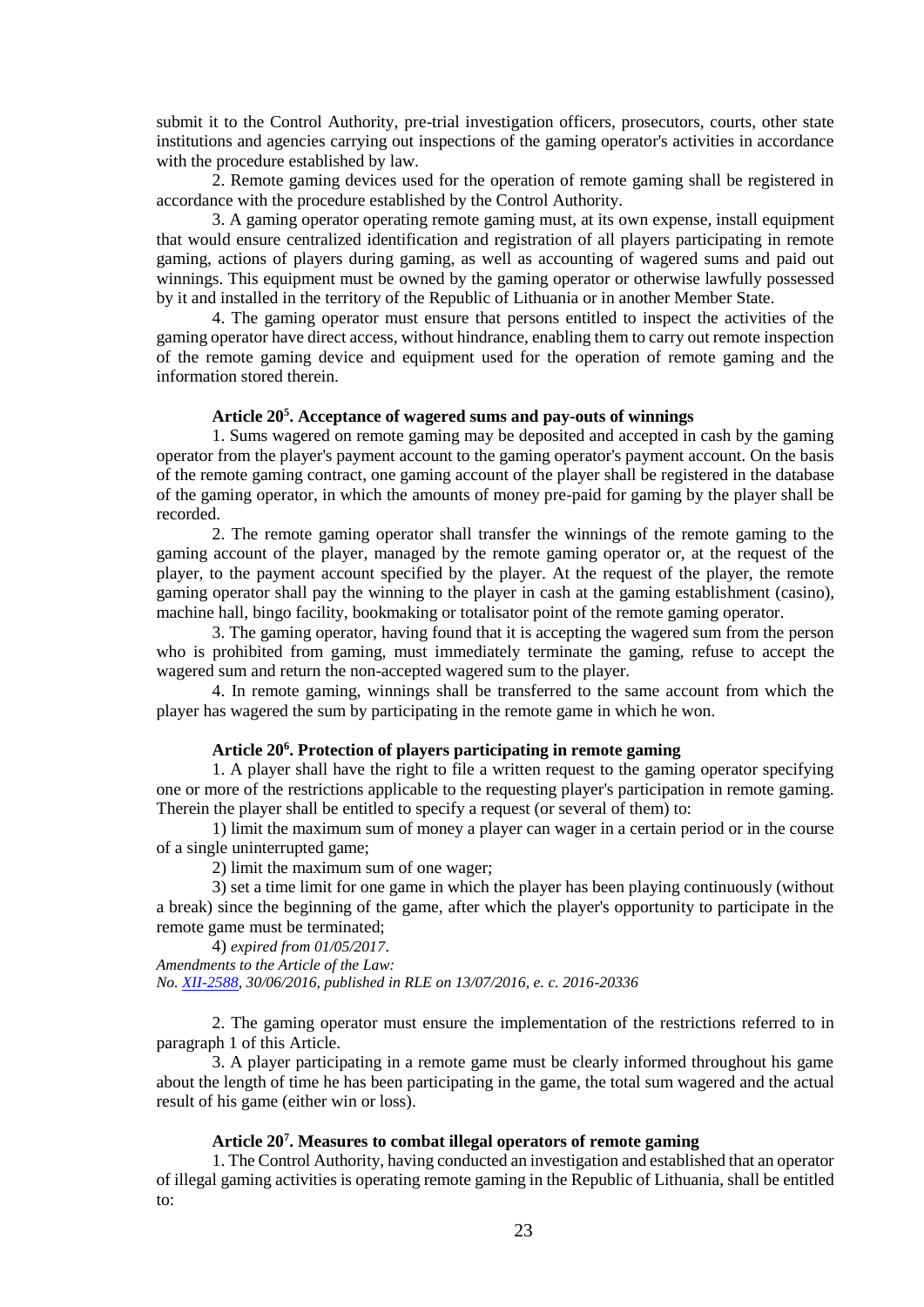1) issue mandatory instructions to a payment, credit or other financial institution to suspend payments or other financial transactions related to an entity engaged in illegal remote gaming activities in the Republic of Lithuania for up to 5 days, including settlements for participation in games organised by illegal gaming operators, pay-outs, acceptance of wagers for the benefit of an entity organising illegal gaming;

2) issue mandatory instructions to a payment, credit or other financial institution to terminate payments or other financial operations related to an entity engaged in illegal remote gaming activities in the Republic of Lithuania, including settlements for participation in remote gaming organised by illegal gaming operators, pay-outs, wagers for the benefit of an entity organising illegal gaming;

3) issue mandatory instructions to a hosting service provider and/or network service provider to promptly remove the information stored by the hosting service provider, which is used for illegal gaming, or to eliminate the possibility to access this information;

4) issue mandatory instructions to the network service provider to eliminate the possibility of accessing information that is used for illegal gaming.

2. In order to perform the actions specified in paragraph 1 of this Article, the Control authority must file an application for the issue of a permit to perform the actions to the Vilnius Regional Administrative Court. The application for the issue of a permit to perform the actions must state the name of the person who committed the alleged violation, the nature of the alleged violations and the intended actions. The Vilnius Regional Administrative Court shall examine the application for the issue of a permit to perform the actions and adopt a reasoned ruling to satisfy or reject the application for the issue of a permit to perform the actions. The application for the issue of a permit to perform the actions must be examined and the ruling adopted no later than within 3 days from the moment of filing the application for the issue of a permit to perform the actions. If the Control Authority does not agree with the decision of the Vilnius Regional Administrative Court to reject the application for the issue of a permit to perform the actions, it shall have the right to appeal this decision to the Supreme Administrative Court of Lithuania within 7 days from the adoption of such decision. The Supreme Administrative Court of Lithuania shall be obliged to examine the appeal against the decision of the Vilnius Regional Administrative Court to reject the application for the issue of a permit to perform the actions no later than within 7 days from the day of acceptance of the appeal by the Control Authority. A representative of the Control Authority shall have the right to be present when the appeal is heard orally. The ruling of the Supreme Administrative Court of Lithuania shall be final and not subject to appeal. The courts must ensure the confidentiality of the information provided and the actions planned when considering applications and appeals for the issue of a permit to perform the actions.

3. The Control Authority shall publish information on identified operators of illegal gaming activities who illegally operate remote gaming in the Republic of Lithuania and notify that the specified activity of provision of remote gamin services is carried out illegally.

4. The procedure for restricting payments for participation in remote games operated by operators of illegal gaming activities and the payment of winnings through banks or other financial institutions operating in the Republic of Lithuania shall be established by the Government or an institution authorized by it.

5. The procedure for ensuring the elimination of access to the information used for the purpose of carrying out illegal remote gaming activities shall be established by the Government or an institution authorized by it.

## **Article 20<sup>8</sup> . The minimum amount of money to pay out winnings of remote gaming**

1. The minimum amount of money that, in accordance with the investment procedure established by the Control Authority, gaming operators organising remote gaming shall be required to invest in Government securities, keep in bank accounts, company's cash desk and dedicate only for pay-out of winnings in remote gaming shall not be less than EUR 72,400.

2. The minimum amount of money set out in paragraph 1 may only be used for pay-out of winnings from remote gaming. If, after the pay-outs of remote gaming winnings from the minimum amount of money set out in paragraph 1 of this Article, the minimum amount of money for pay-out of winnings from remote gaming becomes lower than set out in paragraph 1, the gaming operator must restore, within 2 calendar days, the required minimum amounts of money intended for pay-out of winnings from remote gaming.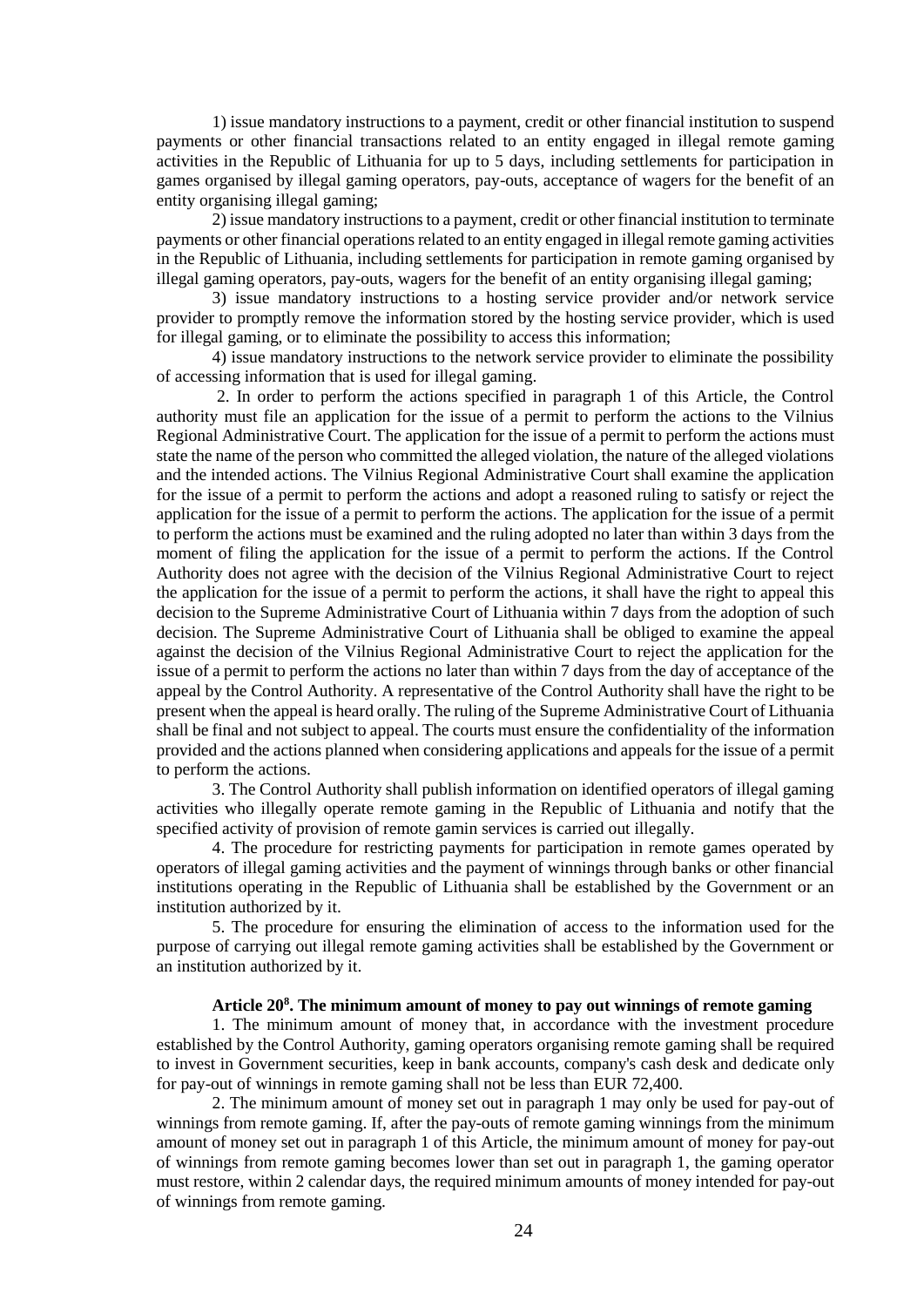*Supplemented with a section: No. [XII-1734,](https://www.e-tar.lt/portal/legalAct.html?documentId=0f7f08200da011e5920c94700bb1958e) 21/05/2015, published in RLE on 08/06/2015, e. c. 2015-08980*

## **SECTION THREE**

## **ISSUE, SUPPLEMENTATION OR MODIFICATION, SUSPENSION OR REVOCATION OF PERMITS TO OPEN MACHINE HALLS, BINGO FACILITIES, GAMING ESTABLISHMENTS (CASINOS)**

*Section name modified:*

*No. [XIII-3009,](https://www.e-tar.lt/portal/legalAct.html?documentId=4b0f3a60aa5611eab9d9cd0c85e0b745) 04/06/2020, published in RLE on 09/06/2020, e. c. 2020-12615*

# **Article 21. Issuance of permits to open machine halls or bingo facilities, gaming establishments (casinos) and to operate remote gaming**

1. Permits to open machine halls, bingo facilities and gaming establishments (casinos) and operate remote gaming shall be issued by the Control Authority.

2. Permits to open gaming machine halls, bingo facilities and gaming establishments (casinos) and operate remote gaming shall be issued to companies licensed to operate specific games, or shall be issued together with these licenses.

3. A company seeking a permit to open a machine hall or bingo facility, or gaming establishment (casino), shall file to the Control Authority an application specifying the company's name, code, address of the registered office, telephone and fax numbers, address of the gaming location, telephone number thereof, types of games to be operated, the date of issue of a license to operate games and its number (if the permit is issued to a licensed company), the duties, name and surname of the head of the company, or a person authorised by him, who has filled out and signed the application, and the date on which the application has been filed. If gaming devices or remote gaming devices are used in the organisation of bookmaking or totalisator, documents attesting to conformity of these devices to the requirements established by the Control Authority shall be submitted in addition thereto.

4. The application for a permit to open a machine hall or a bingo facility, gaming establishment (casino) or operate remote gaming shall be accompanied by the following documents and particulars:

1) gaming regulations;

2) description of the gaming devices (type, modification, manufacturer, year and month of manufacture) and documents attesting to the ownership of the company applying for the permit, or contracts for the acquisition of the devices by leasing;

3) number of gaming devices;

4) certificates specified in paragraph 5 of Article 16 of this Law;

5) information on the gaming location, as established by the Control Authority;

6) documents attesting to the right of ownership of the premises where the gaming is planned to be organised, or a copy of the lease or leasing agreement of these premises;

7) rules establishing the entrance fee to machine halls, bingo facilities or gaming establishments (casinos), the procedure for payment thereof (if the fee will be charged);

8) list of the head of the administration of slot machine halls, bingo facilities or gaming establishments (casinos), his deputies, chief financiers and the personnel servicing the players, indicating the names, surnames and personal identification codes;

9) if gaming devices or remote gaming devices are used in the operation of bookmaking or totalisator, additional documents shall be submitted attesting to the conformity of these devices to the requirements established by the Control Authority.

*Supplemented with a paragraph of the Article:*

*No. [XIII-2743,](https://www.e-tar.lt/portal/legalAct.html?documentId=cb645e302af811eabe008ea93139d588) 19/12/2019, published in RLE on 30/12/2019, e. c. 2019-21597*

4<sup>1</sup>. In addition to the documents and particulars referred to in paragraph 4 of this Article, the application for a permit to operate remote gaming shall be accompanied by:

1) telephone numbers, Internet addresses, other contact information that will be directly related to the remote gaming services being provided;

2) data on accounts opened with credit institutions, which will be used for accepting wagers and settling accounts between the gaming operator and the player;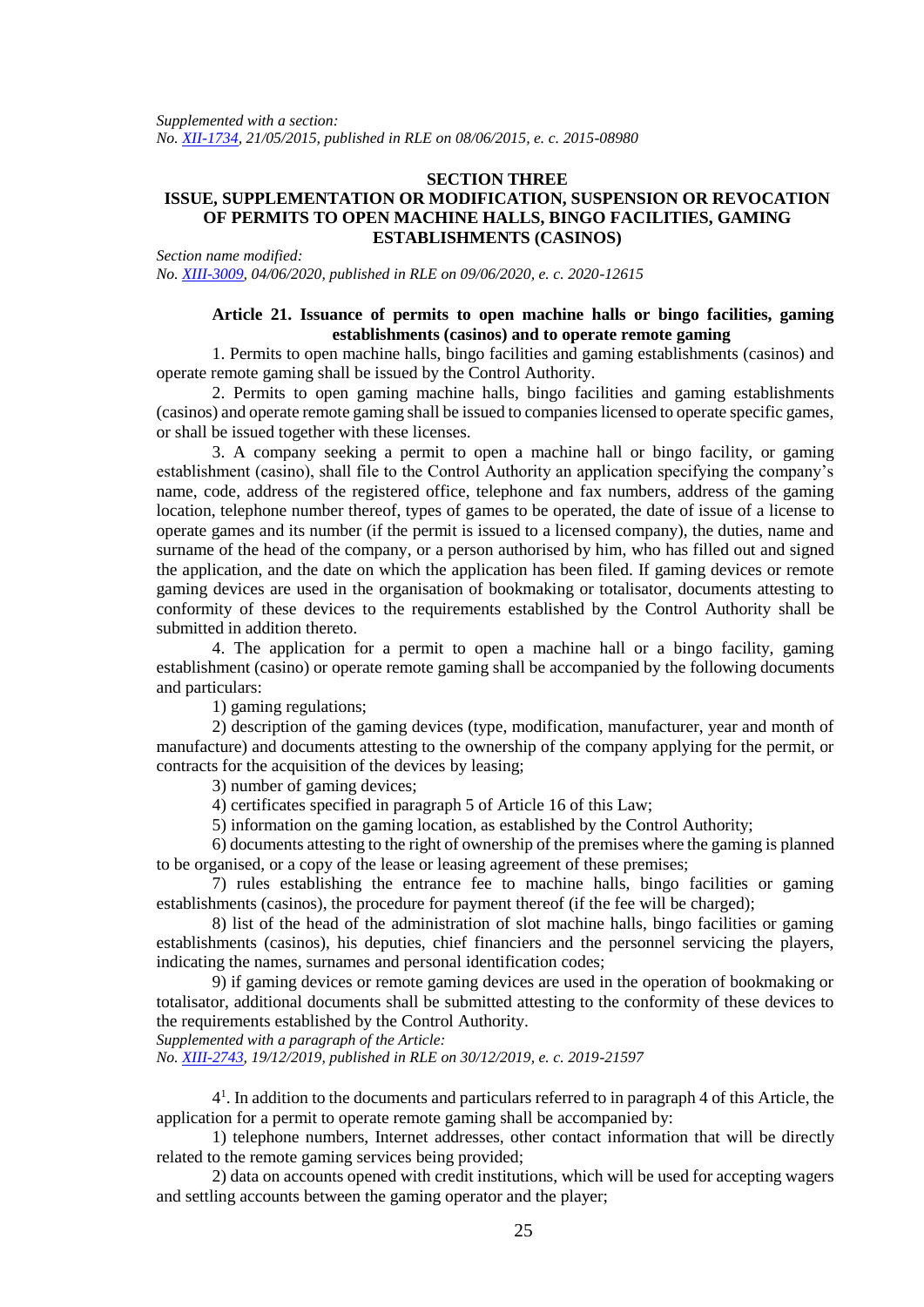3) addresses of servers used to operate remote gaming;

4) a description of the remote gaming devices and software used for the operation of remote gaming and data attesting to their conformity to the requirements established by this Law and the Control Authority.

5. The Control Authority shall have the right to request additional documents and particulars necessary for the decision to issue a permit, as well as to request clarification or supplementation of the data submitted.

6. Civil servants and employees of the Control Authority shall check conformity of the premises where it is planned to open a machine hall or bingo facility or a gaming establishment (casino) to the requirements established for them. An application for a permit to open a machine hall or bingo facility or a gaming establishment (casino) must be considered within 30 calendar days from the receipt thereof. If additional documents and particulars are requested, the 30-day period shall be calculated anew from the presentation of the additional information and explanations and corrections. The overall time period for granting a permit must not exceed 60 calendar days from the day when all the necessary documents and particulars were filed for the first time.

7. The permit to open a machine hall, bingo facility, gaming establishment (casino) or operate remote gaming shall specify the name, code, address of the registered office of the company which is to operate games, telephone number, the address of the gaming location, types of games to be operated, number of gaming devices and date of issue of the permit.

8. The Control Authority, following the issue of a license to operate games, and a permit to open a machine hall, bingo facility, gaming establishment (casino) or operate remote gaming, within 5 working days after the issue of license (permit) shall inform the Tax Police Department under the Ministry of the Interior, the territorial state tax inspectorates and territorial police agencies, on whose territory gaming is to be operated of the name, code, address of registered office, telephone and fax numbers, license type, number, permit number, address of the gaming location, types of games to be operated and the number of gaming devices.

9. A permit to open a machine hall, bingo facility, gaming establishment (casino) or operate remote gaming shall be issued upon payment of a fixed state fee and shall be valid for an indefinite time period.

*Amendments to the Article: No. [IX-995,](http://www3.lrs.lt/cgi-bin/preps2?a=171175&b=) 27/06/2002, Official Gazette, 2002, No. [72-3010](https://www.e-tar.lt/portal/legalAct.html?documentId=TAIS.171175) (17/07/2002) No. [IX-1193,](http://www3.lrs.lt/cgi-bin/preps2?a=196633&b=) 12/11/2020, Official Gazette, 2002, No. [116-5191](https://www.e-tar.lt/portal/legalAct.html?documentId=TAIS.196633) (06/12/2020) No. [XI-1578,](http://www3.lrs.lt/cgi-bin/preps2?a=406675&b=) 15/09/2011, Official Gazette, 2011, No. [119-5611](https://www.e-tar.lt/portal/legalAct.html?documentId=TAIS.406675) (01/10/2011) Amendments to the Article: No. [XII-1734,](https://www.e-tar.lt/portal/legalAct.html?documentId=0f7f08200da011e5920c94700bb1958e) 21/05/2015, published in RLE on 08/06/2015, e. c. 2015-08980*

## **Article 21<sup>1</sup> . Suspension of permits to open machine halls or bingo facilities, or gaming establishments (casino)**

1. If, following the declaration of a state of emergency or a state of emergency or quarantine throughout the territory of the Republic of Lithuania, gaming activities specified in the permits of companies holding permits to open machine halls or bingo facilities, or gaming establishments (casinos) are prohibited, permits to open machine halls or bingo facilities, or gaming establishments (casino) shall be automatically suspended from the date of entry into force of the restrictions until the date they are lifted.

2. No later than within 3 working days from the date, the Control Authority shall notify the territorial state tax inspectorates, in the territories served whereby companies in possession of permits have been registered, of the automatic suspension and revocation of suspension of the permits to open machine halls or bingo facilities, or gaming establishments (casinos). *Supplemented with an Article:*

*No. [XIII-3009,](https://www.e-tar.lt/portal/legalAct.html?documentId=4b0f3a60aa5611eab9d9cd0c85e0b745) 04/06/2020, published in RLE on 09/06/2020, e. c. 2020-12615*

## **Article 22. Refusal to issue a permit to open a machine hall or bingo facility, gaming establishment (casino) or to operate remote gaming**

1. The Control Authority shall refuse to issue a permit to open a machine hall or bingo facility, a gaming establishment (casino) or to operate remote gaming if: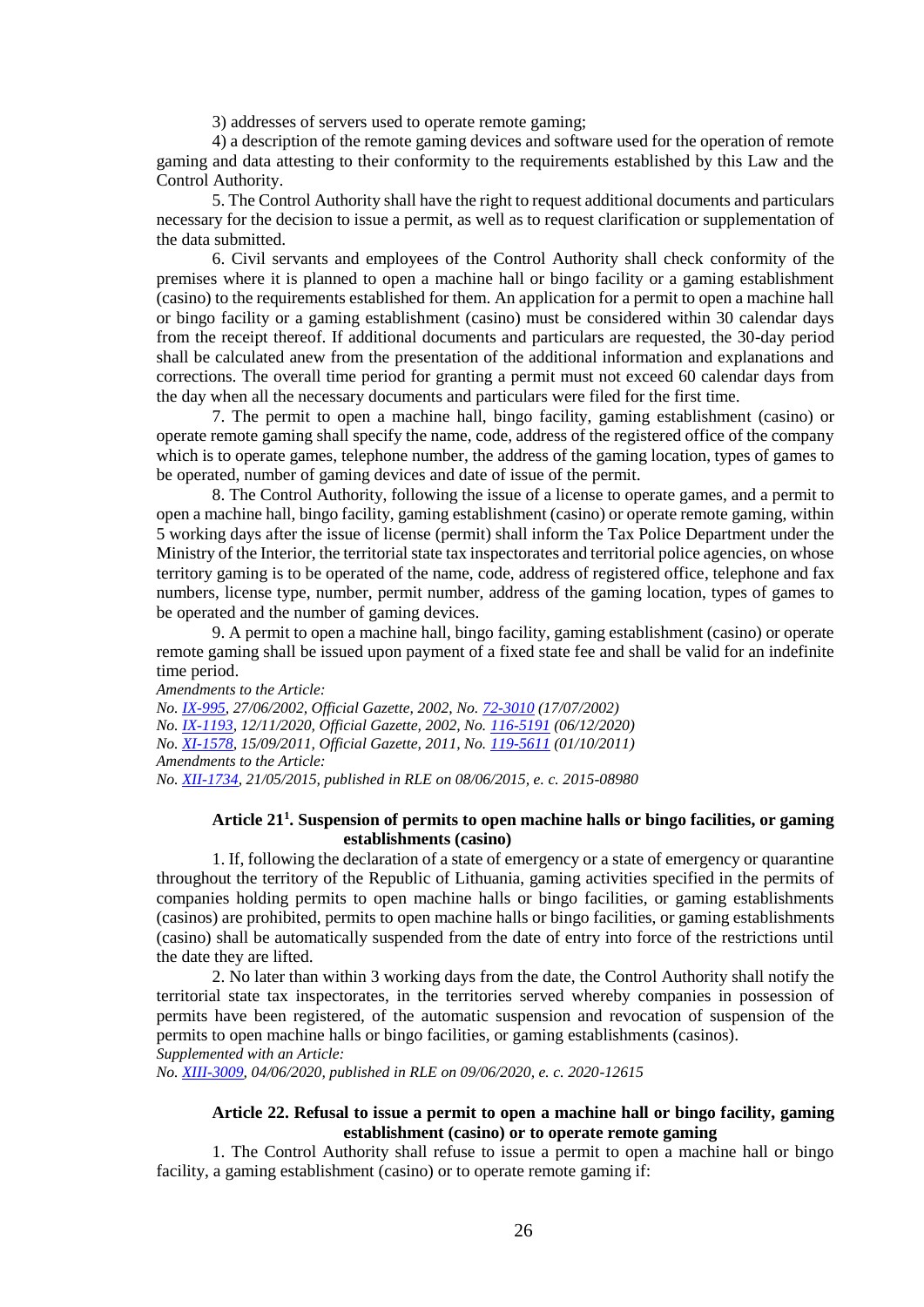1) incorrect or inaccurate data are indicated in the application for a permit and/or in the documents accompanying it;

2) the company refuses to provide the documents, data or explanations required for the issuance of a permit to open a machine hall or bingo facility, or a gaming establishment (casino) or to operate remote gaming, or the submitted documents do not meet the requirements;

3) premises where it is planned to organise machine games or bingo, or table games do not conform to the requirements;

4) gaming devices or remote gaming devices or software do not conform to the requirements established by this Law and the Control Authority;

5) managers of gaming establishments (casino), bingo facilities, machine halls, their deputies, chief accountants (accountants), employees of the staff servicing players do not meet the requirement of impeccable reputation;

6) the information (means) provided to the Control Authority does not allow remote access to the equipment available to the gaming operator.

*Amendments to the paragraph of the Article:*

*No. [XIII-2743,](https://www.e-tar.lt/portal/legalAct.html?documentId=cb645e302af811eabe008ea93139d588) 19/12/2019, published in RLE on 30/12/2019, e. c. 2019-21597*

2. If the issuance of a permit to open a machine hall or bingo facility, a gaming establishment (casino) is refused, the applicant shall be notified thereof in writing.

3. A refusal to issue a permit to open a gaming machine hall or bingo facility, a gamin establishment (casino) or to operate remote gaming may be appealed in accordance with the procedure established by laws.

*Amendments to the Article:*

*No. [XI-1578,](http://www3.lrs.lt/cgi-bin/preps2?a=406675&b=) 15/09/2011, Official Gazette, 2011, No. [119-5611](https://www.e-tar.lt/portal/legalAct.html?documentId=TAIS.406675) (01/10/2011) Amendments to the Article: No. [XII-1734,](https://www.e-tar.lt/portal/legalAct.html?documentId=0f7f08200da011e5920c94700bb1958e) 21/05/2015, published in RLE on 08/06/2015, e. c. 2015-08980*

## **Article 23. Supplementation and change of permit to open a machine hall or bingo facility, gaming establishment (casino) or to operate remote gaming**

*Title of the Article was changed: No. [XII-1734,](https://www.e-tar.lt/portal/legalAct.html?documentId=0f7f08200da011e5920c94700bb1958e) 21/05/2015, published in RLE on 08/06/2015, e. c. 2015-08980*

1. A company holding a license to operate games and a permit to open a machine hall or bingo facility, or a gaming establishment (casino) and willing to install more gaming devices in those premises must obtain the consent of the Control Authority. Such consent shall be documented by supplementing the permit.

2. A company wishing to supplement a permit shall file to the Control Authority a request to supplement the permit in the form prescribed by that authority.

*Amendments to the paragraph of the Article:*

*No. [XIII-2743,](https://www.e-tar.lt/portal/legalAct.html?documentId=cb645e302af811eabe008ea93139d588) 19/12/2019, published in RLE on 30/12/2019, e. c. 2019-21597*

3. An application for supplementation of the permit must be processed within 10 calendar days of receipt thereof.

4. The Control Authority may refuse to supplement the permit if the gaming devices do not conform to the requirements established by this Law and the Control Authority.

5. A company holding a license to operate games and a permit to open a machine hall or bingo facility, or a gaming establishment (casino) and willing to reduce the number of gaming devices or replace them with others shall file a request to the Control Authority, in the form prescribed thereby, to change the permit.

*Amendments to the paragraph of the Article:*

*No. [XIII-2743,](https://www.e-tar.lt/portal/legalAct.html?documentId=cb645e302af811eabe008ea93139d588) 19/12/2019, published in RLE on 30/12/2019, e. c. 2019-21597*

6. The Control Authority shall change the permit within 10 days from the receipt of the application, indicating in the permit the number and types of the remaining gaming devices.

7. The Control Authority, having supplemented or changed the permit, shall notify the Tax Police Department under the Ministry of the Interior, territorial state tax inspectorates and territorial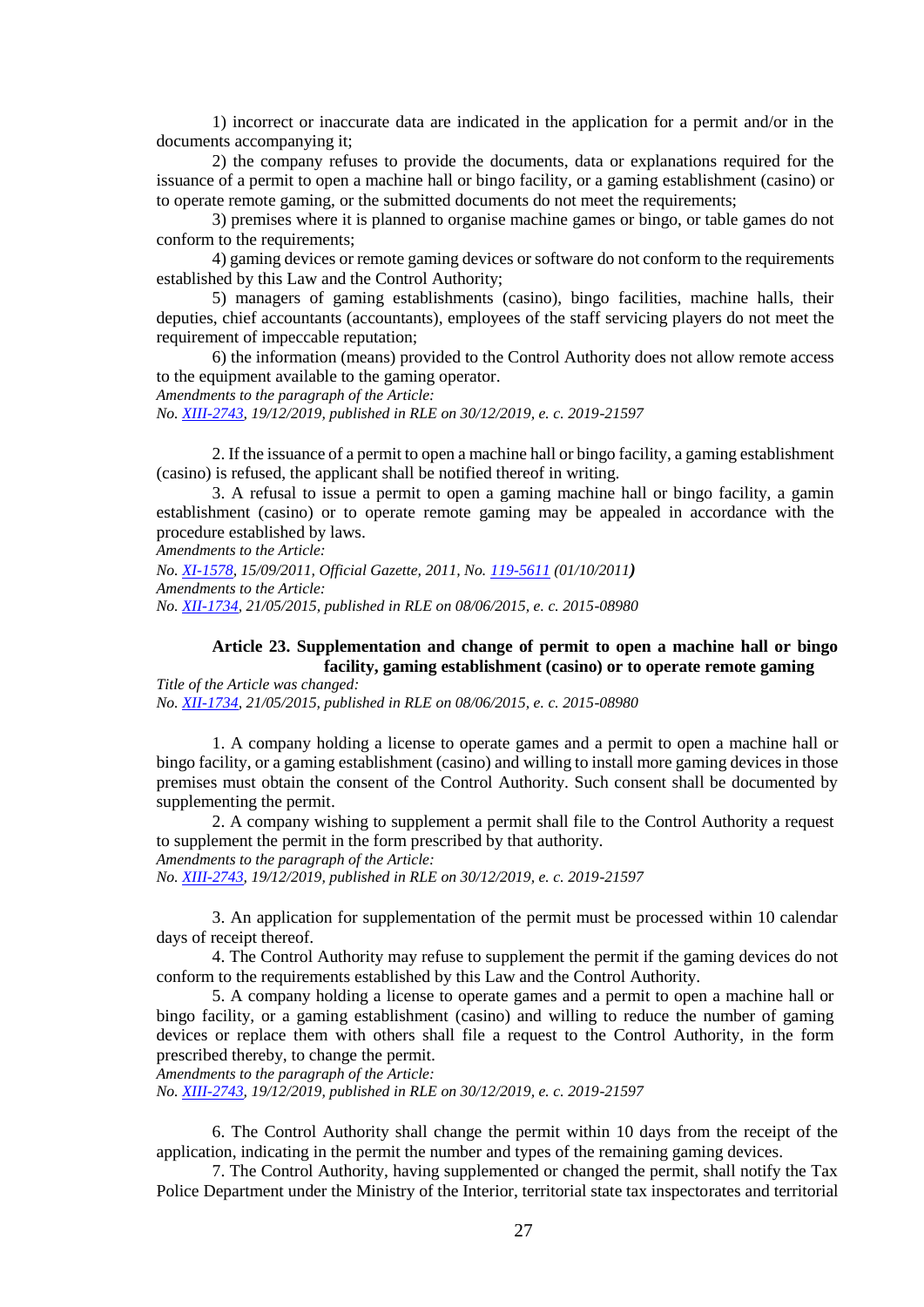police agencies in whose territory gaming is organised, within 5 days from supplementing or changing the permit, of the change in the number of gaming devices and indicate the name, code, address, telephone and fax numbers, permit number, address of the premises where gaming is operated, the types of games being operated, and the number of gaming devices of the company whose permit has been supplemented or changed.

8. A gaming operator who has a license to operate games and a permit to operate remote gaming must apply to the Control Authority with a request to change or supplement the permit issued to it if:

1) in the cases specified in this Law, the license is revised;

2) the gaming operator wants to replace the remote gaming devices in use with other remote gaming devices or to start using more remote gaming devices or to reduce the number of these devices.

*Supplemented with the paragraph of the Article: No. [XII-1734,](https://www.e-tar.lt/portal/legalAct.html?documentId=0f7f08200da011e5920c94700bb1958e) 21/05/2015, published in RLE on 08/06/2015, e. c. 2015-08980*

9. A gaming operator who has a license to operate games and a permit to open a machine hall or bingo facility, gaming establishment (casino), or to operate remote gaming must apply for a change of permit upon a change of the name, registered office address of the operator or address of the gaming location.

*Supplemented with the paragraph of the Article: No. [XII-1734,](https://www.e-tar.lt/portal/legalAct.html?documentId=0f7f08200da011e5920c94700bb1958e) 21/05/2015, published in RLE on 08/06/2015, e. c. 2015-08980*

*Amendments to the Article:*

*No. [IX-1193,](http://www3.lrs.lt/cgi-bin/preps2?a=196633&b=) 12/11/2020, Official Gazette, 2002, No. [116-5191](https://www.e-tar.lt/portal/legalAct.html?documentId=TAIS.196633) (06/12/2020) No. [XI-1578,](http://www3.lrs.lt/cgi-bin/preps2?a=406675&b=) 15/09/2011, Official Gazette, 2011, No. [119-5611](https://www.e-tar.lt/portal/legalAct.html?documentId=TAIS.406675) (01/10/2011)*

## **Article 24. Revocation of a permit to open a machine hall or bingo facility, a gaming establishment (casino) or to operate remote gaming**

1. The permit to open a machine hall or bingo facility, a gaming establishment (casino) or to operate remote gaming shall be revoked if:

1) the company holding the permit so requests;

2) gaming activities are not commenced in the specified premises or remote gaming activities are not commenced within one year from the issue of the permit;

3) the validity of the license to operate games is revoked or the license is not re-registered;

4) it turns out that the application for a permit or other documents contain knowingly false information;

5) the premises where the games are operated do not conform to the requirements;

6) the lease agreement of the premises where the games are operated expires or the lease agreement is terminated.

2. The Control Authority, having taken a decision to revoke the validity of the permit, shall send it to the holder of the license to operate games within 5 working days from the date of the decision.

3. A decision to revoke the validity of a permit to open a machine hall or bingo facility, a gaming establishment (casino) or to operate remote gaming may be appealed in accordance with the procedure established by law.

*Amendments to the Article:*

*No. [XI-1578,](http://www3.lrs.lt/cgi-bin/preps2?a=406675&b=) 15/09/2011, Official Gazette, 2011, No. [119-5611](https://www.e-tar.lt/portal/legalAct.html?documentId=TAIS.406675) (01/10/2011) Amendments to the Article: No. [XII-1734,](https://www.e-tar.lt/portal/legalAct.html?documentId=0f7f08200da011e5920c94700bb1958e) 21/05/2015, published in RLE on 08/06/2015, e. c. 2015-08980*

#### **Article 25. Operation of bookmaking and totalisator**

1. The company holding a license to operate the totalisator or bookmaking, may start operating these only after the Control Authority approves the gaming regulations.

2. The Control Authority shall lay down the rules of procedure of the bookmakers and procedure for the establishment of bookmaking and totalisator points. *Amendments to the Article:*

*No. [XI-1578,](http://www3.lrs.lt/cgi-bin/preps2?a=406675&b=) 15/09/2011, Official Gazette, 2011, No. [119-5611](https://www.e-tar.lt/portal/legalAct.html?documentId=TAIS.406675) (01/10/2011)*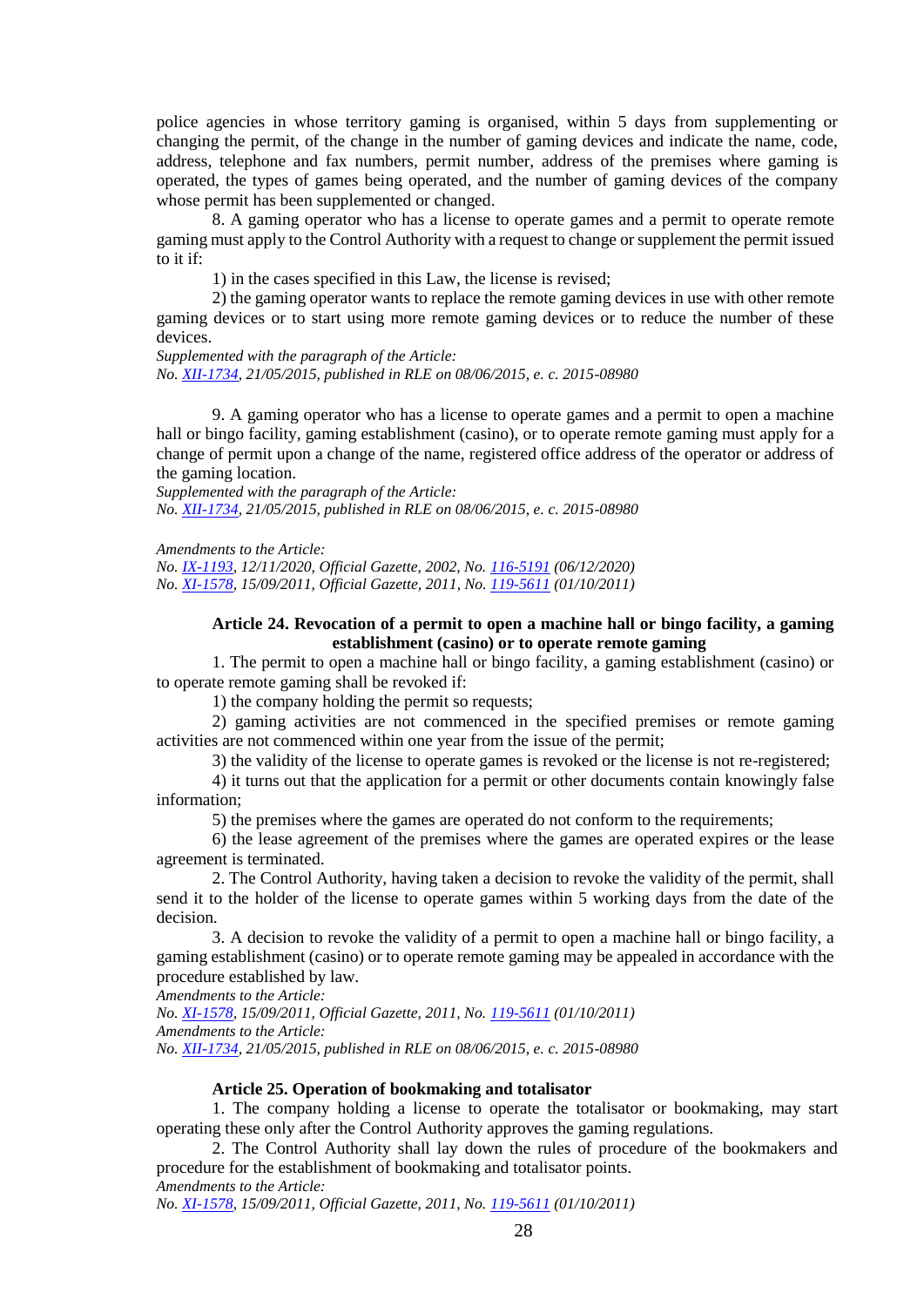## **SECTION THREE<sup>1</sup> GAMES PLAYED ON GAMING MACHINES**

## **Article 25<sup>1</sup> . Requirements for games played on gaming machines**

1. When playing on a gaming machine:

1) monetary winnings are prohibited;

2) it is prohibited to exchange prizes in goods for money.

2. It is prohibited to organise games on gaming machines which:

1) are not included in the list of gaming machines, not marked with a special gaming machine badge and/or whose mechanical meters are not sealed or electronic meters are not protected, by a special password or otherwise, from alteration of the information contained therein;

2) imitate gaming devices with its exterior or functions;

3) simulates gaming (slot machine games, bingo, table games: roulette, card or dice games, bookmaking, totalisator) with installed programs or games, including remote gaming;

4) directly promotes or propagates war, cruelty, violence, pornography or otherwise harms the spiritual and moral development of persons.

3. It is prohibited to organise games with gaming machines in the following places:

1) on the premises of pre-school institutions;

2) on the premises of general education schools;

3) on the premises of vocational training institutions;

4) on the premises of tertiary education institutions;

5) on the premises of schools of non-formal education of children and schools supplementing formal education;

6) on the premises of non-formal adult education schools;

7) in health care institutions;

8) in state and municipal institutions and services.

4. At each location where gaming on gaming machines is operated, the operator of games on gaming machines must make public the rules and instructions for gaming on gaming machines.

## **Article 25<sup>2</sup> . Requirements for gaming machines in operation**

1. A gaming machine may not have cash dispensers.

2. Each gaming machine must:

1) have sealed mechanical meters or electronic meters protected, by a dedicated password or otherwise, from changing the information contained therein, in which the amount of game tokens or money accumulated since the start of operation of the gaming machine must be recorded;

2) have a special container for storing money or game tokens for the provided game opportunities, which can be opened only with a special key;

3) comply with the requirements of electromagnetic compatibility and safety of electrotechnical products.

## **Article 25<sup>3</sup> . Operation of games with gaming machines**

1. In order to operate games with gaming machines, a declaration of intent to operate gaming machines (hereinafter – the declaration) shall be filed to the Control Authority in the form established by the Control Authority. The declaration shall include the name, registered office of the gaming machine operator or name and address of the natural person, if the operator of the gaming machine is a natural person, contact details, gaming machine models intended for operations, manufacturers and serial numbers, game names, electronic meter protection methods, places of sealing of mechanical meters and number of seals, number of gaming machines to be operated, address (addresses) of the location of operation of gaming machines. The declaration form is published on the Control Authority's website. The declaration shall be accompanied by a technical description of the gaming machine prepared by the manufacturer of the gaming machine or a person filing a declaration as well as a manufacturer's declaration (certificate) or a certificate from an accredited agency confirming the gaming machine model's compliance with electromagnetic compatibility and electrical safety requirements and a photograph of the gaming machine.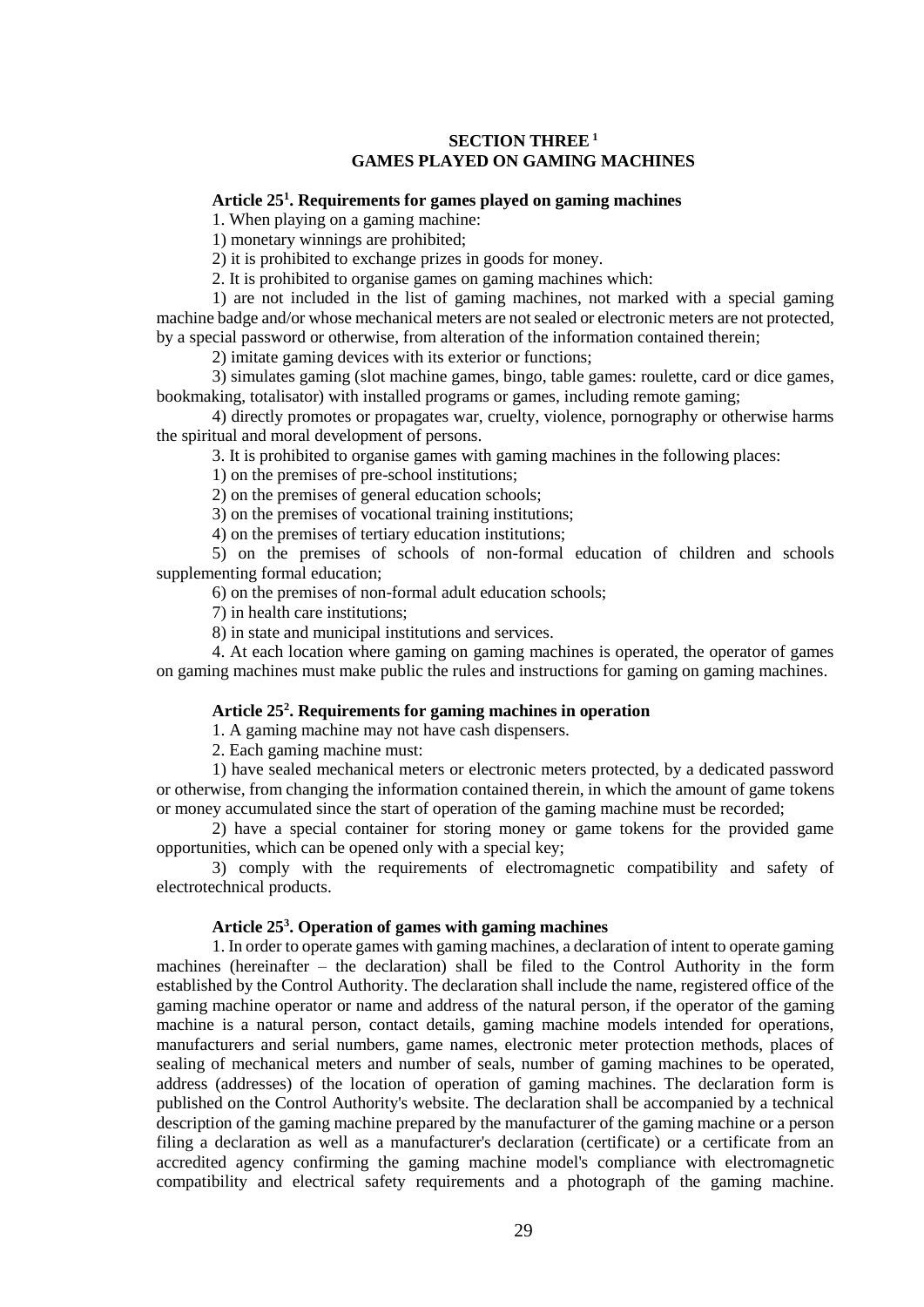Documents prepared in foreign countries shall be submitted in the state language together with the copies of the originals.

2. The Control Authority shall complete and issue the passport, seal and special gaming machine badge specified in the declaration no later than on the next working day from the day of receipt of the declaration, enter the gaming machine in the list of gaming machines, which is filled in electronically and published on the Control Authority's website. The list of gaming machines also includes the operator of games with a gaming machine. The procedure for filling in and issuing a gaming machine passport, issuing a seal, issuing a special gaming machine badge and entering gaming machines in the list of gaming machines shall be established by the Control Authority. The right to operate a gaming machine shall be deemed granted on the day following the submission of the declaration to the Control Authority or from the day specified in the declaration, provided the said day is later than the day following the submission of the declaration to the Control Authority.

3. The Control Authority shall verify the information provided in the declaration and the fact of payment of the state fee within 20 working days from the day of receipt of the declaration by the Control Authority. The procedure for verifying the information contained in the declaration shall be established by the Control Authority.

4. The Control Authority:

1) when performing the verification of information referred to in paragraph 3 of this Article and having established that the declaration contains inaccurate, non-exhaustive (incomplete), erroneous information or data, games with gaming machines specified in the declaration are operated without regard to the requirements for gaming machines set out of this Law, shall take a decision to warn the operator of the gaming machines about the possible suspension of the entry of the gaming machine in the list of gaming machines and set a term of at least 5 working days for the elimination of violations;

2) when performing the verification of the fact of payment of the state fee referred to in paragraph 3 of this Article and finding that the state fee has not been paid, shall take a decision to warn the gaming machine operator of possible revocation of the entry of the gaming machine in the list of gaming machines and order payment of the state fee within 5 working days;

3) having determined at any time that the games with the gaming machines specified in the declaration are operated regardless of the requirements for games with gaming machine set out of this Law, shall take a decision to warn the gaming machine operator of a possible suspension of the entry of the gaming machine in the list of gaming machines and set a term of at least 5 working days for the elimination of violations.

5. The operator of games with gaming machines, having received a warning about the possible suspension or revocation of the validity of the entry of the gaming machine in the list of gaming machines and eliminating the violations, must notify the Control Authority no later than the next working day and it shall verify this information within 5 working days of the date of receipt of a notification of the eliminated violations.

6. The validity of the entry of a gaming machine in the list of gaming machines shall be suspended if the operator of games with the gaming machine fails to eliminate the violations due to which it had been warned about the possible suspension of the validity of the entry of the gaming machine in the list of gaming machines or, having eliminated the violations due to which it has been warned about the possible suspension of the validity of the entry of the gaming machine in the list of gaming machines, it fails to notify the Control Authority thereof no later than on the next working day from the day of elimination of violations.

7. The Control Authority, having taken a decision to suspend the validity of the entry of the gaming machine in the list of gaming machines, shall notify the operator of the games with the gaming machine of the violations and shall set a term of at least 5 working days for the elimination of the non-conformities.

8. The operator of games with a gaming machine, having eliminated the violations within the set term due to which the validity of the entry of the gaming machine in the list of gaming machines has been suspended, must notify the Control Authority no later than the next working day, and within 5 working days from the day of receipt of the notification of the eliminated violations, it shall check this information and take a decision to withdraw the suspension of the validity of the entry of the gaming machine in the list of gaming machines, provided all violations have been eliminated.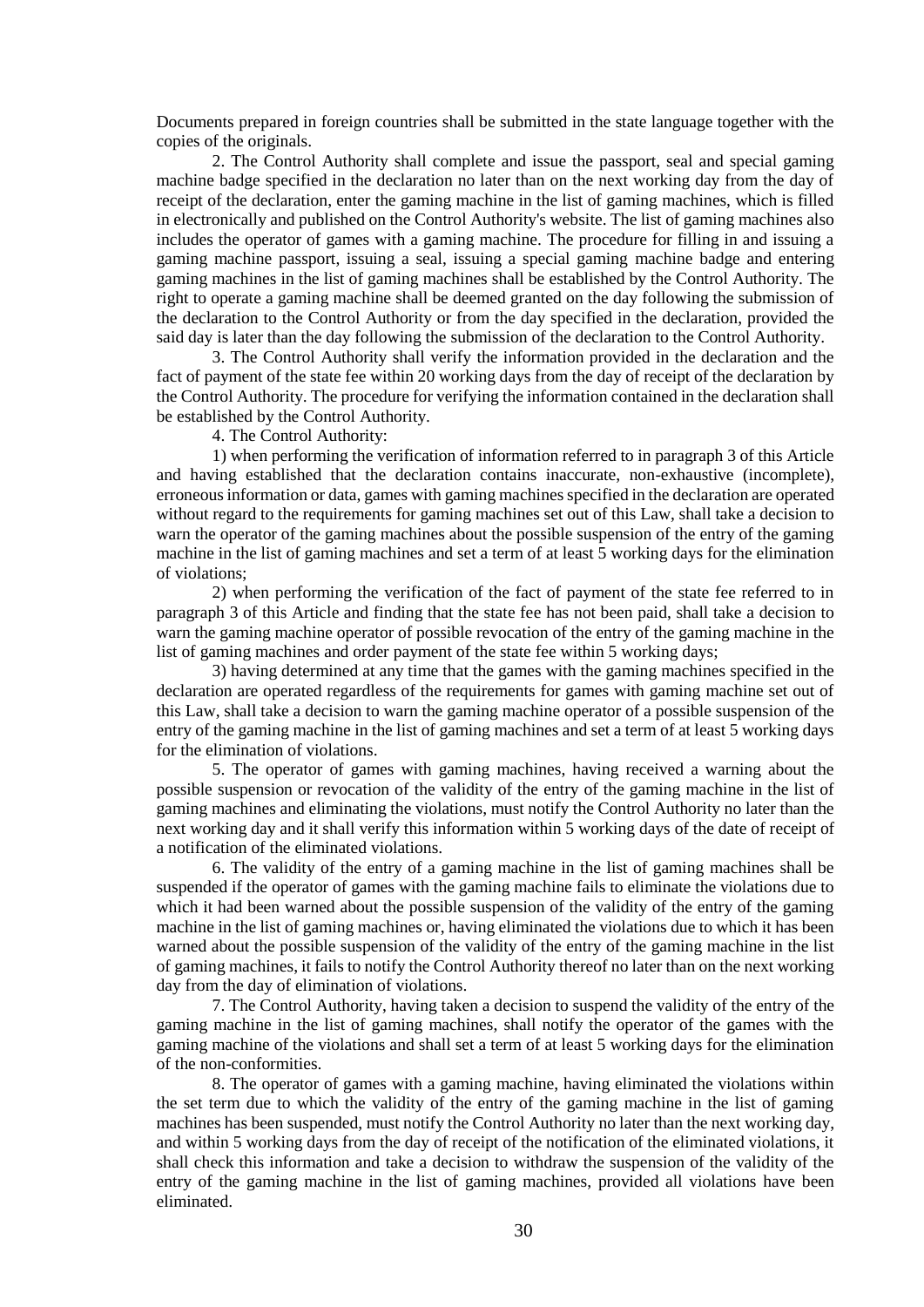9. Validity of an entry of a gaming machine in the list of gaming machines shall be revoked

1) the operator of games with gaming machines files a request to delete the entry;

2) the operator of games with gaming machines dies or is liquidated;

3) the operator of games with gaming machines does not eliminate the violations due to which the validity of the entry of the gaming machine in the list of gaming machines has been suspended or fails to notify the Control Authority thereof after eliminating the violations due to which the validity of the entry of the gaming machine in the list of gaming machines has been suspended;

4) the operator of games with gaming machines fails to pay the state fee within 5 working days from the receipt of the notice on the possible revocation of the validity of the entry of the gaming machine in the list of gaming machines.

10. The Control Authority shall notify of the decision taken to suspend or revoke the validity of the entry of a gaming machine in the list of gaming machines, to suspend the validity of the entry of a gaming machine in the list of gaming machines, to revoke the suspension of the validity of the entry of a gaming machine in the list of gaming machines or to revoke the validity of the entry of a gaming machine in the list of gaming machines the operator in writing or remotely, by electronic means through the contact centre specified in the Law on Services of the Republic of Lithuania, on the day of taking the decision.

11. The operator of gaming machines must inform the Control Authority in writing or remotely, by electronic means through the contact centre specified in the Law on Services, about the changed location of operation of the gaming machine or the end of operation of the gaming machine within 3 working days from the date of change of the location of operation of the gaming machine or the end date of operation of the gaming machine.

12. From the date of receipt of the decision of the Control Authority to suspend or revoke the validity of the entry of the gaming machine in the list of gaming machines, it shall be prohibited to operate the gaming machines specified in the decision. Such a decision may be appealed in accordance with the procedure established by the Law on Administrative Proceedings of the Republic of Lithuania.

13. Declarations, other documents and/or information related to obtaining of the right to operate gaming machines or carrying out of these activities may be filed and received remotely, by electronic means through the contact centre specified in the Law on Services or by contacting the Control Authority directly. The answers of the Control Authority and other information may be submitted to the operators of games with gaming [machines] in writing, remotely, by electronic means through the contact centre specified in the Law on Services.

## **Article 25<sup>4</sup> . Operation of gaming machines**

1. Upon receipt of a gaming machine passport, seal and special gaming machine badge issued by the Control Authority, the operator of games with gaming machines shall immediately seal the mechanical counters of the gaming machine or protect the electronic counters against modification of the information contained therein with a special password or otherwise and affix the special gaming machine badge to the front wall of the gaming machine.

2. The special gaming machine badge must be protected from damage or destruction.

3. The Control Authority shall determine the form of the gaming machine passport, seal and special gaming machine badge, the procedure for their storage and use.

*Supplemented with a section:*

if:

*No. [XIII-1886,](https://www.e-tar.lt/portal/legalAct.html?documentId=d91f35000e7e11e9a5eaf2cd290f1944) 20/12/2018, published in RLE on 02/01/2019, e. c. 2019-00021*

# **SECTION FOUR SUPERVISION AND CONTROL OF OPERATION OF GAMING**

## **Article 26. Control Authority**

1. The Control Authority is an institution under the Ministry of Finance of the Republic of Lithuania participating, together with other state and municipal institutions and agencies, in the implementation of state policy in the field of operation of the activities of gambling and gaming with gaming machines and supervising gambling and games with gaming machines to ensure fair,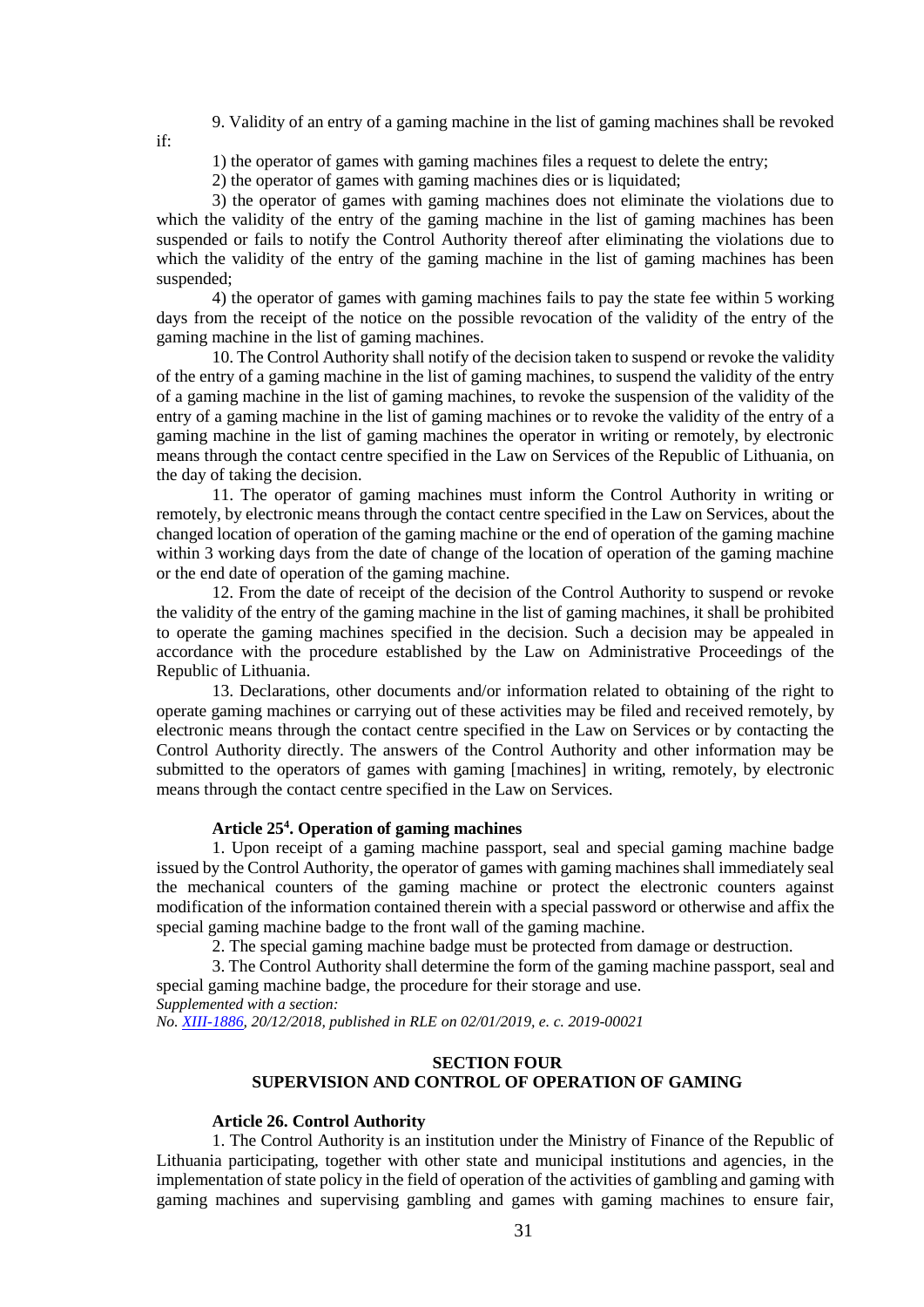transparent operation of the activities of gambling and gaming with gaming machines, the protection of the rights and legitimate interests of gamblers and the persons gaming with gaming machines. *Amendments to the paragraph of the Article:*

*No. [XIII-1886,](https://www.e-tar.lt/portal/legalAct.html?documentId=d91f35000e7e11e9a5eaf2cd290f1944) 20/12/2018, published in RLE on 02/01/2019, e. c. 2019-00021*

2. The Control Authority shall have legal personality. It shall have bank accounts and a stamp with the coat of arms of the State of Lithuania and its name.

3. The Control Authority shall be a budgetary agency.

4. The Control Authority shall be financed from the state budget of the Republic of Lithuania. Other extra-budgetary funds received in accordance with the procedure established by laws may also be used to finance the Control Authority.

5. The Control Authority shall be headed by a Director. The Director of the Control Authority shall be appointed to and dismissed from office by the Minister of Finance in accordance with the procedure established by the Law on the Civil Service.

6. The Control Authority shall be staffed by civil servants subject to the Law on the Civil Service as well as the employees working under employment contracts in accordance with the procedure established by laws.

7. The working procedure of the Control Authority shall be established by this and other laws, the Regulations of the Control Authority and the Rules of Procedure approved by the Director of the Control Authority.

*Amendments to the Article:*

*No. [IX-1698,](http://www3.lrs.lt/cgi-bin/preps2?a=215811&b=) 04/07/2003, Official Gazette, 2003, No. [74-3419](https://www.e-tar.lt/portal/legalAct.html?documentId=TAIS.215811) (25/07/2003) No. [X-1783,](http://www3.lrs.lt/cgi-bin/preps2?a=330587&b=) 06/11/2008, Official Gazette, 2008, No[. 131-5033](https://www.e-tar.lt/portal/legalAct.html?documentId=TAIS.330587) (2008-11-15) No. [XI-1578,](http://www3.lrs.lt/cgi-bin/preps2?a=406675&b=) 15/09/2011, Official Gazette, 2011, No. [119-5611](https://www.e-tar.lt/portal/legalAct.html?documentId=TAIS.406675) (01/10/2011)*

## **Article 27. Establishment and liquidation of the Control Authority**

1. The Control Authority shall be established, reorganised and liquidated in accordance with the procedure established by laws.

2. The Regulations of the Control Authority shall be approved by the Government or by the Minister of Finance on its behalf.

*Amendments to the Article:*

*No. [XI-1578,](http://www3.lrs.lt/cgi-bin/preps2?a=406675&b=) 15/09/2011, Official Gazette, 2011, No. [119-5611](https://www.e-tar.lt/portal/legalAct.html?documentId=TAIS.406675) (01/10/2011)*

## **Article 28. Main functions of the Control Authority**

In implementing the provisions of this Law, the Control Authority shall:

1) examine documents, necessary for issuing licenses for operating gaming;

2) examine documents, necessary for issuing permits to open machine halls or bingo facilities, gaming establishments (casinos) or operate remote gaming;

*Amendments to the Article of the Law:*

*No. [XII-1734,](https://www.e-tar.lt/portal/legalAct.html?documentId=0f7f08200da011e5920c94700bb1958e) 21/05/2015, published in RLE on 08/06/2015, e. c. 2015-08980*

3) issue, specify licenses to operate games, suspend the validity of licenses and revoke the suspension of validity or revoke the validity of licenses; *Amendments to the Article of the Law:*

*No. [XIII-2743,](https://www.e-tar.lt/portal/legalAct.html?documentId=cb645e302af811eabe008ea93139d588) 19/12/2019, published in RLE on 30/12/2019, e. c. 2019-21597*

4) issue permits to open machine halls, or bingo facilities, gaming establishments (casinos), or operate remote gaming, supplement, change these permits and revoke them; *Amendments to the Article of the Law: No. [XII-1734,](https://www.e-tar.lt/portal/legalAct.html?documentId=0f7f08200da011e5920c94700bb1958e) 21/05/2015, published in RLE on 08/06/2015, e. c. 2015-08980*

5) control the compliance of the operators of games of chance and games with gaming machines with the requirements of laws and other legal acts regulating the operation of games of chance and games with gaming machines;

*Amendments to the Article of the Law:*

*No. [XIII-1886,](https://www.e-tar.lt/portal/legalAct.html?documentId=d91f35000e7e11e9a5eaf2cd290f1944) 20/12/2018, published in RLE on 02/01/2019, e. c. 2019-00021*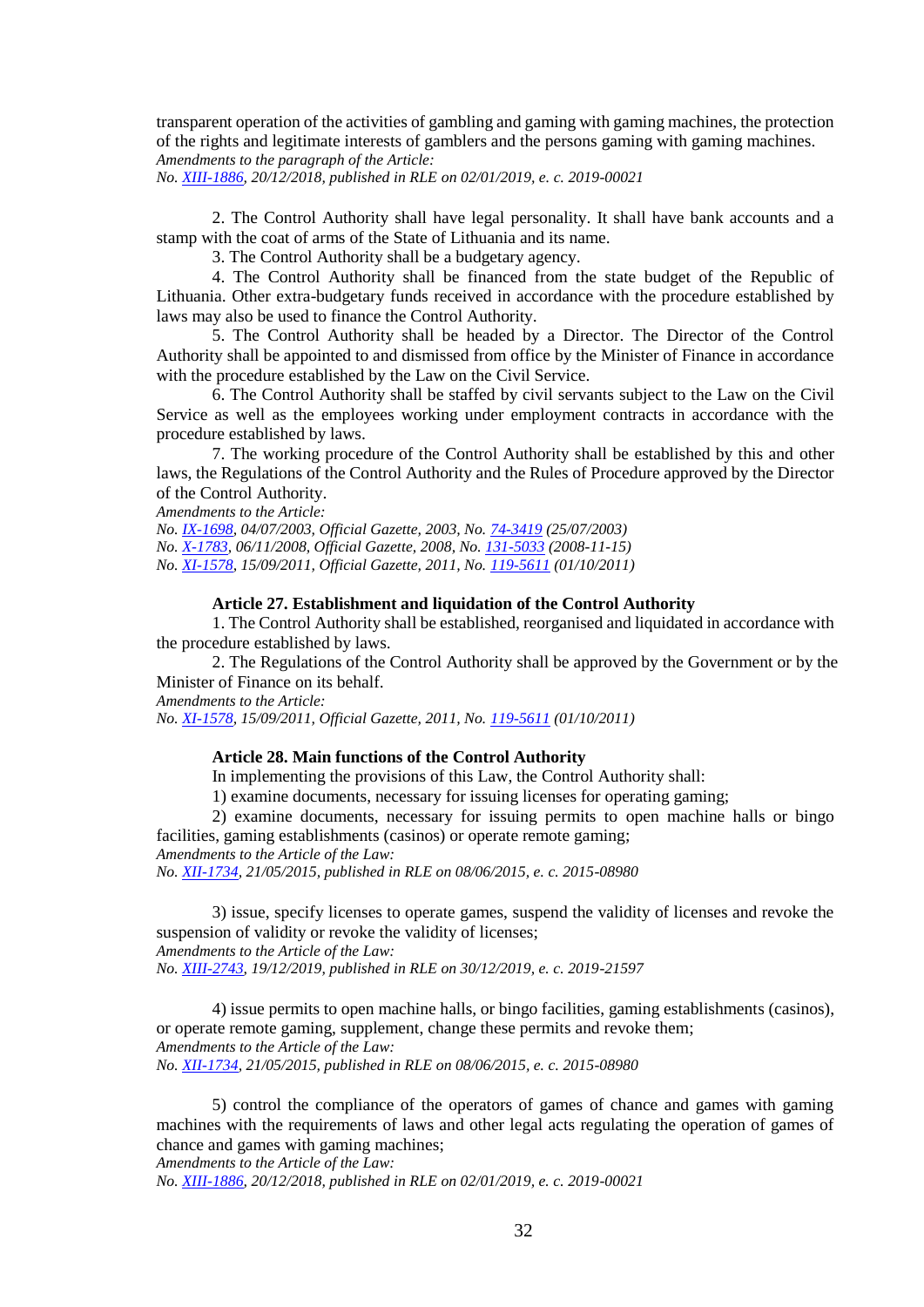6) prepare draft legal acts regulating the operation of games of chance and games with gaming machines;

*Amendments to the Article of the Law: No. [XIII-1886,](https://www.e-tar.lt/portal/legalAct.html?documentId=d91f35000e7e11e9a5eaf2cd290f1944) 20/12/2018, published in RLE on 02/01/2019, e. c. 2019-00021*

7) maintain the Lithuanian Register of Gaming Devices;

8) process the data of persons who have filed applications for the prohibition for them to gamble, as well as special personal data (on the incapacity or limited capacity of persons in this field);

*Supplemented with a paragraph of the Article:*

*No. [XII-2588,](https://www.e-tar.lt/portal/legalAct.html?documentId=46db747048fa11e6b5d09300a16a686c) 30/06/2016, published in RLE on 13/07/2016, e. c. 2016-20336*

9) issue gaming machine passports, seals and special gaming machine badges, enter gaming machines in the list of gaming machines, check the conformity of gaming machines to the requirements established in this Law, assess whether the gaming machine does not imitate a gaming device with its exterior or functions and does not imitate gambling in installed programs or games, inspect the gaming machines during their operation, warn about the possible suspension or revocation of the validity of the entry of the gaming machine in the list of gaming machines, suspends or revokes the validity of the entry of the gaming machine entry in the list of gaming machines, cancels the suspension of the validity of the entry of the gaming machine in the list of gaming machines.

*Supplemented with a paragraph of the Article: No. [XIII-1886,](https://www.e-tar.lt/portal/legalAct.html?documentId=d91f35000e7e11e9a5eaf2cd290f1944) 20/12/2018, published in RLE on 02/01/2019, e. c. 2019-00021*

*Amendments to the Article:*

*No. [IX-1271,](http://www3.lrs.lt/cgi-bin/preps2?a=197572&b=) 10/12/2002, Official Gazette, 2002, No. [123-5553](https://www.e-tar.lt/portal/legalAct.html?documentId=TAIS.197572) (24/12/2002) No. [XI-1578,](http://www3.lrs.lt/cgi-bin/preps2?a=406675&b=) 15/09/2011, Official Gazette, 2011, No. [119-5611](https://www.e-tar.lt/portal/legalAct.html?documentId=TAIS.406675) (01/10/2011)*

## **Article 29. Rights and obligations of the Control Authority**

In implementing the functions which have been assigned to it, the Control Authority shall: 1) obtain information, which is necessary to perform control functions;

2) check, how the requirements of this Law and other legal acts, are observed by gaming operators in gaming locations;

3) check the financial activities of the companies which operate games;

4) request that gaming operators provide explanations regarding operation of games;

5) establish as to what type of gaming to attribute a game, if it does not correspond with all of the characteristics attributed to a specific type of gaming or corresponds to characteristics established for several types of gaming;

6) decide, what financial accounting, a company operating games, should provide and what procedure should be employed in doing this;

7) apply the means of persuasion, established by this Law and other legal acts, to the companies operating games;

8) operates LAKIS.

*Amendments to the Article:*

*No. [IX-1843,](http://www3.lrs.lt/cgi-bin/preps2?a=223214&b=) 25/11/2003, Official Gazette, 2003, No. [116-5249](https://www.e-tar.lt/portal/legalAct.html?documentId=TAIS.223214) (12/12/2003) No. [XI-1578,](http://www3.lrs.lt/cgi-bin/preps2?a=406675&b=) 15/09/2011, Official Gazette, 2011, No. [119-5611](https://www.e-tar.lt/portal/legalAct.html?documentId=TAIS.406675) (01/10/2011) Amendments to the Article: No. [XIII-771,](https://www.e-tar.lt/portal/legalAct.html?documentId=4f2c8620d41111e7910a89ac20768b0f) 21/11/2017, published in RLE on 28/11/2017, e. c. 2017-18823*

## **Article 29 1 . Sanctions and procedures for imposing them**

1. The Control Authority shall impose the following sanctions on companies for violations of this Law:

1) warn of the possible suspension of the validity of the license and impose the fine established in Article 29<sup>2</sup> of this Law if the violation continues on the day of adoption of the decision to impose the sanction;

2) impose a fine if the infringement committed by the company is terminated on the day of the decision to impose a sanction;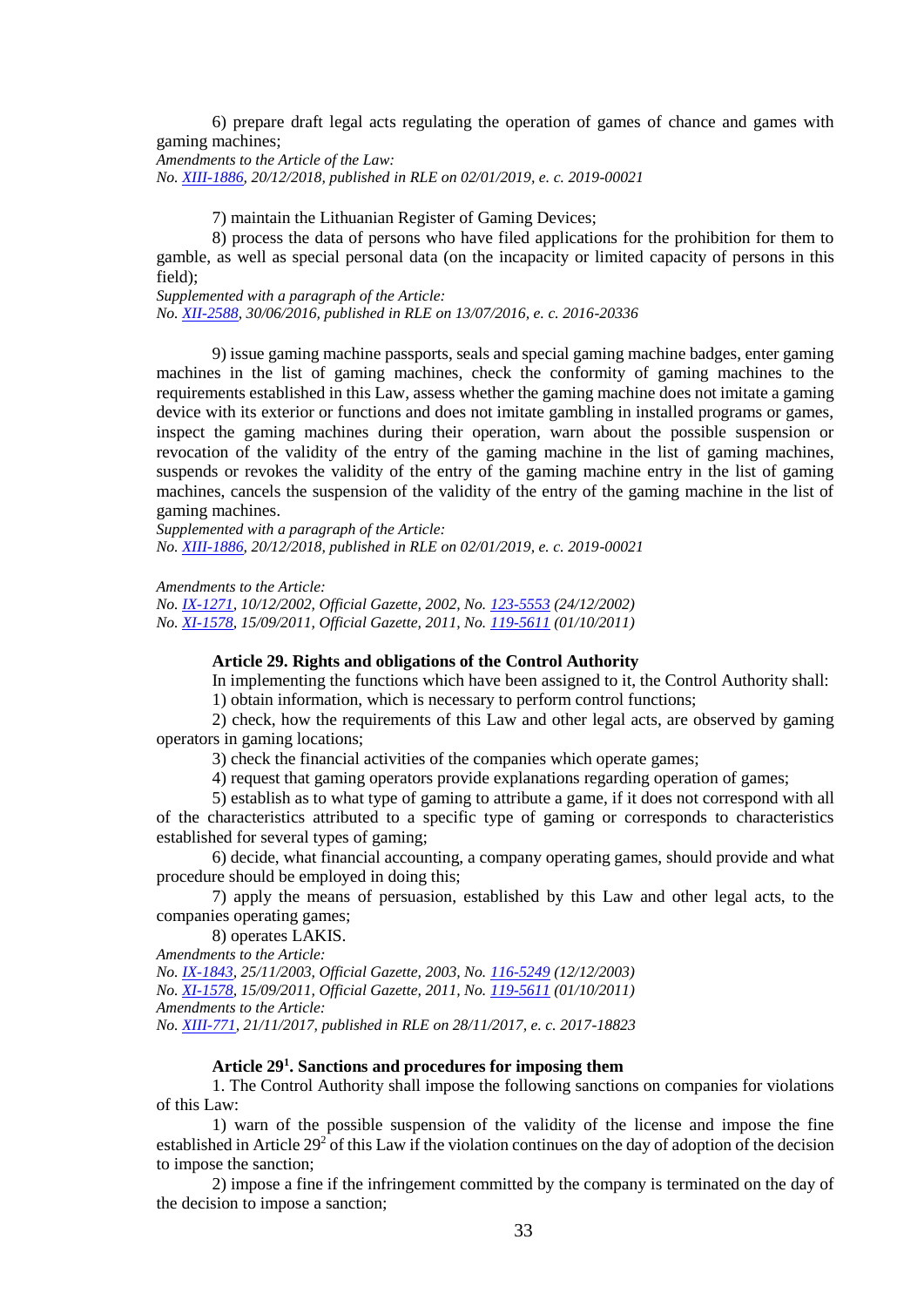3) suspend the validity of a license to operate games if there are grounds established in paragraph 4 of Article 7 <sup>2</sup> of this Law;

4) revoke the validity of a license to operate games if there are grounds established in items 1, 5 and 6 of paragraph 8 of Article  $7^2$ , of this Law.

2. The decision to impose a specific sanction on a company shall be taken by the Director of the Control Authority.

3. The fact that the company voluntarily prevents the consequences of the violation and shall cooperate in good faith with the Control Authority during the inspection shall be considered as mitigating circumstances. When imposing sanctions, the supervisory authority may recognize circumstances other than those referred to herein as mitigating circumstances.

4. Aggravating circumstances shall be deemed to be the fact that the company does not cooperate with the Control Authority, obstructs the inspection, conceals the violation of this Law committed or continues with the violation despite the Control Authority's attention to the company's violations or non-conformities of the activity.

5. The Control Authority must take a decision regarding the imposition of a sanction immediately, but no later than within 4 months from the date of establishment of the violation of this Law or the date of establishment of the grounds for imposing a sanction. Sanctions may be imposed if no more than 2 years have elapsed from the date of committing the violation of this Law, and in case of a continuous violation of this Law – from the date of committing the last actions of the continuous violation.

6. When considering whether to impose the sanctions provided for in this Law, the Control Authority, taking into account the circumstances referred to in paragraph 3 of this Article and the absence of aggravating circumstances specified in paragraph 4 of this Article, may, in accordance with the criteria of fairness and reasonableness, not impose the sanctions if: the breach is minor, does not cause significant harm to the interests protected by law, and if there are grounds for believing that the non-compliance or improper compliance with the established requirements may be remedied by means other than imposition of sanctions.

7. Natural persons shall be held liable for violations of this Law and/or its implementing legal acts in accordance with the procedure established by the Code of Administrative Offenses. *Supplemented with an Article:*

*No. [XIII-2743,](https://www.e-tar.lt/portal/legalAct.html?documentId=cb645e302af811eabe008ea93139d588) 19/12/2019, published in RLE on 30/12/2019, e. c. 2019-21597*

## **Article 29<sup>2</sup> . Fines and procedure for imposing them**

1. The Control Authority shall impose a fine on the company for violations of Paragraphs 9, 10, 19 and 21 of Article 10, Article 13 and Article  $20<sup>8</sup>$  of this Law of 0.1 to 1 per cent of the gross annual income of the previous calendar year (from the amount obtained by deducting the amount of winnings actually paid out), but not less than EUR 6 000 and not more than EUR 25 000.

2. The Control Authority shall impose a fine of 0.5 to 3 per cent of the gross annual income of the previous calendar year (from the amount received from the minus the amount of winnings actually paid out to gamblers), but not less than EUR 12 000 and not more than EUR 50 000, within one year from the date of coming into effect of the decision to impose a sanction established in paragraph 1 of this Article.

3. For violations of paragraphs  $3, 5, 6, 7, 8, 10<sup>1</sup>, 11, 13, 15$  and 17 of Article 10, paragraph 1 of Article 10<sup>1</sup>, paragraph 3 of Article  $10^2$  paragraphs 1 and 3 of Article 10<sup>3</sup>, paragraph 5 of Article 11, paragraphs 2, 3, 4 and 5 of Article 12, Articles 15 to 20, paragraphs 1 and 2 of Article 20<sup>1</sup>, Article  $20<sup>2</sup>$ , paragraphs 3, 4, 5, 8 and 9 of Article  $20<sup>3</sup>$ , paragraphs 1, 3 and 4 of Article  $20<sup>4</sup>$ , paragraphs 1, 2 and 3 of Article  $20^5$ , paragraphs 2 and 3 of Article  $20^6$  and paragraph 1 of Article 25 of this Law, the Control Authority shall impose on the company a fine from 0.1 to 0.5 per cent of the gross annual income of the previous calendar year (on the amount of the sums wagered by the players minus the amount of winnings actually paid out to the players), but not less than EUR 6 000 and not more than EUR 15 000.

4. The Control Authority shall impose a fine of 0.5 to 1 per cent of the gross annual income of the previous calendar year (on the amount of the sums wagered by the players minus the amount of winnings actually paid out to the players), but not less than EUR 10 000 and not more than EUR 30 000, on the company having committed a violation of this Law provided in paragraph 3 of this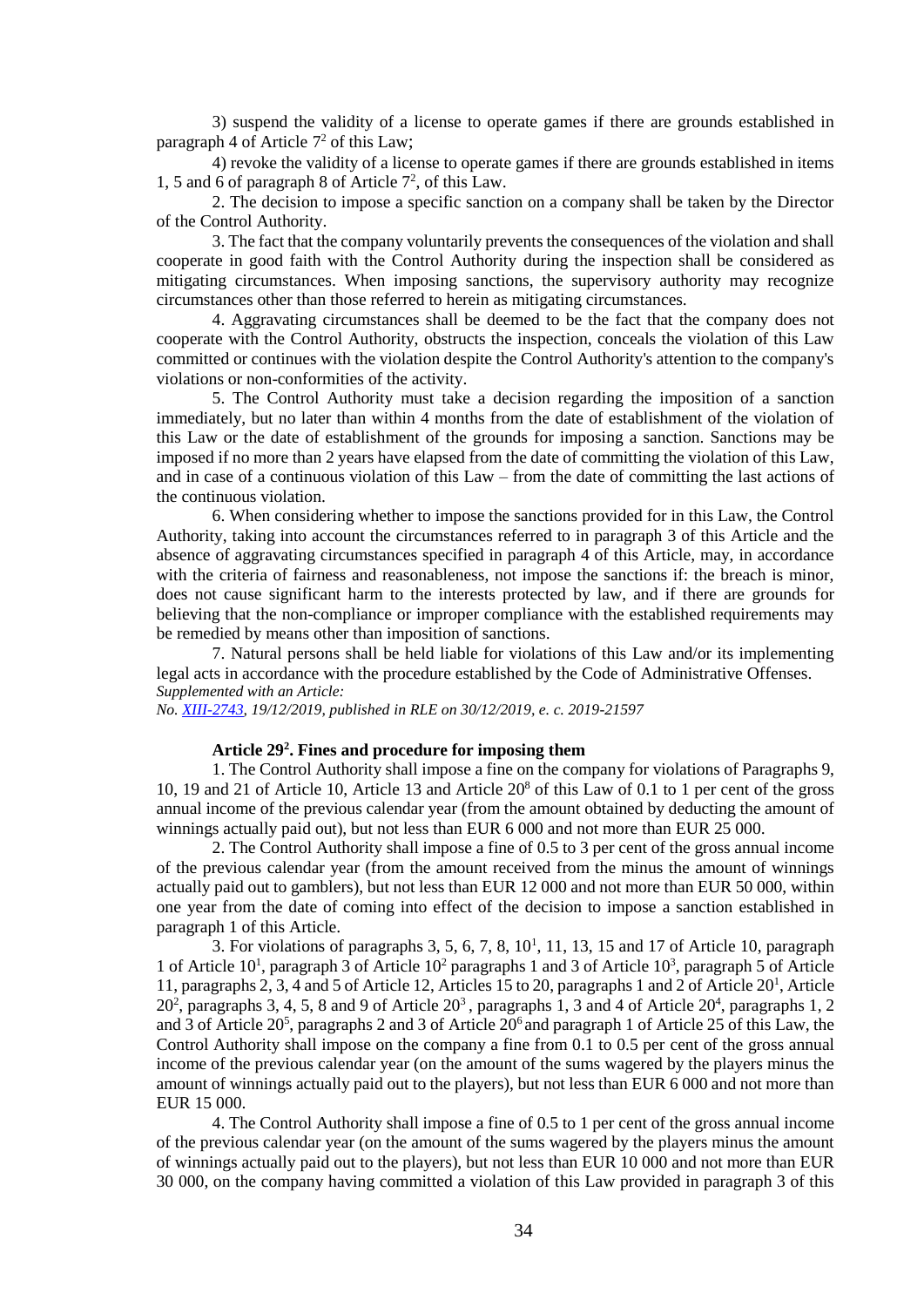Law within one year from the day of coming into effect of the decision to impose a sanction established in paragraph 3 of this Article.

5. When imposing a fine, the following shall be assessed:

1) the nature and duration of the established violations of this Law;

2) the income received by the company due to violations of this Law, other material benefits, the amount of avoided losses or damage, if it is possible to determine it;

3) the fault of the company;

4) any previous violations of this Law committed by the company and the sanctions imposed on it;

5) mitigating and aggravating circumstances established in this Law;

6) other important circumstances.

6. The amount of the fine shall be determined on the basis of the average of the minimum and maximum fines. Where there are mitigating circumstances, a fine of not more than the average shall be imposed, and where there are aggravating circumstances, a fine of not less than the average shall be imposed. Where there are mitigating and aggravating circumstances, the fine shall be imposed according to their number and significance. The procedure for calculating the amount of the fine shall be established by the Control Authority.

7. When imposing a fine, the Director of the Control Authority shall evaluate the proposals of the established advisory commission (hereinafter – the commission). The procedure for the formation of the commission, the consideration of the issue regarding the imposition and determination of the amount of the fine at a meeting of the commission and the adoption of decisions of the commission shall be established by the Control Authority*.*

8. The company which is intended to be fined shall be informed about the meeting of the commission at least 10 working days beforehand. The company which is intended to be fined shall have the right to provide all the evidence of the absence of a violation of this Law, to indicate mitigating circumstances or to provide other evidence relevant to the imposition of the fine and determination of the amount thereof before the start of the commission's meeting.

9. If necessary, representatives of the company to be fined, other interested parties, as well as persons whose participation is required for the proper examination of the issue of imposition of the fine and determination of the amount thereof (witnesses, experts, professionals or other persons) shall be invited to participate in the meeting of the commission. The absence of the representatives or other interested parties of the company which is to be fined, provided that they have been duly notified of the meeting, shall not prevent the commission from convening the meeting and discussing the fine and determining the amount thereof.

10. The company which is to be fined or which has been fined and other interested parties shall have access to the material collected by the Control Authority on which the imposition of the fine and determination of the amount thereof is based, except for the information which is a state, professional secret or commercial secret of other undertakings or the right of a natural person to privacy would violated in the event of disclosure whereof.

11. Within 5 working days after the end of the meeting, the commission shall present its proposals for imposition of a fine to the Director of the Control Authority for consideration, who shall make a final decision on the imposition of a fine and the amount of the imposed fine no later than within 5 working days of the day of receipt of the commission's proposals. The decision of the Director of the Control Authority on the imposition of a fine and the amount of the imposed fine, stating the reasons for the decision, the grounds and the procedure for appealing against the decision, shall be submitted to the company in respect of which it was adopted within 3 working days. *Supplemented with an Article:*

*No. [XIII-2743,](https://www.e-tar.lt/portal/legalAct.html?documentId=cb645e302af811eabe008ea93139d588) 19/12/2019, published in RLE on 30/12/2019, e. c. 2019-21597*

## **Article 29<sup>3</sup> . Payment and recovery of fines**

1. The company must pay the fine imposed by the Control Authority to the state budget no later than within 3 months from the date of receipt of the decision. In the event of an appeal against this decision, the fine must be paid no later than within 3 months from the date of entry into force of the court decision dismissing the appeal.

2. Where there is a substantiated company's request, payment of all or part of the fine may be deferred by decision of the Authority for up to 6 months.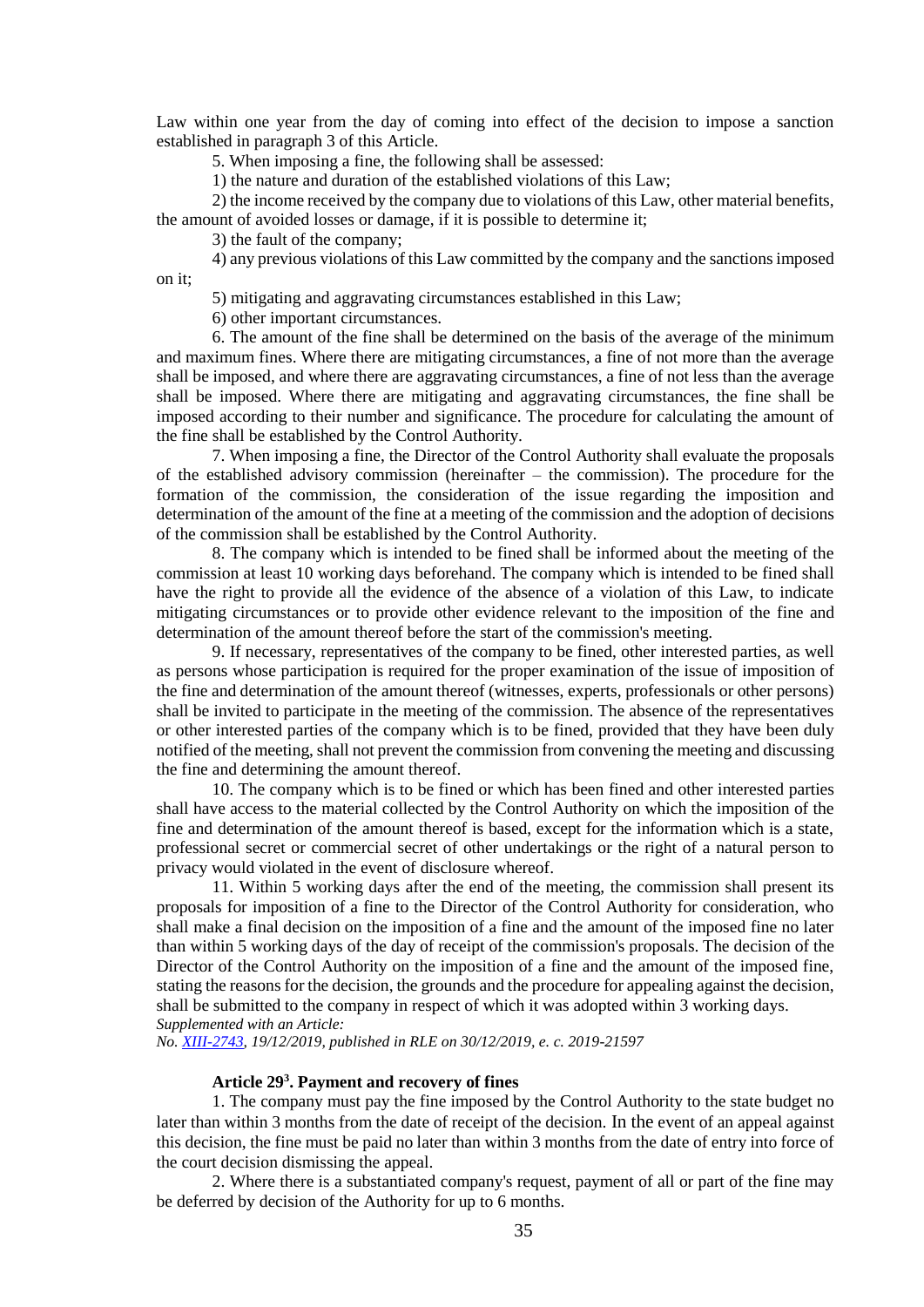3. The decision of the Director of the Control Authority to impose a fine shall be an enforceable document. If the decision is not enforced, it shall be submitted to the State Tax Inspectorate for enforcement in accordance with the procedure established by the Code of Civil Procedure. The decision may be submitted for enforcement no later than within 3 years from the date of its adoption or, if the decision of the Director of the Control Authority has been appealed, from the date of entry into force of the court decision dismissing the appeal. In the event that the payment of the fine or part thereof has been deferred in accordance with the procedure established in paragraph 2 of this Article, the decision of the Director of the Control Authority shall be submitted for enforcement within 3 years from the end of the deferral period.

4. Except in the cases provided for in paragraph 1 of this Article, recourse to a court shall not have suspensory effect in respect of the decision.

*Supplemented with an Article:*

*No. [XIII-2743,](https://www.e-tar.lt/portal/legalAct.html?documentId=cb645e302af811eabe008ea93139d588) 19/12/2019, published in RLE on 30/12/2019, e. c. 2019-21597*

#### **Article 30. Audit**

The company operating games must submit the report of the certified auditor and the report of the annual financial statements to the Control Authority and publish the financial statements audited by the certified auditor, no later than within 4 months from the end of the financial year. *Amendments to the Article:*

*No. [XI-1578,](http://www3.lrs.lt/cgi-bin/preps2?a=406675&b=) 15/09/2011, Official Gazette, 2011, No. [119-5611](https://www.e-tar.lt/portal/legalAct.html?documentId=TAIS.406675) (01/10/2011)*

#### **CHAPTER FIVE FINAL PROVISIONS**

#### **Article 31. Taxation of companies operating games**

The companies operating games shall pay the taxes in accordance with the procedure established by the Law on Gaming Tax and other legal acts.

## **Article 32***.* **Expired from 01/07/2020**

*Deletion of the article: No. [XIII-2743,](https://www.e-tar.lt/portal/legalAct.html?documentId=cb645e302af811eabe008ea93139d588) 19/12/2019, published in RLE on 30/12/2019, e. c. 2019-21597*

## **Article 33. Entry into force of the law**

This Law, with the exception of Article 34, shall enter into force on 1 July 2001.

#### **Article 34. Proposals to the Government**

To propose to the Government by 1 June 2001:

1) to approve rules on the licensing of gaming;

2) to approve the amounts of state fees charged for the issue of licenses for operating games and for granting permits to open machine halls, bingo facilities and gaming establishments (casinos);

3) to establish the Control Authority and approve its Regulations.

*I promulgate this Law passed by the Seimas of the Republic of Lithuania.* 

# THE PRESIDENT OF THE REPUBLIC VALDAS ADAMKUS

#### **Amendments:**

1.

Seimas of the Republic of Lithuania, Law No. [XII-1166,](https://www.e-tar.lt/portal/legalAct.html?documentId=ed32aea04ae711e4a8328599cac64d82) 25/09/2014, published in RLE on 03/10/2014, e. c. 2014-13586 Law amending Articles 2, 13, 19 and 20 of the Law of the Republic of Lithuania on Gaming No. IX-325

2.

Seimas of the Republic of Lithuania, Law No. [XII-1734,](https://www.e-tar.lt/portal/legalAct.html?documentId=0f7f08200da011e5920c94700bb1958e) 21/05/2015, published in RLE on 08/06/2015, e. c. 2015-08980